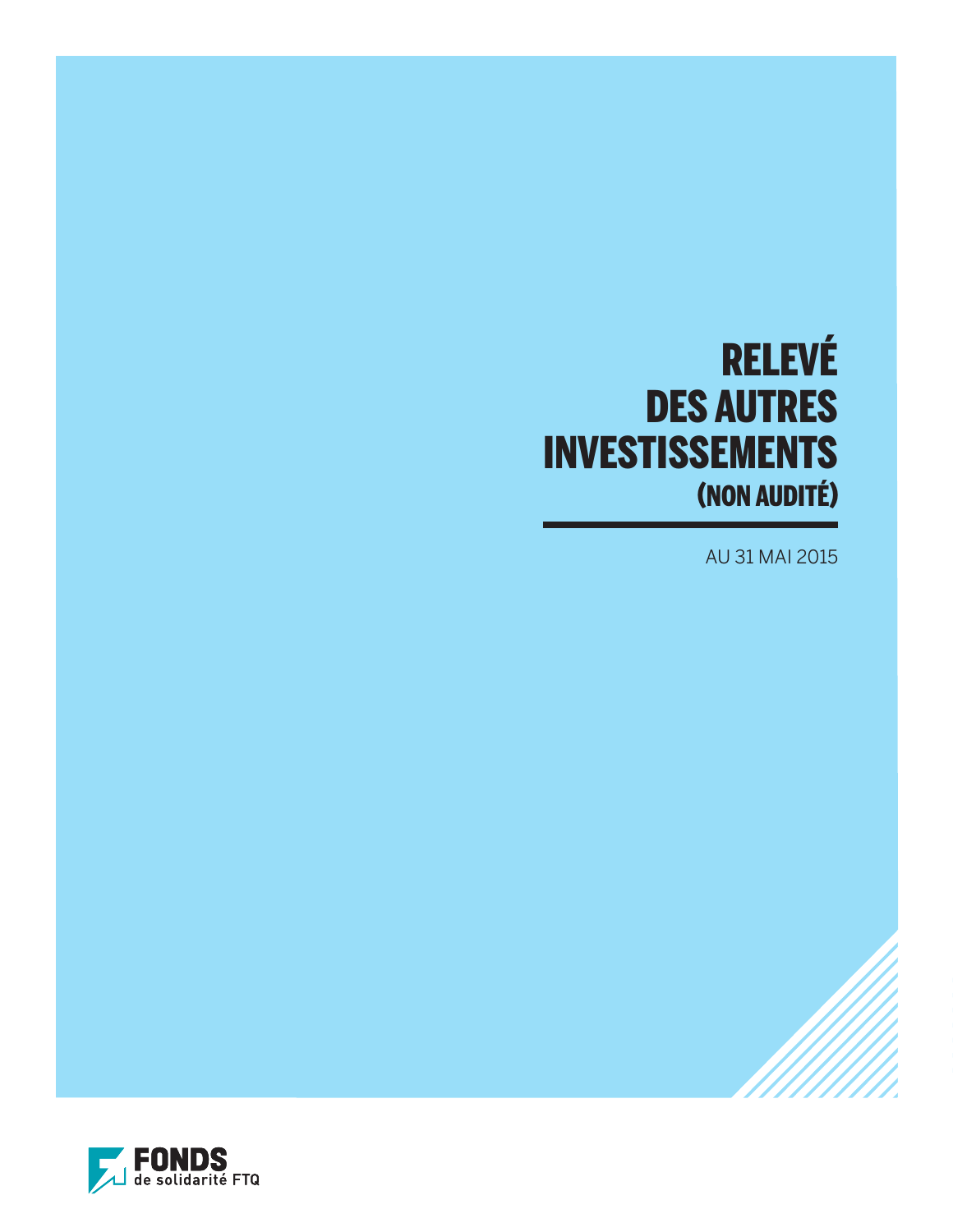| <b>Description</b>                 | Quantité | Coût<br>(en milliers \$) | Juste<br>valeur<br>(en milliers \$) |
|------------------------------------|----------|--------------------------|-------------------------------------|
| <b>Actions et parts</b>            |          |                          |                                     |
| 3i Group plc                       | 30 677   | 274                      | 337                                 |
| 3M Co.                             | 45 500   | 6 0 4 6                  | 9035                                |
| A.P. Moeller - Maersk AS, classe B | 457      | 686                      | 1 0 9 8                             |
| <b>ABB Ltd</b>                     | 131773   | 3 0 24                   | 3585                                |
| <b>Abbott Laboratories</b>         | 114 600  | 4577                     | 6952                                |
| AbbVie inc.                        | 43 4 94  | 2 0 6 8                  | 3615                                |
| ABC-Mart inc.                      | 8 500    | 404                      | 616                                 |
| Aberdeen Asset Management plc      | 25 188   | 180                      | 214                                 |
| Abertis Infraestructuras SA        | 10 211   | 247                      | 224                                 |
| Accenture plc                      | 36 300   | 3 2 5 0                  | 4 3 5 2                             |
| <b>ACE Ltd</b>                     | 15700    | 1476                     | 2 0 8 7                             |
| Actavis plc                        | 9484     | 2 2 0 6                  | 3632                                |
| <b>Actelion Ltd</b>                | 1596     | 215                      | 277                                 |
| Activision Blizzard inc.           | 7 0 0 0  | 158                      | 221                                 |
| Adecco SA                          | 1 2 0 8  | 110                      | 119                                 |
| Adidas AG                          | 13724    | 1512                     | 1 3 4 3                             |
| Adobe Systems inc.                 | 14 400   | 686                      | 1422                                |
| Advance Auto Parts inc.            | 1 900    | 248                      | 363                                 |
| Advantest Corp.                    | 12 500   | 149                      | 187                                 |
| Aegon NV                           | 112 124  | 401                      | 532                                 |
| Aena SA                            | 1 2 0 1  | 157                      | 157                                 |
| Aeon Co. Ltd                       | 24 700   | 341                      | 413                                 |
| Aéroports de Paris                 | 6849     | 971                      | 1 0 5 6                             |
| AES Corp.                          | 67 700   | 1 0 24                   | 1 1 4 9                             |
| Aetna inc.                         | 9 3 0 0  | 580                      | 1 3 6 9                             |
| Aflac inc.                         | 12 000   | 693                      | 932                                 |
| Ag Growth International inc.       | 53 524   | 2852                     | 2 8 0 2                             |
| Ageas SA                           | 6539     | 297                      | 305                                 |
| Aggreko plc                        | 17 510   | 512                      | 536                                 |
| Agilent Technologies inc.          | 21 200   | 828                      | 1 0 9 0                             |
| <b>AGL Energy Ltd</b>              | 119 975  | 1793                     | 1861                                |
| Agnico Eagle Mines Ltd             | 99 200   | 3588                     | 3970                                |
| Agrium inc.                        | 84 770   | 8 2 3 7                  | 10 951                              |
| AIA Group Ltd                      | 853 000  | 4 2 7 1                  | 7012                                |
| Air Canada                         | 585 200  | 5619                     | 8 0 5 3                             |
| Air Liquide SA                     | 13 560   | 1 3 9 4                  | 2 177                               |
| Air Products & Chemicals inc.      | 5700     | 460                      | 1 0 4 4                             |
| Airgas inc.                        | 2700     | 165                      | 344                                 |
| Ajinomoto Co. inc.                 | 56 000   | 813                      | 1447                                |
| Akamai Technologies inc.           | 4700     | 303                      | 447                                 |
| Akzo Nobel NV                      | 13 290   | 880                      | 1 2 6 1                             |
|                                    |          |                          |                                     |
| Albemarle Corp.                    | 3 500    | 220                      | 263                                 |
| Alcatel-Lucent                     | 88 289   | 419                      | 440                                 |
| Alcoa inc.                         | 32 600   | 499                      | 509                                 |
| Alexion Pharmaceuticals inc.       | 5400     | 531                      | 1 1 0 4                             |
| Alfa Laval AB                      | 10 080   | 300                      | 237                                 |
| Alfresa Holdings Corp.             | 36 000   | 629                      | 690                                 |
| Alimentation Couche-Tard, classe B | 120 500  | 3 0 6 6                  | 5840                                |
| Alkermes plc                       | 1700     | 145                      | 130                                 |
| Alleghany Corp.                    | 3700     | 1591                     | 2 1 9 5                             |
| Alliance Data Systems Corp.        | 1400     | 461                      | 521                                 |
| Alliant Energy Corp.               | 4 4 0 0  | 170                      | 337                                 |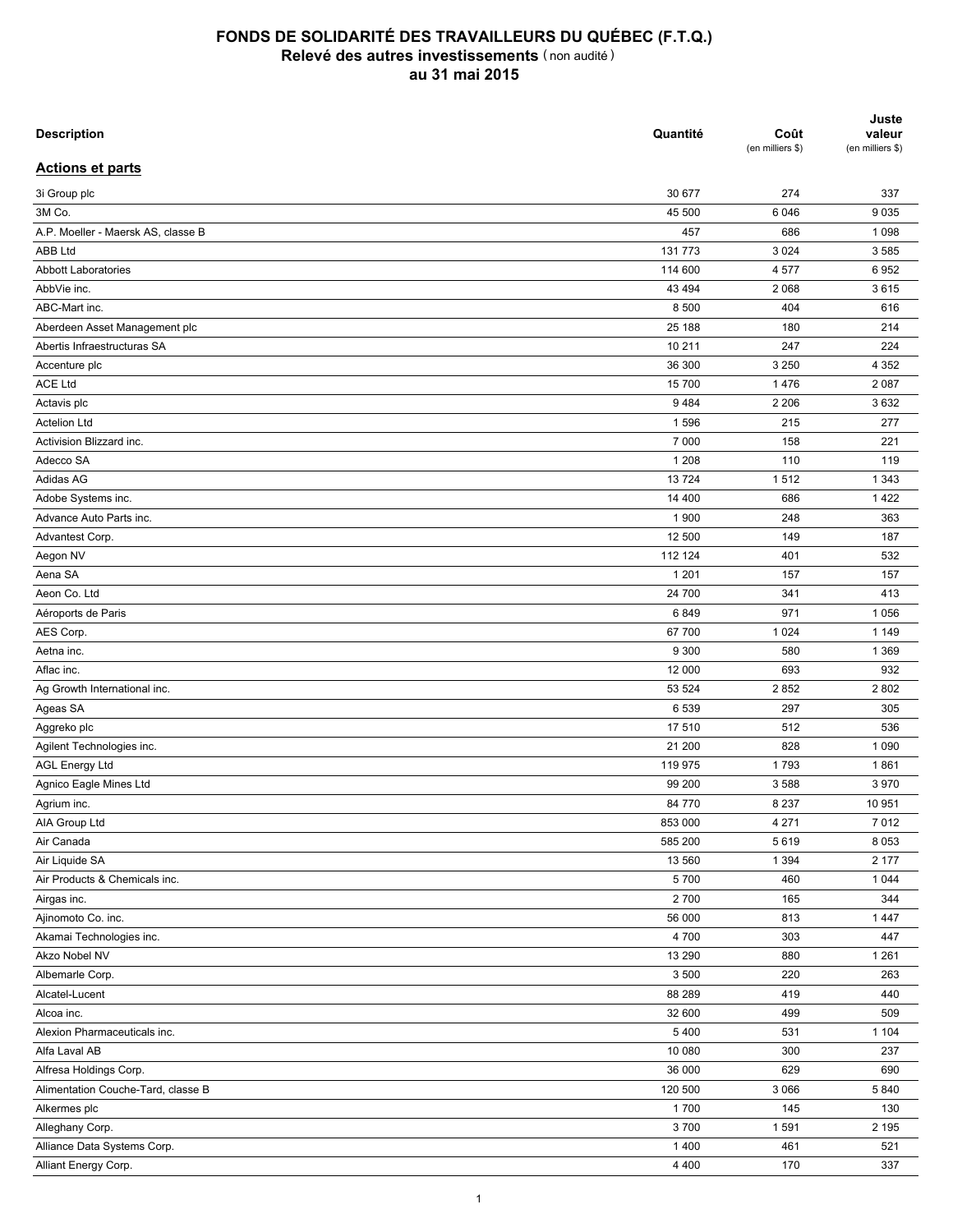| <b>Description</b>                      | Quantité | Coût<br>(en milliers \$) | Juste<br>valeur<br>(en milliers \$) |
|-----------------------------------------|----------|--------------------------|-------------------------------------|
| <b>Actions et parts</b>                 |          |                          |                                     |
| Allianz SE                              | 10 593   | 1691                     | 2 0 8 2                             |
| <b>Allied Properties REIT</b>           | 40 000   | 1 602                    | 1451                                |
| Allstate Corp.                          | 12 800   | 638                      | 1076                                |
| Ally Financial inc.                     | 10 000   | 273                      | 283                                 |
| Alnylam Pharmaceuticals inc.            | 1 500    | 245                      | 245                                 |
| Alstom SA                               | 12 3 62  | 434                      | 482                                 |
| AltaGas Ltd                             | 95 600   | 4 1 2 7                  | 3791                                |
| Altera Corp.                            | 21700    | 758                      | 1 3 2 3                             |
| Altice SA                               | 1 2 9 9  | 100                      | 211                                 |
| Alumina Ltd                             | 222 398  | 335                      | 377                                 |
| Amadeus IT Holding SA                   | 14 111   | 666                      | 800                                 |
| Amazon.com inc.                         | 9 9 0 0  | 2727                     | 5 3 0 4                             |
| Amcor Ltd                               | 34 892   | 231                      | 483                                 |
| Amec Foster Wheeler plc                 | 17891    | 301                      | 324                                 |
| Ameren Corp.                            | 7 300    | 246                      | 367                                 |
| American Airlines Group inc.            | 6800     | 307                      | 360                                 |
| American Capital Agency Corp.           | 20 100   | 530                      | 523                                 |
| American Electric Power Co. inc.        | 33 400   | 1538                     | 2 3 4 7                             |
| American Express Co.                    | 23 900   | 1881                     | 2 3 7 8                             |
| American International Group inc.       | 32 900   | 1 5 2 3                  | 2 4 0 7                             |
| American Realty Capital Properties inc. | 21 600   | 220                      | 239                                 |
| American Tower Corp.                    | 23 4 8 1 | 1991                     | 2720                                |
| American Water Works Co. inc.           | 17 000   | 770                      | 1 1 2 2                             |
|                                         |          | 508                      |                                     |
| Ameriprise Financial inc.               | 6 0 0 0  |                          | 933                                 |
| AmerisourceBergen Corp.                 | 40 100   | 2785                     | 5 6 3 5                             |
| AMETEK inc.                             | 11 600   | 519                      | 778                                 |
| Amgen inc.                              | 19 700   | 2 0 6 3                  | 3843                                |
| <b>AMP Ltd</b>                          | 109 181  | 572                      | 695                                 |
| Amphenol Corp., classe A                | 23 500   | 988                      | 1674                                |
| Anadarko Petroleum Corp.                | 13 500   | 858                      | 1409                                |
| Analog Devices inc.                     | 10 700   | 509                      | 908                                 |
| Andritz AG                              | 3 0 0 8  | 206                      | 231                                 |
| Anglo American plc                      | 113 734  | 3700                     | 2 2 2 3                             |
| Anheuser-Busch InBev NV                 | 56 662   | 4769                     | 8 4 8 7                             |
| Annaly Capital Management inc.          | 232 100  | 3 0 6 5                  | 3 0 2 4                             |
| Ansys inc.                              | 4 600    | 389                      | 511                                 |
| Anthem inc.                             | 9600     | 865                      | 2012                                |
| Antofagasta plc                         | 41 310   | 602                      | 587                                 |
| Aon plc                                 | 8 100    | 535                      | 1 0 2 3                             |
| Aozora Bank Ltd                         | 126 000  | 399                      | 607                                 |
| AP Moeller - Maersk AS                  | 248      | 655                      | 581                                 |
| <b>APA Group</b>                        | 29 509   | 163                      | 263                                 |
| Apache Corp.                            | 10 800   | 1 0 2 7                  | 807                                 |
| Apple inc.                              | 323 400  | 24 279                   | 52 592                              |
| Applied Materials inc.                  | 102 400  | 1875                     | 2 5 7 3                             |
| <b>ARC Resources Ltd</b>                | 387 220  | 11 122                   | 8821                                |
| ArcelorMittal                           | 58 120   | 1 0 6 0                  | 771                                 |
| Arch Capital Group Ltd                  | 40 800   | 2 5 9 6                  | 3 2 5 4                             |
| Archer-Daniels-Midland Co.              | 18 100   | 594                      | 1 1 9 4                             |
| ARM Holdings plc                        | 101 655  | 1699                     | 2 2 3 7                             |
| Aryzta AG                               | 3 4 4 2  | 139                      | 271                                 |
| Asahi Glass Co. Ltd                     | 42 000   | 269                      | 343                                 |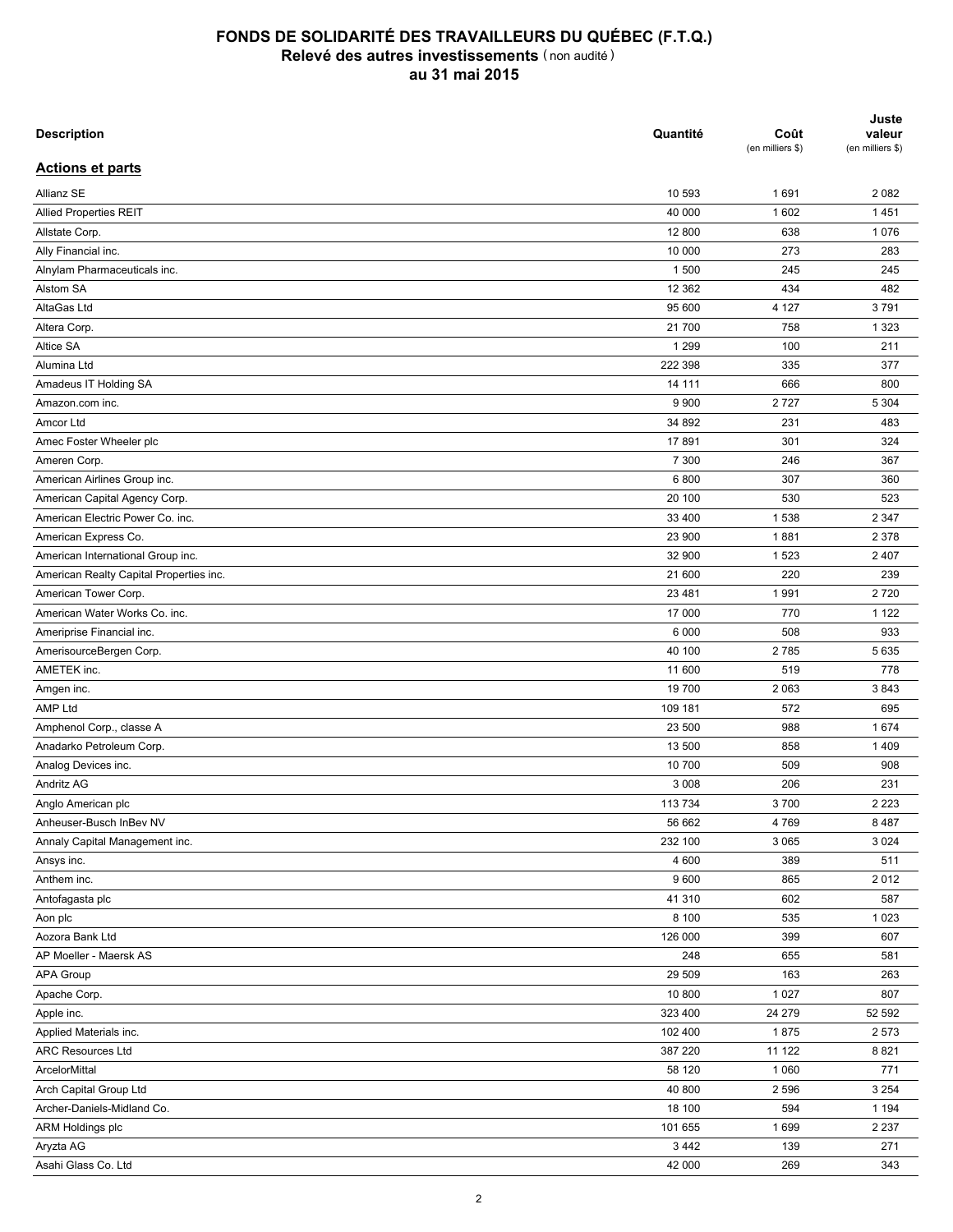| <b>Description</b>                          | Quantité | Coût<br>(en milliers \$) | Juste<br>valeur<br>(en milliers \$) |
|---------------------------------------------|----------|--------------------------|-------------------------------------|
| <b>Actions et parts</b>                     |          |                          |                                     |
| Asahi Group Holdings Ltd                    | 15 600   | 304                      | 625                                 |
| Asahi Kasei Corp.                           | 132 000  | 910                      | 1467                                |
| Ashland inc.                                | 3 200    | 291                      | 509                                 |
| Ashtead Group plc                           | 13773    | 287                      | 294                                 |
| ASM Pacific Technology Ltd                  | 17 400   | 183                      | 226                                 |
| <b>ASML Holding NV</b>                      | 26 279   | 2 4 8 8                  | 3659                                |
| Assa Abloy AB, classe B                     | 11 4 64  | 482                      | 842                                 |
| Assicurazioni Generali SPA                  | 31 139   | 602                      | 750                                 |
| Associated British Foods plc                | 9850     | 188                      | 568                                 |
| Astellas Pharma inc.                        | 131 800  | 1527                     | 2 4 0 2                             |
| AstraZeneca plc                             | 71 946   | 5 0 5 3                  | 5992                                |
| <b>ASX Ltd</b>                              | 31 562   | 1 1 6 8                  | 1 2 5 5                             |
| AT&T inc.                                   | 348 700  | 12 25 6                  | 15 0 34                             |
| ATCO Ltd, classe I                          | 2 500    | 121                      | 109                                 |
| Atlantia SPA                                | 13773    | 402                      | 441                                 |
| Atlas Copco AB                              | 79 270   | 1 1 1 6                  | 1527                                |
| Atlas Copco AB                              | 56 210   | 841                      | 966                                 |
| ATS Automation Tooling Systems inc.         | 7 600    | 115                      | 119                                 |
| Auckland International Airport              | 150 895  | 597                      | 650                                 |
| AuRico Gold inc.                            | 74 600   | 460                      | 307                                 |
| Australia and New Zealand Banking Group Ltd | 98 065   | 2854                     | 3 1 1 0                             |
| Autodesk inc.                               | 6 300    | 402                      | 426                                 |
| Autoliv inc.                                | 2700     | 299                      | 425                                 |
| Automatic Data Processing inc.              | 79 100   | 5738                     | 8 4 4 3                             |
| Autozone inc.                               | 6 3 9 9  | 3415                     | 5 3 8 0                             |
| Avago Technologies Ltd                      | 18 800   | 1 2 9 1                  | 3 4 7 5                             |
| AvalonBay Communities inc.                  | 10 700   | 1526                     | 2 2 2 4                             |
| Avery Dennison Corp.                        | 2800     | 156                      | 216                                 |
| Aviva plc                                   | 89 638   | 472                      | 894                                 |
| Axa SA                                      | 46 223   | 973                      | 1450                                |
|                                             |          |                          |                                     |
| Axis Capital Holdings Ltd                   | 3 0 5 0  | 194                      | 210                                 |
| B/E Aerospace inc.                          | 6 200    | 470                      | 444                                 |
| Babcock International Group plc             | 13 643   | 301                      | 292                                 |
| <b>BAE Systems plc</b>                      | 107 080  | 686                      | 1 0 5 0                             |
| Baker Hughes inc.                           | 10 700   | 572                      | 861                                 |
| Ball Corp.                                  | 2 4 0 0  | 70                       | 213                                 |
| Banca Monte dei Paschi di Siena SPA         | 9 3 3 7  | 242                      | 51                                  |
| Banco Bilbao Vizcaya Argentaria SA          | 464 967  | 5 2 8 1                  | 5723                                |
| Banco Comercial Português SA                | 1460067  | 187                      | 170                                 |
| Banco de Sabadell SA                        | 160 581  | 396                      | 507                                 |
| Banco Popolare SC                           | 10777    | 247                      | 226                                 |
| Banco Popular Espanol SA                    | 46 646   | 389                      | 287                                 |
| Banco Santander SA                          | 954 327  | 8 4 4 9                  | 8 4 6 9                             |
| Bank Hapoalim BM                            | 128 414  | 813                      | 847                                 |
| Bank Leumi Le-Israel BM                     | 168 280  | 756                      | 811                                 |
| Bank of America Corp.                       | 253 400  | 3575                     | 5 2 1 9                             |
| Bank of East Asia Ltd                       | 302 372  | 1621                     | 1704                                |
| Bank of Ireland                             | 696 940  | 325                      | 332                                 |
| Bankia SA                                   | 142 484  | 141                      | 230                                 |
| Banque Canadienne Impériale de Commerce     | 62 100   | 5 1 2 2                  | 5893                                |
| Banque de Montréal                          | 184 600  | 11 974                   | 14 013                              |
| Banque Laurentienne du Canada               | 739 697  | 24 965                   | 35 350                              |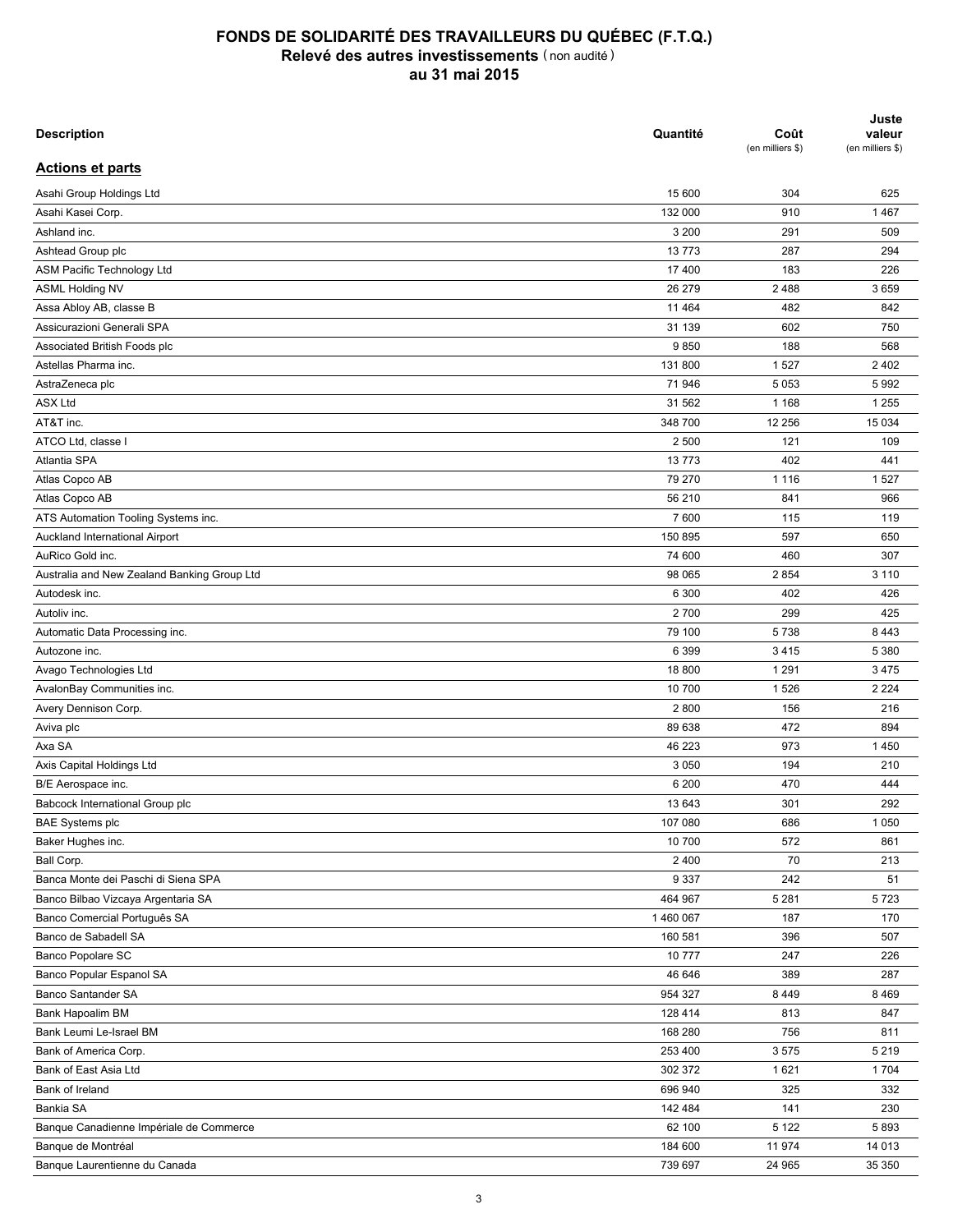| <b>Description</b>                         | Quantité  | Coût<br>(en milliers \$) | Juste<br>valeur<br>(en milliers \$) |
|--------------------------------------------|-----------|--------------------------|-------------------------------------|
| <b>Actions et parts</b>                    |           |                          |                                     |
| Banque Nationale du Canada                 | 94 490    | 4 2 7 3                  | 4 5 8 4                             |
| Banque Royale du Canada                    | 446 509   | 29 29 5                  | 35 304                              |
| <b>Banque Toronto-Dominion</b>             | 613 290   | 27 750                   | 33 209                              |
| Barclays plc                               | 426 517   | 1992                     | 2 1 9 4                             |
| Barratt Developments plc                   | 13 910    | 158                      | 157                                 |
| Barrick Gold Corp.                         | 266 400   | 5 2 1 0                  | 3 9 2 1                             |
| <b>Barry Callebaut AG</b>                  | 838       | 1 1 8 6                  | 1 1 7 5                             |
| <b>BASF SE</b>                             | 22 051    | 1443                     | 2 5 4 1                             |
| Baxter International inc.                  | 72 000    | 5 5 7 9                  | 5986                                |
| Bayer AG                                   | 46 991    | 5849                     | 8 3 7 5                             |
| Bayerische Motoren Werke AG                | 18 610    | 1969                     | 2 5 8 0                             |
| Bayerische Motoren Werke AG - PRF          | 2888      | 301                      | 305                                 |
| Baytex Energy Corp.                        | 156 700   | 6 1 1 9                  | 3 3 1 5                             |
| BB&T Corp.                                 | 21 200    | 724                      | 1 0 4 4                             |
| BCE inc.                                   | 130 680   | 6 1 1 0                  | 7 1 2 2                             |
| Becton Dickinson and Co.                   | 27 879    | 3 3 5 0                  | 4 8 9 0                             |
| Bed Bath & Beyond inc.                     | 13700     | 975                      | 1 2 1 9                             |
| <b>Beiersdorf AG</b>                       | 14 3 8 5  | 1430                     | 1623                                |
| Belgacom SA                                | 34 160    | 1 2 1 4                  | 1478                                |
| Benesse Holdings inc.                      | 20 900    | 878                      | 684                                 |
| Berkshire Hathaway inc., classe B          | 57 100    | 7 2 8 9                  | 10 192                              |
| Best Buy Co. inc.                          | 9 500     | 265                      | 411                                 |
| Bezeq Israeli Telecommunication Corp. Ltd  | 517 064   | 998                      | 1 0 9 9                             |
| <b>BG Group plc</b>                        | 241 771   | 5 0 6 5                  | 5 2 3 6                             |
| <b>BHP Billiton Ltd</b>                    | 304 893   | 9761                     | 8621                                |
| <b>BHP Billiton plc</b>                    | 163 029   | 4 8 4 8                  | 4 2 8 3                             |
|                                            | 6700      | 1841                     | 3 3 2 0                             |
| Biogen inc.                                |           |                          |                                     |
| BioMarin Pharmaceutical inc.               | 4 800     | 354                      | 752                                 |
| <b>BlackBerry Ltd</b>                      | 155 670   | 1863                     | 1 9 0 1                             |
| BlackRock inc.                             | 3 500     | 1012                     | 1598                                |
| <b>BNP Paribas</b>                         | 26 992    | 1637                     | 2 0 2 9                             |
| Boardwalk Real Estate Investment Trust     | 63 186    | 4 0 8 0                  | 3684                                |
| BOC Hong Kong Holdings Ltd                 | 550 000   | 1790                     | 2825                                |
| <b>Boliden AB</b>                          | 6 173     | 81                       | 165                                 |
| Bombardier inc.                            | 2 156 000 | 8 2 3 8                  | 5 5 6 3                             |
| Bonavista Energy Corp.                     | 81 000    | 611                      | 638                                 |
| <b>Boral Ltd</b>                           | 30 744    | 142                      | 184                                 |
| BorgWarner inc.                            | 8 0 0 0   | 336                      | 601                                 |
| Boston Properties inc.                     | 7 200     | 802                      | 1 1 6 9                             |
| Boston Scientific Corp.                    | 39 300    | 379                      | 896                                 |
| Bouygues SA                                | 3 2 8 6   | 166                      | 161                                 |
| BP plc                                     | 518 478   | 4 4 7 7                  | 4 4 5 1                             |
| <b>Brambles Ltd</b>                        | 78 579    | 758                      | 859                                 |
| <b>Brenntag AG</b>                         | 4 2 2 8   | 268                      | 322                                 |
| Bridgestone Corp.                          | 23 500    | 882                      | 1 2 2 4                             |
| Bristol-Myers Squibb Co.                   | 79 200    | 4 0 9 1                  | 6 3 8 6                             |
| British Land Co. plc                       | 45 27 2   | 437                      | 743                                 |
| Broadcom Corp., classe A                   | 36 300    | 1 3 3 3                  | 2 5 7 6                             |
| Brookfield Asset Management inc., classe A | 142 650   | 4 4 9 2                  | 6 2 7 3                             |
| Brookfield Properties Corp.                | 256 000   | 5675                     | 7 3 0 3                             |
| Brookfield Renewable Energy Partners LP    | 88 000    | 2792                     | 3 3 2 1                             |
| Brown-Forman Corp., classe B               | 18 100    | 1 2 2 2                  | 2 1 3 0                             |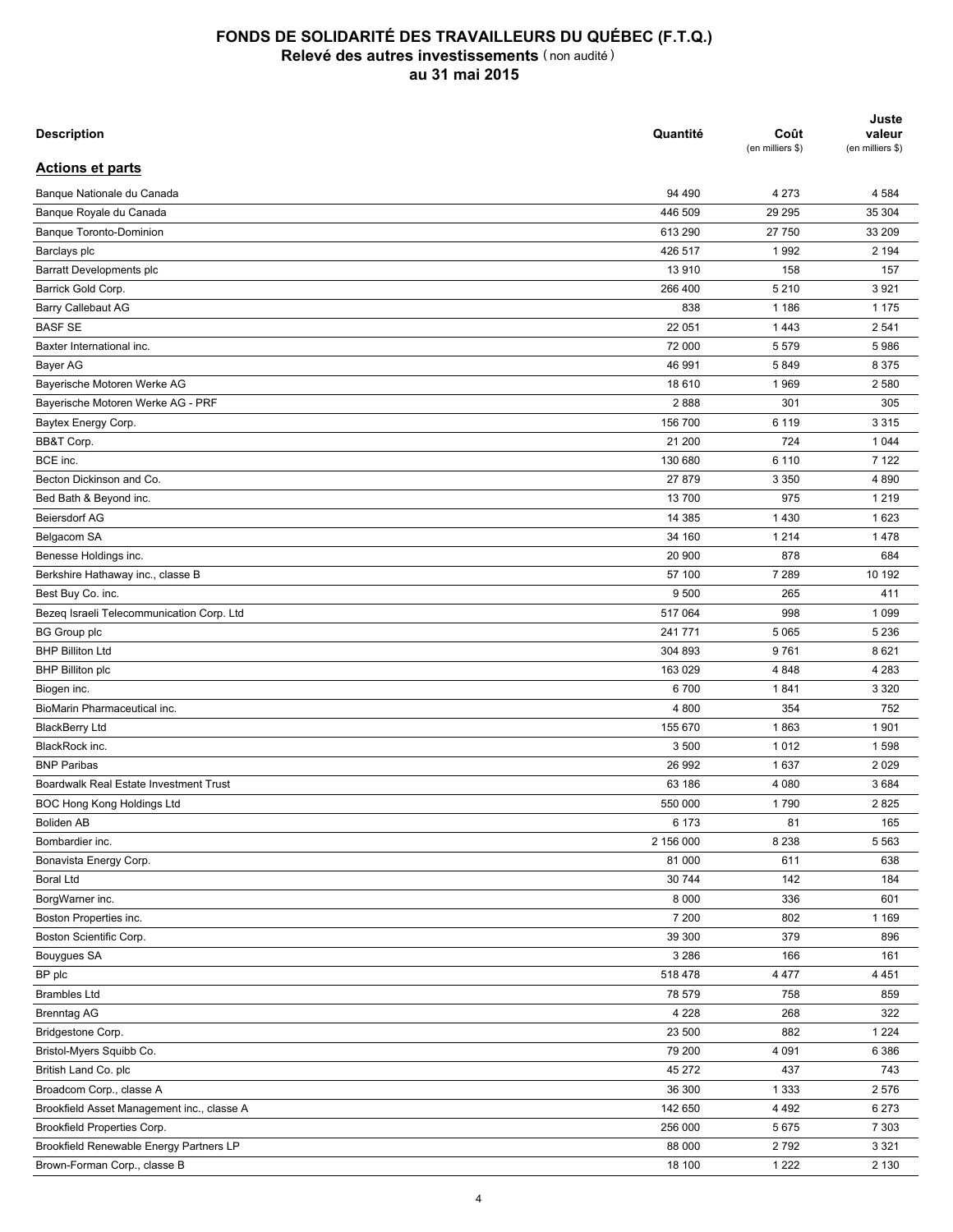| <b>Description</b>                                         | Quantité | Coût<br>(en milliers \$) | Juste<br>valeur<br>(en milliers \$) |
|------------------------------------------------------------|----------|--------------------------|-------------------------------------|
| <b>Actions et parts</b>                                    |          |                          |                                     |
| <b>BT</b> Group plc                                        | 203 019  | 727                      | 1727                                |
| <b>Bunge Ltd</b>                                           | 12 000   | 970                      | 1 3 8 6                             |
| Bunzl plc                                                  | 46 741   | 1 3 7 9                  | 1688                                |
| Burberry Group plc                                         | 37 506   | 991                      | 1 2 1 1                             |
| <b>Bureau Veritas SA</b>                                   | 22 473   | 670                      | 641                                 |
| C.R. Bard inc.                                             | 9 500    | 1536                     | 2 0 2 0                             |
| Cabot Oil & Gas Corp.                                      | 40 000   | 1400                     | 1695                                |
| CaixaBank SA                                               | 63 312   | 375                      | 378                                 |
| CALBEE inc.                                                | 13 300   | 390                      | 639                                 |
| Calpine Corp.                                              | 14 400   | 211                      | 361                                 |
| Caltex Australia Ltd                                       | 9937     | 171                      | 320                                 |
| <b>Camden Property Trust</b>                               | 3 9 0 0  | 289                      | 365                                 |
| Cameco Corp.                                               | 12 000   | 255                      | 224                                 |
| Cameron International Corp.                                | 12 500   | 669                      | 801                                 |
| Campbell Soup Co.                                          | 38 900   | 1827                     | 2 3 4 7                             |
| Canadian Apartment Properties Real Estate Investment Trust | 94 400   | 2 2 1 3                  | 2 5 9 4                             |
| Canadian Energy Services & Technology Corp.                | 123 432  | 823                      | 895                                 |
| Canadian National Railway Co.                              | 146 200  | 7898                     | 10785                               |
| Canadian Natural Resources Ltd                             | 246 900  | 8673                     | 9476                                |
| Canadian Oil Sands Ltd                                     | 10 900   | 269                      | 119                                 |
| Canadian Pacific Railway Ltd                               | 12 800   | 2 0 9 4                  | 2 6 2 3                             |
| Canadian Real Estate Investment Trust                      | 87 700   | 3976                     | 3781                                |
| Canadian Tire Corp., classe A                              | 93 450   | 9 2 5 6                  | 12 050                              |
|                                                            | 12 500   | 471                      | 462                                 |
| Canadian Utilities Ltd, classe A                           |          |                          |                                     |
| Canon inc.                                                 | 151 500  | 5 5 3 5                  | 6541                                |
| Cap Gemini SA                                              | 5 3 2 6  | 410                      | 576                                 |
| Capita plc                                                 | 30 646   | 469                      | 731                                 |
| Capital One Financial Corp.                                | 16 100   | 1 0 2 4                  | 1679                                |
| Capital Power Corp.                                        | 160 000  | 3 9 4 5                  | 3848                                |
| CapitaLand Ltd                                             | 177 000  | 504                      | 572                                 |
| Capstone Mining Corp.                                      | 173 300  | 394                      | 210                                 |
| Cardinal Health inc.                                       | 24 600   | 1575                     | 2708                                |
| Carlsberg AS, classe B                                     | 9 2 9 4  | 927                      | 1 0 6 5                             |
| CarMax inc.                                                | 7 500    | 359                      | 665                                 |
| Carnival Corp.                                             | 14 100   | 478                      | 815                                 |
| Carrefour SA                                               | 18 153   | 732                      | 768                                 |
| Casino Guichard Perrachon SA                               | 13 844   | 1 3 9 9                  | 1 3 5 4                             |
| Catamaran Corp.                                            | 11 500   | 638                      | 856                                 |
| Caterpillar inc.                                           | 34 300   | 3 2 4 6                  | 3653                                |
| Cathay Pacific Airways Ltd                                 | 53 000   | 110                      | 169                                 |
| CBS Corp., classe B                                        | 13 3 62  | 684                      | 1 0 2 9                             |
| CCL Industries inc., classe B                              | 19 000   | 1 0 8 6                  | 2746                                |
| Celanese Corp., série A                                    | 9 0 0 0  | 456                      | 774                                 |
| Celestica inc.                                             | 427 100  | 5 4 0 0                  | 6795                                |
| Celgene Corp.                                              | 21 000   | 1 3 1 9                  | 3 0 0 0                             |
| Cenovus Energy inc.                                        | 495 100  | 14 115                   | 10 159                              |
| CenterPoint Energy inc.                                    | 15 900   | 273                      | 404                                 |
| Central Japan Railway Co.                                  | 4 0 0 0  | 453                      | 870                                 |
| Centrica plc                                               | 117 294  | 597                      | 620                                 |
| CenturyLink inc.                                           | 43 000   | 1589                     | 1784                                |
| Cerner Corp.                                               | 7 500    | 381                      | 630                                 |
| CF Industries Holdings inc.                                | 1400     | 193                      | 552                                 |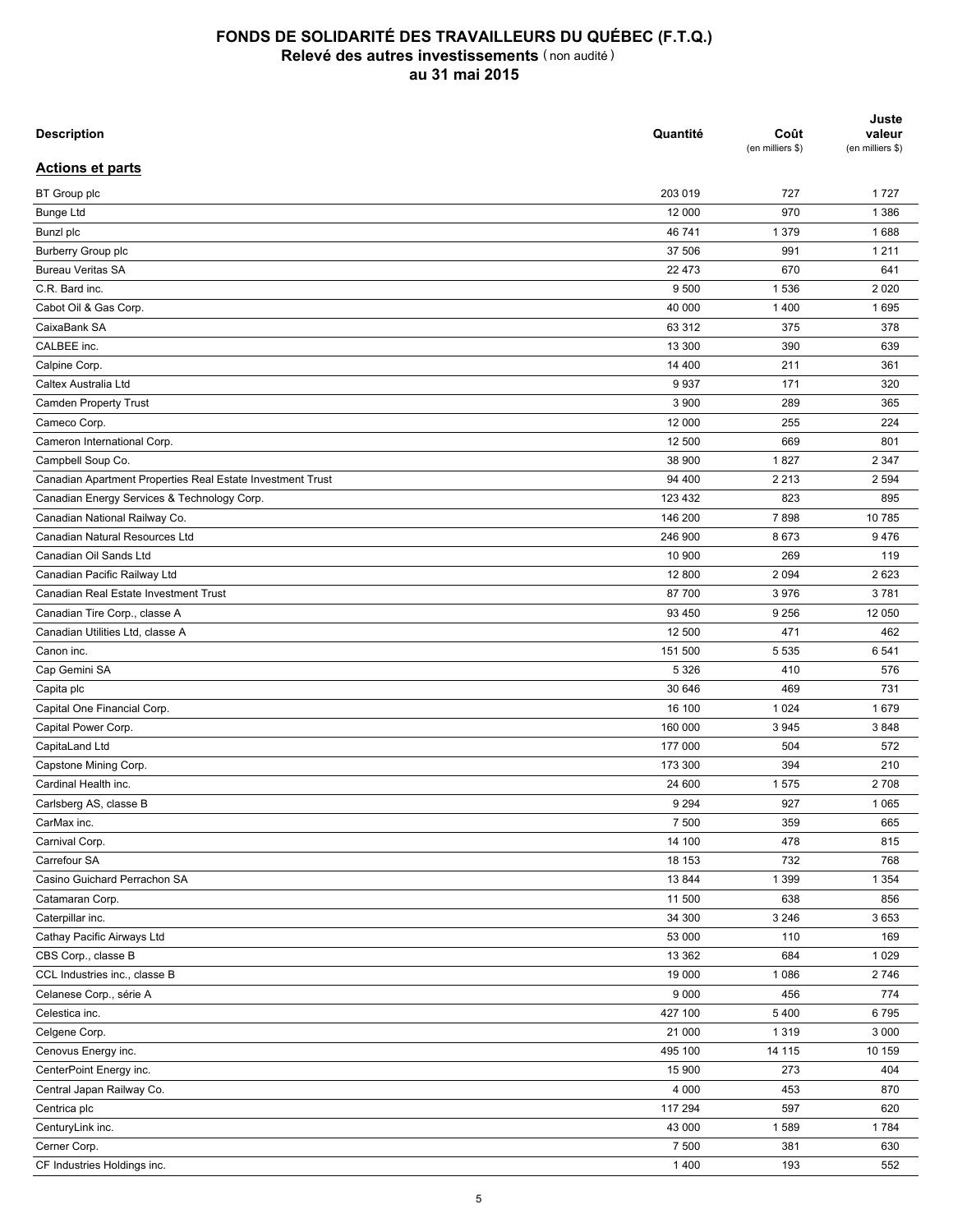| <b>Description</b>                       | Quantité | Coût<br>(en milliers \$) | Juste<br>valeur<br>(en milliers \$) |
|------------------------------------------|----------|--------------------------|-------------------------------------|
| <b>Actions et parts</b>                  |          |                          |                                     |
| CGI Group inc., classe A                 | 85 400   | 3823                     | 4 4 9 9                             |
| CH Robinson Worldwide inc.               | 9800     | 625                      | 755                                 |
| Charter Communications inc., classe A    | 1 300    | 289                      | 291                                 |
| <b>Chartwell Retirement Residences</b>   | 243 600  | 2668                     | 2682                                |
| Chemtrade Logistics Income Fund          | 20 300   | 431                      | 418                                 |
| Cheniere Energy inc.                     | 6 500    | 195                      | 615                                 |
| Chesapeake Energy Corp.                  | 16 000   | 401                      | 282                                 |
| Cheung Kong Holdings Ltd                 | 154 000  | 2764                     | 3 0 0 0                             |
| Cheung Kong Infrastructure Holdings Ltd  | 223 000  | 1516                     | 2 2 9 9                             |
| Chevron Corp.                            | 65 400   | 5989                     | 8 4 0 9                             |
| Chicago Bridge & Iron Co. NV             | 3 500    | 197                      | 237                                 |
| Chipotle Mexican Grill inc.              | 1 300    | 594                      | 998                                 |
| Chiyoda Corp.                            | 9 0 0 0  | 128                      | 100                                 |
| Christian Dior SA                        | 3678     | 628                      | 920                                 |
| Chubb Corp.                              | 39 500   | 3784                     | 4 807                               |
| Chubu Electric Power Co. inc.            | 26 900   | 627                      | 508                                 |
| Chugai Pharmaceutical Co. Ltd            | 3 3 0 0  | 114                      | 123                                 |
| Chugoku Electric Power Co. inc.          | 12 400   | 257                      | 235                                 |
| Church & Dwight Co. inc.                 | 52 200   | 3649                     | 5472                                |
| CI Financial Corp.                       | 98 000   | 3 3 4 6                  | 3 4 2 6                             |
| Cigna Corp.                              | 7 400    | 515                      | 1 3 0 1                             |
|                                          | 2800     | 149                      | 404                                 |
| Cimarex Energy Co.<br>CIMIC Group Ltd    | 5018     | 98                       | 116                                 |
|                                          | 10 300   | 500                      | 650                                 |
| Cincinnati Financial Corp.               |          |                          |                                     |
| Cineplex inc.                            | 91 957   | 3680                     | 4510                                |
| Cisco Systems inc.                       | 166 000  | 4 4 5 2                  | 6073                                |
| Citigroup inc.                           | 222 993  | 11833                    | 15 053                              |
| Citizen Holdings Co. Ltd                 | 12 700   | 105                      | 116                                 |
| Citrix Systems inc.                      | 6 500    | 431                      | 527                                 |
| <b>City Developments Ltd</b>             | 57 000   | 491                      | 555                                 |
| Clorox Co.                               | 19 400   | 1786                     | 2 607                               |
| CLP Holdings Ltd                         | 442 500  | 3681                     | 4 8 3 1                             |
| CME Group inc.                           | 9400     | 664                      | 1 1 0 5                             |
| CMS Energy Corp.                         | 10 600   | 258                      | 452                                 |
| <b>CNH Industrial NV</b>                 | 54 404   | 654                      | 603                                 |
| Coach inc.                               | 9 0 0 0  | 543                      | 397                                 |
| Cobalt International Energy inc.         | 25 900   | 609                      | 328                                 |
| Coca-Cola Amatil Ltd                     | 34 319   | 364                      | 331                                 |
| Coca-Cola Co.                            | 201 800  | 6990                     | 10 317                              |
| Coca-Cola Enterprises inc.               | 10 500   | 265                      | 580                                 |
| Coca-Cola HBC AG                         | 20 29 3  | 555                      | 554                                 |
| Cochlear Ltd                             | 10 652   | 825                      | 901                                 |
| Cogeco Câble inc.                        | 31 000   | 1927                     | 2 0 4 1                             |
| Cognizant Technology Solutions, classe A | 16 200   | 541                      | 1 3 0 9                             |
| Colgate-Palmolive Co.                    | 119 600  | 7601                     | 9972                                |
| Coloplast AS                             | 20 049   | 1831                     | 1887                                |
| Colruyt SA                               | 15 951   | 933                      | 894                                 |
| Comcast Corp.                            | 63 000   | 2517                     | 4 5 61                              |
| Commerzbank AG                           | 29 318   | 315                      | 486                                 |
| Commonwealth Bank of Australia           | 70 047   | 5 1 7 3                  | 5 6 9 4                             |
| Communications Sales & Leasing inc.      | 4 800    | 140                      | 156                                 |
| Compagnie de St-Gobain                   | 13 388   | 581                      | 777                                 |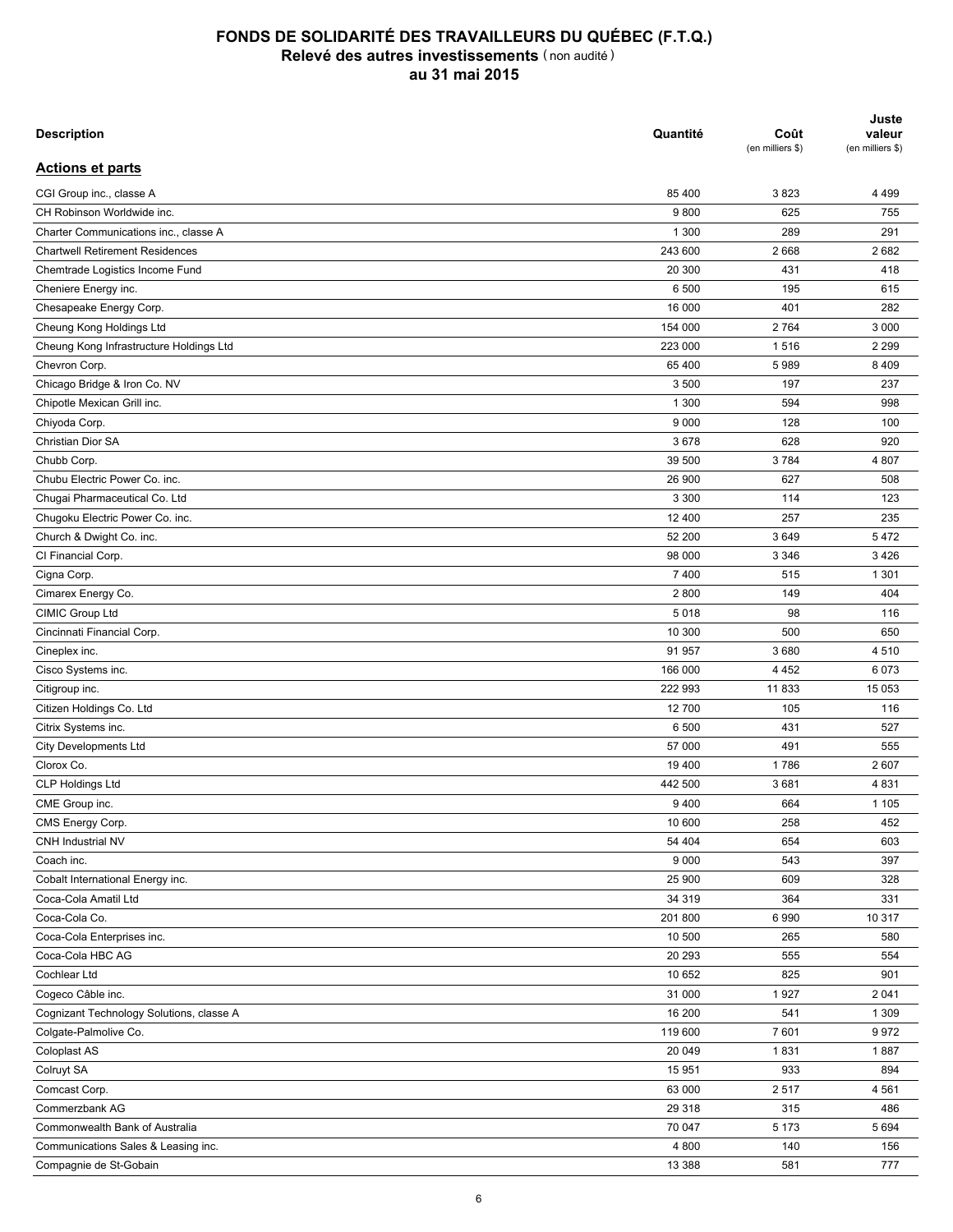| <b>Description</b>                                 | Quantité          | Coût<br>(en milliers \$) | Juste<br>valeur<br>(en milliers \$) |
|----------------------------------------------------|-------------------|--------------------------|-------------------------------------|
| <b>Actions et parts</b>                            |                   |                          |                                     |
| Compagnie Financière Richemont SA                  | 33 142            | 3 188                    | 3 5 6 0                             |
| Compagnie Générale des Établissements Michelin SCA | 6 0 8 9           | 556                      | 813                                 |
| Compass Group plc                                  | 110 313           | 1611                     | 2 4 0 4                             |
| Computershare Ltd                                  | 21 985            | 271                      | 271                                 |
| ConAgra Foods inc.                                 | 27 800            | 852                      | 1 3 4 0                             |
| Concho Resources inc.                              | 3 4 0 0           | 299                      | 511                                 |
| Concordia Healthcare Corp.                         | 12 000            | 1 2 2 5                  | 995                                 |
| ConocoPhillips                                     | 66 000            | 4 1 1 2                  | 5 2 4 6                             |
| Consolidated Edison inc.                           | 67 300            | 3884                     | 5 1 9 5                             |
| Constellation Brands inc., classe A                | 5 3 0 0           | 149                      | 780                                 |
| Constellation Software inc.                        | 8 500             | 1869                     | 4 3 2 7                             |
| <b>Contact Energy Ltd</b>                          | 24 055            | 133                      | 131                                 |
| Continental AG                                     | 3 3 6 8           | 457                      | 975                                 |
| Continental Resources inc.                         | 3800              | 122                      | 216                                 |
| Cooper Companies inc.                              | 1 100             | 246                      | 250                                 |
| Core Laboratories NV                               | 1800              | 238                      | 264                                 |
| Corning inc.                                       | 86 400            | 1615                     | 2 2 5 6                             |
| Costco Wholesale Corp.                             | 19800             | 1698                     | 3 5 24                              |
| Crédit Agricole SA                                 | 61 102            | 518                      | 568                                 |
| Credit Suisse Group AG                             | 77 132            | 1 1 4 5                  | 1 2 7 1                             |
| Crescent Point Energy Corp.                        | 127 200           | 4720                     | 3585                                |
| CRH plc                                            | 19 807            | 466                      | 692                                 |
| Croda International plc                            | 5487              | 196                      | 306                                 |
| Crown Castle International Corp.                   | 20 300            | 1 2 4 2                  | 2 0 6 6                             |
| Crown Holdings inc.                                | 6 900             | 301                      | 476                                 |
| Crown Resorts Ltd                                  | 15 653            | 205                      | 196                                 |
| <b>CSL Ltd</b>                                     | 28 171            | 1783                     | 2517                                |
| CSX Corp.                                          | 27 800            | 723                      | 1 1 8 3                             |
| Cummins inc.                                       | 5 0 0 0           | 619                      | 846                                 |
| CVS Caremark Corp.                                 | 39 000            | 2073                     | 4 9 8 4                             |
| Daicel Corp.                                       | 12 000            | 78                       | 195                                 |
| Daiichi Sankyo Co. Ltd                             | 40 300            | 713                      | 951                                 |
|                                                    |                   |                          |                                     |
| Daikin Industries Ltd                              | 13 400            | 632                      | 1 2 8 6                             |
| Daimler AG                                         | 49 553<br>4 0 0 0 | 3838<br>420              | 5825<br>557                         |
| Daito Trust Construction Co. Ltd                   |                   |                          |                                     |
| Daiwa House Industry Co. Ltd                       | 25 500            | 506                      | 766                                 |
| Daiwa Securities Group inc.                        | 67 000            | 561                      | 665                                 |
| Danaher Corp.                                      | 15 700            | 1 0 0 9                  | 1692                                |
| Danone                                             | 28 0 28           | 1944                     | 2 3 4 8                             |
| Danske Bank AS                                     | 25 849            | 530                      | 945                                 |
| Dassault Systèmes SA                               | 10 850            | 780                      | 1 0 5 7                             |
| DaVita HealthCare Partners inc.                    | 26 900            | 2 0 5 7                  | 2813                                |
| DBS Group Holdings Ltd                             | 137 764           | 1945                     | 2 5 8 8                             |
| Deere & Co.                                        | 13 700            | 1 3 5 1                  | 1 602                               |
| Delhaize Group SA                                  | 4 0 6 5           | 301                      | 452                                 |
| Delphi Automotive plc                              | 19 176            | 1 2 4 4                  | 2 0 8 2                             |
| Delta Air Lines inc.                               | 3 800             | 165                      | 204                                 |
| Denso Corp.                                        | 15 500            | 676                      | 1015                                |
| Dentsu inc.                                        | 3 800             | 240                      | 240                                 |
| Deutsche Annington Immobilien SE                   | 4 0 0 0           | 176                      | 158                                 |
| Deutsche Bank AG                                   | 36 145            | 1619                     | 1 3 5 9                             |
| Deutsche Boerse AG                                 | 6 5 6 9           | 439                      | 659                                 |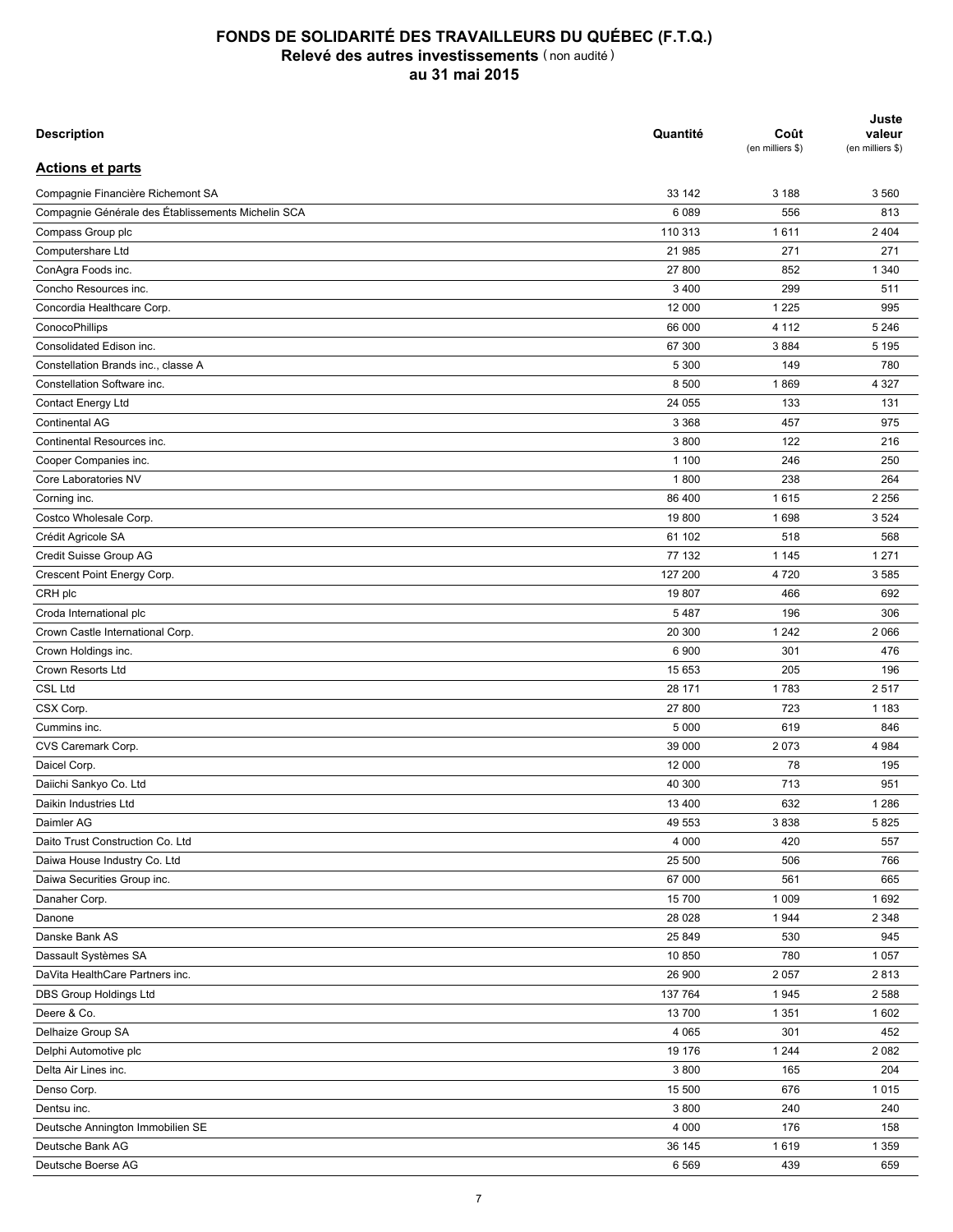| <b>Description</b>                        | Quantité | Coût<br>(en milliers \$) | Juste<br>valeur<br>(en milliers \$) |
|-------------------------------------------|----------|--------------------------|-------------------------------------|
| <b>Actions et parts</b>                   |          |                          |                                     |
| Deutsche Post AG                          | 28 830   | 753                      | 1 0 8 7                             |
| Deutsche Telekom AG                       | 149 358  | 1 0 9 1                  | 1599                                |
| Devon Energy Corp.                        | 10 600   | 773                      | 863                                 |
| <b>DEXUS Property Group</b>               | 89 518   | 605                      | 685                                 |
| DH Corp.                                  | 112745   | 3 4 7 1                  | 4 6 0 2                             |
| Diageo plc                                | 216 259  | 6 2 8 9                  | 7478                                |
| Diamond Offshore Drilling inc.            | 7 500    | 519                      | 284                                 |
| Direct Line Insurance Group plc           | 47 174   | 287                      | 303                                 |
| DirectCash Payments inc.                  | 104 021  | 1589                     | 1 609                               |
| <b>DIRECTV</b>                            | 13 400   | 846                      | 1523                                |
| <b>Discover Financial Services</b>        | 13 700   | 677                      | 996                                 |
| Discovery Communications inc., classe A   | 5 800    | 241                      | 246                                 |
| Discovery Communications inc., classe C   | 8 2 0 0  | 326                      | 322                                 |
| DISH Network Corp.                        | 6 600    | 402                      | 583                                 |
| Distribuidora Internacional               | 10 507   | 87                       | 104                                 |
| <b>DNB ASA</b>                            | 23 285   | 391                      | 509                                 |
| Dollar General Corp.                      | 24 500   | 1431                     | 2 2 2 0                             |
| Dollar Tree inc.                          | 17800    | 957                      | 1666                                |
| Dollarama inc.                            | 74 500   | 3898                     | 5 1 3 2                             |
|                                           |          |                          | 2740                                |
| Dominion Diamond Corp.                    | 117 700  | 1808                     |                                     |
| Dominion Resources inc.                   | 63 700   | 4 3 2 0                  | 5 607                               |
| Dorel Industries inc., classe B           | 60 850   | 2 183                    | 2 0 4 3                             |
| Dover Corp.                               | 5 800    | 472                      | 546                                 |
| Dow Chemical Co.                          | 63 899   | 2 4 4 2                  | 4 1 5 3                             |
| Dr Pepper Snapple Group inc.              | 9800     | 416                      | 938                                 |
| Dream Global Real Estate Investment Trust | 63 600   | 631                      | 628                                 |
| DTE Energy Co.                            | 5 0 0 0  | 249                      | 494                                 |
| Duke Energy Corp.                         | 88 110   | 6 3 7 9                  | 8 3 2 9                             |
| E.I. du Pont de Nemours and Co.           | 51 400   | 2798                     | 4 5 5 6                             |
| E.ON SE                                   | 91 670   | 1631                     | 839                                 |
| East Japan Railway Co.                    | 22 900   | 1808                     | 2618                                |
| Eastman Chemical Co.                      | 5 0 0 0  | 194                      | 479                                 |
| Eaton Corp. plc                           | 13 900   | 956                      | 1 2 4 2                             |
| eBay inc.                                 | 49 900   | 3 0 6 8                  | 3822                                |
| Ecolab inc.                               | 38 800   | 3 9 5 5                  | 5 5 5 3                             |
| Edenred                                   | 38 458   | 648                      | 605                                 |
| Edison International                      | 8 3 0 0  | 348                      | 630                                 |
| EDP - Energias de Portugal SA             | 47 0 20  | 180                      | 229                                 |
| Edwards Lifesciences Corp.                | 1 4 0 0  | 201                      | 228                                 |
| Eisai Co. Ltd                             | 11 600   | 476                      | 910                                 |
| Eldorado Gold Corp.                       | 318 900  | 2422                     | 1910                                |
| Electric Power Development Co. Ltd        | 4 800    | 166                      | 209                                 |
| Électricité de France SA                  | 6 0 20   | 370                      | 184                                 |
| Electrolux AB                             | 11 722   | 351                      | 446                                 |
| Electronic Arts inc.                      | 9700     | 223                      | 760                                 |
| Element Financial Corp.                   | 80 000   | 1 3 5 9                  | 1489                                |
| Eli Lilly & Co.                           | 59 000   | 3 4 6 9                  | 5811                                |
| Elisa OYJ                                 | 5759     | 130                      | 220                                 |
| <b>EMC Corp</b>                           | 64 200   | 1728                     | 2 1 1 1                             |
| Emera inc.                                | 43 000   | 1723                     | 1774                                |
| Emerson Electric Co.                      | 42 000   | 2651                     | 3 1 6 1                             |
| Empire Co. Ltd, classe A                  | 4 3 0 0  | 293                      | 383                                 |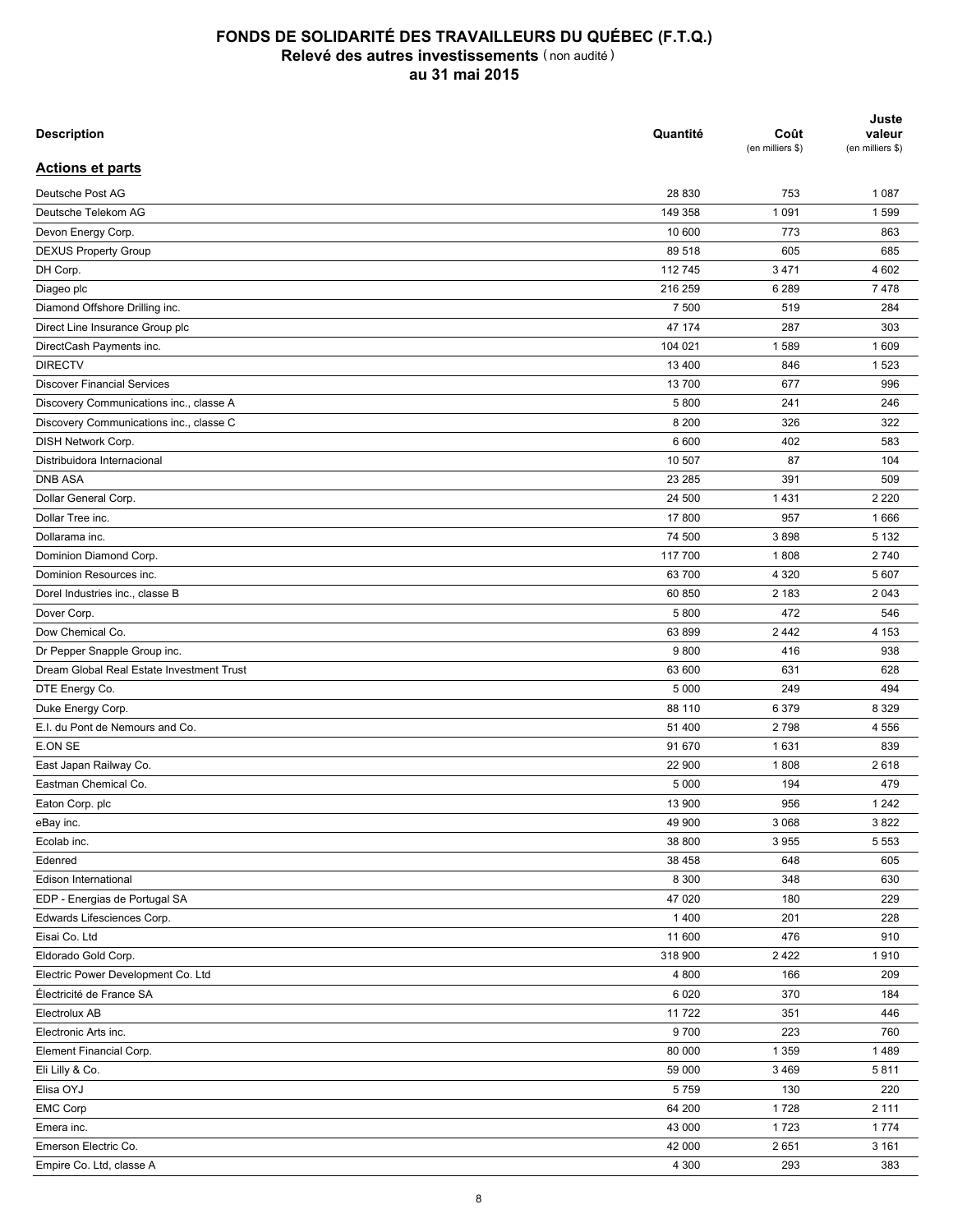| <b>Description</b>                                | Quantité | Coût<br>(en milliers \$) | Juste<br>valeur<br>(en milliers \$) |
|---------------------------------------------------|----------|--------------------------|-------------------------------------|
| <b>Actions et parts</b>                           |          |                          |                                     |
| Ems-Chemie Holding AG                             | 351      | 85                       | 186                                 |
| Enagas SA                                         | 3 4 3 4  | 84                       | 123                                 |
| Enbridge inc.                                     | 194 700  | 10 366                   | 11 580                              |
| Encana Corp.                                      | 378 000  | 6475                     | 5957                                |
| Endo International plc                            | 1 300    | 96                       | 136                                 |
| Enel Green Power SPA                              | 68 845   | 152                      | 162                                 |
| Enel SPA                                          | 147 225  | 863                      | 890                                 |
| EnerCare inc.                                     | 147 311  | 2 2 1 4                  | 2 1 3 6                             |
| Enerflex Ltd                                      | 123 000  | 1931                     | 1738                                |
| Energen Corp.                                     | 3 0 0 0  | 155                      | 259                                 |
| Energizer Holdings inc.                           | 2 500    | 187                      | 442                                 |
| Enerplus Corp.                                    | 107 900  | 1744                     | 1 2 9 7                             |
| <b>ENI SPA</b>                                    | 136 651  | 3624                     | 3 0 6 5                             |
| Ensco plc, classe A                               | 15 900   | 821                      | 466                                 |
| Entergy Corp.                                     | 5 200    | 431                      | 496                                 |
| EOG Resources inc.                                | 13700    | 684                      | 1516                                |
| EQT Corp.                                         | 8800     | 681                      | 935                                 |
| Equifax inc.                                      | 2 600    | 319                      | 326                                 |
| Equinix inc.                                      | 1970     | 414                      | 659                                 |
| <b>Equity Residential</b>                         | 25 700   | 1547                     | 2 3 8 5                             |
| Ericsson LM, classe B                             | 202 173  | 2622                     | 2827                                |
| Erste Group Bank AG                               | 19 477   | 620                      | 704                                 |
| Essex Property Trust inc.                         | 1700     | 343                      | 472                                 |
| <b>Essilor International</b>                      | 7 5 9 8  | 871                      | 1 1 5 6                             |
| European Aeronautic Defence and Space Co. NV      | 36 865   | 2 4 4 0                  | 3 1 2 8                             |
| <b>Eutelsat Communications</b>                    | 3 0 1 4  | 104                      | 128                                 |
| Everest Re Group Ltd                              | 6400     | 1 0 6 7                  | 1450                                |
| <b>Eversource Energy</b>                          | 12 800   | 480                      | 787                                 |
| Evertz Technologies Ltd                           | 19 300   | 335                      | 310                                 |
| Exelon Corp.                                      | 19 300   | 973                      | 815                                 |
| Expedia inc.                                      | 3 200    | 213                      | 428                                 |
| Expeditors International of Washington inc.       | 6 0 0 0  | 262                      | 343                                 |
|                                                   | 35 25 6  | 675                      | 837                                 |
| Experian plc                                      | 42 233   |                          | 4 5 9 4                             |
| Express Scripts Holdging Co.<br>Exxon Mobil Corp. | 152 600  | 3 3 2 2<br>12 089        | 16 230                              |
|                                                   |          |                          |                                     |
| F5 Networks inc.                                  | 1 4 0 0  | 218                      | 220                                 |
| Facebook inc., classe A                           | 61890    | 2 7 0 4                  | 6 1 1 8                             |
| Fairfax Financial Holdings Ltd                    | 1 900    | 1 0 5 3                  | 1 1 9 0                             |
| Family Dollar Stores inc.                         | 24 200   | 1678                     | 2 3 4 2                             |
| FamilyMart Co. Ltd                                | 2 4 0 0  | 92                       | 126                                 |
| Fanuc Corp.                                       | 12 000   | 1965                     | 3 3 2 4                             |
| Fast Retailing Co. Ltd                            | 1700     | 602                      | 877                                 |
| Fastenal Co.                                      | 10 000   | 537                      | 518                                 |
| Federal Realty Investment Trust                   | 12 100   | 1526                     | 2 0 3 1                             |
| FedEx Corp.                                       | 7 500    | 751                      | 1622                                |
| <b>Ferrovial SA</b>                               | 20 768   | 272                      | 283                                 |
| Fiat Chrysler Automobiles NV                      | 23 4 24  | 304                      | 466                                 |
| Fidelity National Information Services inc.       | 22 500   | 1 0 7 4                  | 1761                                |
| Fifth Third Bancorp                               | 29 400   | 550                      | 743                                 |
| Financière Sun Life inc.                          | 114 800  | 3698                     | 4 5 5 8                             |
| Finmeccanica SPA                                  | 9491     | 157                      | 157                                 |
| Finning International inc.                        | 151 200  | 4 1 3 1                  | 3762                                |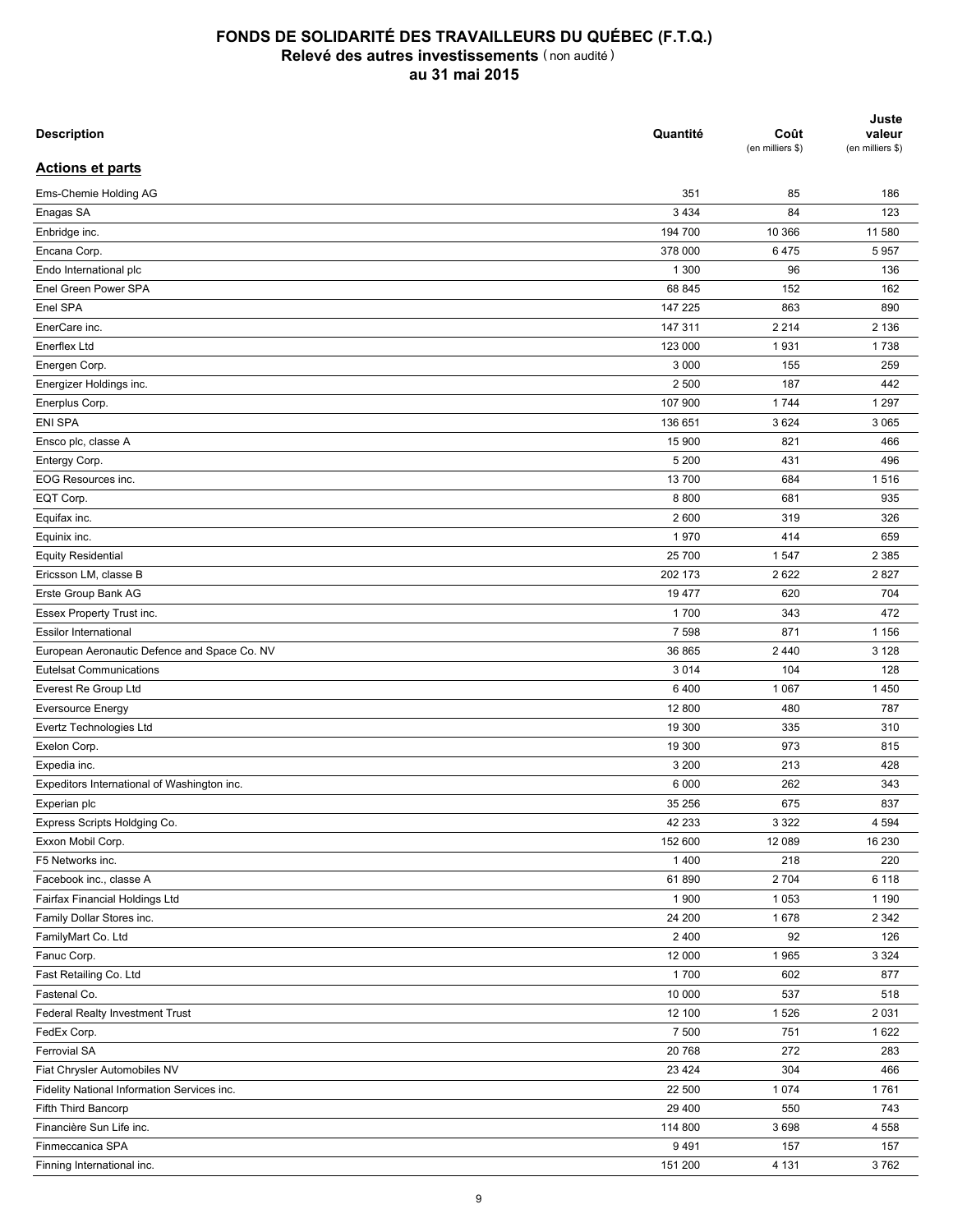| <b>Description</b>                                 | Quantité       | Coût<br>(en milliers \$) | Juste<br>valeur<br>(en milliers \$) |
|----------------------------------------------------|----------------|--------------------------|-------------------------------------|
| <b>Actions et parts</b>                            |                |                          |                                     |
| FireEye inc.                                       | 3 0 0 0        | 125                      | 174                                 |
| First Capital Realty inc.                          | 34 700         | 610                      | 652                                 |
| First Pacific Co. Ltd                              | 262 000        | 286                      | 310                                 |
| First Quantum Minerals Ltd                         | 62 400         | 1 2 2 2                  | 1 0 0 3                             |
| FirstEnergy Corp.                                  | 12 100         | 612                      | 539                                 |
| Fiserv inc.                                        | 29 400         | 1 5 8 4                  | 2942                                |
| Fission Uranium Corp.                              | 113 900        | 132                      | 131                                 |
| FleetCor Technologies inc.                         | 700            | 100                      | 133                                 |
| Fletcher Building Ltd                              | 28 205         | 173                      | 219                                 |
| Flextronics International Ltd                      | 28 000         | 286                      | 425                                 |
| Flowserve Corp.                                    | 7 200          | 568                      | 494                                 |
| Fluor Corp.                                        | 9400           | 747                      | 660                                 |
| FMC Corp.                                          | 12 500         | 742                      | 892                                 |
| FMC Technologies inc.                              | 14 000         | 568                      | 731                                 |
| Foncière des Régions                               | 1 9 6 4        | 176                      | 216                                 |
| Ford Motor Co.                                     | 90 100         | 1490                     | 1706                                |
| Fortescue Metals Group Ltd                         | 191 917        | 873                      | 444                                 |
| Fortis inc.                                        | 7 900          | 254                      | 300                                 |
| Fortum OYJ                                         | 9 2 1 0        | 261                      | 218                                 |
| Franco-Nevada Corp.                                | 91 300         | 5 1 3 9                  | 5840                                |
| Franklin Resources inc.                            | 13 300         | 704                      | 845                                 |
| Freehold Royalties Ltd                             | 17 500         | 314                      | 308                                 |
| Freeport-McMoRan inc.                              | 106 800        | 4 0 3 4                  | 2620                                |
| Freescale Semiconductor Ltd                        | 7 0 0 8        | 395                      | 395                                 |
| Fresenius Medical Care AG & Co. KGaA               | 27 827         | 2 0 8 6                  | 2958                                |
| Fresenius SE & Co. KGaA                            | 16 299         | 727                      | 1 2 9 7                             |
| Fresnillo plc                                      | 106 467        | 1 7 2 4                  | 1 540                               |
|                                                    |                |                          |                                     |
| Frontier Communications Corp.<br>Fuchs Petrolub SE | 40 400<br>6452 | 318                      | 260                                 |
|                                                    |                | 280                      | 353                                 |
| Fuji Heavy Industries Ltd                          | 17 400         | 405                      | 822                                 |
| FUJIFILM Holgings Corp.                            | 16 000         | 352                      | 765                                 |
| Fujitsu Ltd                                        | 60 000         | 259                      | 421                                 |
| G4S plc                                            | 121 805        | 633                      | 692                                 |
| Galaxy Entertainment Group Ltd                     | 256 000        | 2 1 8 5                  | 1529                                |
| Galp Energia SGPS, SA                              | 51 556         | 882                      | 756                                 |
| Gartner inc.                                       | 500            | 55                       | 55                                  |
| Gas Natural SDG, SA                                | 8747           | 191                      | 268                                 |
| <b>GDF Suez</b>                                    | 27 997         | 976                      | 704                                 |
| <b>GEA Group AG</b>                                | 4731           | 241                      | 286                                 |
| Geberit AG                                         | 1 540          | 396                      | 689                                 |
| Gemalto NV                                         | 2 3 0 2        | 297                      | 251                                 |
| General Electric Co.                               | 377 100        | 9899                     | 12 837                              |
| General Growth Properties inc.                     | 21 100         | 447                      | 746                                 |
| General Mills inc.                                 | 119 900        | 6 3 5 9                  | 8 4 0 4                             |
| General Motors Co.                                 | 33 800         | 1 2 7 6                  | 1518                                |
| Genuine Parts Co.                                  | 16 700         | 1461                     | 1886                                |
| George Weston Ltd                                  | 3 0 0 0        | 251                      | 303                                 |
| Gibson Energy inc.                                 | 25 900         | 725                      | 620                                 |
| Gilead Sciences inc.                               | 46 300         | 2889                     | 6488                                |
| Givaudan SA                                        | 2 0 0 1        | 3 1 5 3                  | 4 5 6 0                             |
| <b>GKN plc</b>                                     | 44 632         | 307                      | 312                                 |
| Glaxosmithkline plc                                | 243 438        | 6756                     | 6740                                |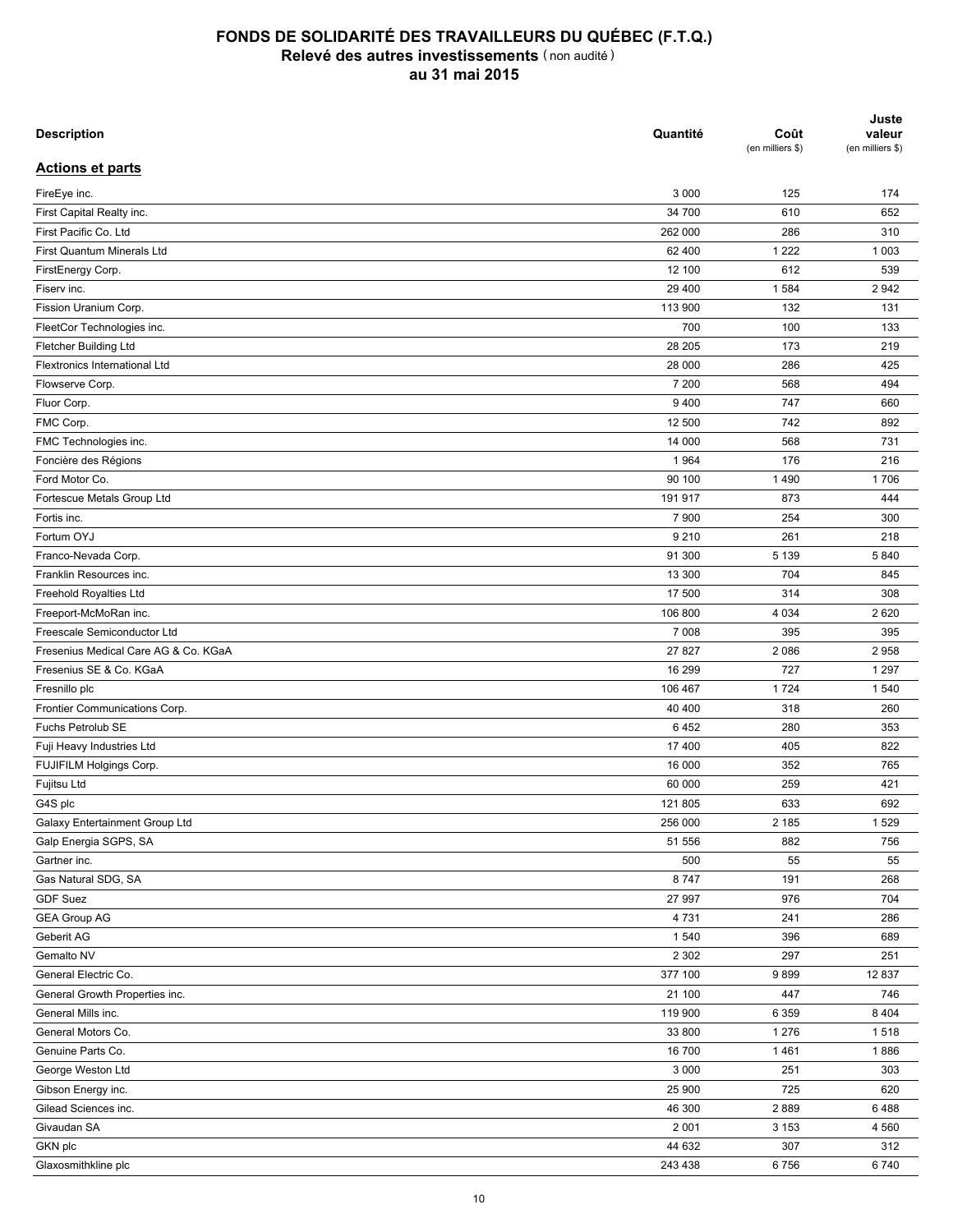| <b>Description</b>                     | Quantité | Coût<br>(en milliers \$) | Juste<br>valeur<br>(en milliers \$) |
|----------------------------------------|----------|--------------------------|-------------------------------------|
| <b>Actions et parts</b>                |          |                          |                                     |
| Global Logistic Properties Ltd         | 155 000  | 362                      | 396                                 |
| Goldcorp inc.                          | 280 000  | 7636                     | 6 182                               |
| Golden Agri-Resources Ltd              | 872 000  | 470                      | 339                                 |
| Goldman Sachs Group inc.               | 9 9 0 0  | 1655                     | 2 5 4 8                             |
| Google inc., classe A                  | 8700     | 4 1 5 8                  | 5922                                |
| Google inc., classe C                  | 7830     | 3 4 9 3                  | 5 200                               |
| <b>GPT Group</b>                       | 410 835  | 1549                     | 1814                                |
| Great Canadian Gaming Corp.            | 45 223   | 923                      | 1 0 8 5                             |
| Great-West Lifeco inc.                 | 83 748   | 2972                     | 3018                                |
| Groupe Canam inc.                      | 62 700   | 807                      | 902                                 |
| Groupe SNC-Lavalin inc.                | 4 0 0 0  | 147                      | 180                                 |
| GungHo Online Entertainment inc.       | 17 800   | 158                      | 82                                  |
| H&R Real Estate Investment Trust       | 132 000  | 2 9 9 6                  | 2 9 8 4                             |
| Hammerson plc                          | 24 29 2  | 307                      | 309                                 |
| Hang Lung Properties Ltd               | 108 000  | 402                      | 426                                 |
| Hang Seng Bank Ltd                     | 282 900  | 4928                     | 7 0 8 8                             |
| Hankyu Hanshin Holdings inc.           | 84 000   | 505                      | 631                                 |
|                                        | 8 2 7 8  | 211                      | 200                                 |
| Hargreaves Lansdown plc                |          |                          |                                     |
| Harley-Davidson inc.                   | 6 200    | 353                      | 414                                 |
| Harman International Industries inc.   | 1 500    | 226                      | 226                                 |
| Harris Corp.                           | 2 2 0 0  | 214                      | 218                                 |
| Hasbro inc.                            | 3 200    | 282                      | 288                                 |
| HCA Holdings inc.                      | 9 0 0 0  | 364                      | 919                                 |
| HCP inc.                               | 14 700   | 727                      | 710                                 |
| Health Care REIT inc.                  | 11 300   | 795                      | 991                                 |
| Healthscope Ltd                        | 325 718  | 824                      | 868                                 |
| HeidelbergCement AG                    | 4 1 2 3  | 237                      | 416                                 |
| Heineken Holding NV                    | 8 4 4 1  | 511                      | 731                                 |
| Heineken NV                            | 17 021   | 1 0 9 8                  | 1661                                |
| Helmerich & Payne inc.                 | 4 300    | 220                      | 392                                 |
| Henderson Land Development Co. Ltd     | 28 000   | 208                      | 282                                 |
| Henkel AG & Co. KGaA                   | 21 338   | 1743                     | 2 9 5 4                             |
| Hennes & Mauritz AB, classe B          | 22 9 20  | 830                      | 1 1 2 6                             |
| Henry Schein inc.                      | 27 200   | 3831                     | 4810                                |
| Hermès International                   | 1 1 8 7  | 461                      | 578                                 |
| Hertz Global Holdings inc.             | 12 700   | 332                      | 315                                 |
| Hess Corp.                             | 7800     | 493                      | 657                                 |
| Hewlett-Packard Co.                    | 101 300  | 2947                     | 4 2 2 4                             |
| Hexagon AB                             | 5 0 2 9  | 230                      | 230                                 |
| High Liner Foods inc.                  | 102 811  | 2477                     | 2446                                |
| Hikari Tsushin inc.                    | 3800     | 324                      | 334                                 |
| Hirose Electric Co. Ltd                | 4 7 3 5  | 665                      | 845                                 |
| Hitachi Chemical Co. Ltd               | 7 000    | 104                      | 173                                 |
| Hitachi Construction Machinery Co. Ltd | 8700     | 185                      | 199                                 |
| Hitachi High-Technologies Corp.        | 1700     | 44                       | 60                                  |
| Hitachi Ltd                            | 133 000  | 939                      | 1 1 3 7                             |
| Hitachi Metals Ltd                     | 32 000   | 586                      | 665                                 |
| HKT Trust and HKT Ltd                  | 566 700  | 689                      | 893                                 |
| Hokuriku Electric Power Co.            | 8 100    | 120                      | 154                                 |
| Holcim Ltd                             | 13891    | 1 0 3 9                  | 1 3 6 2                             |
| HollyFrontier Corp.                    | 5 900    | 196                      | 307                                 |
| Home Depot inc.                        | 42 500   | 3 4 5 1                  | 5911                                |
|                                        |          |                          |                                     |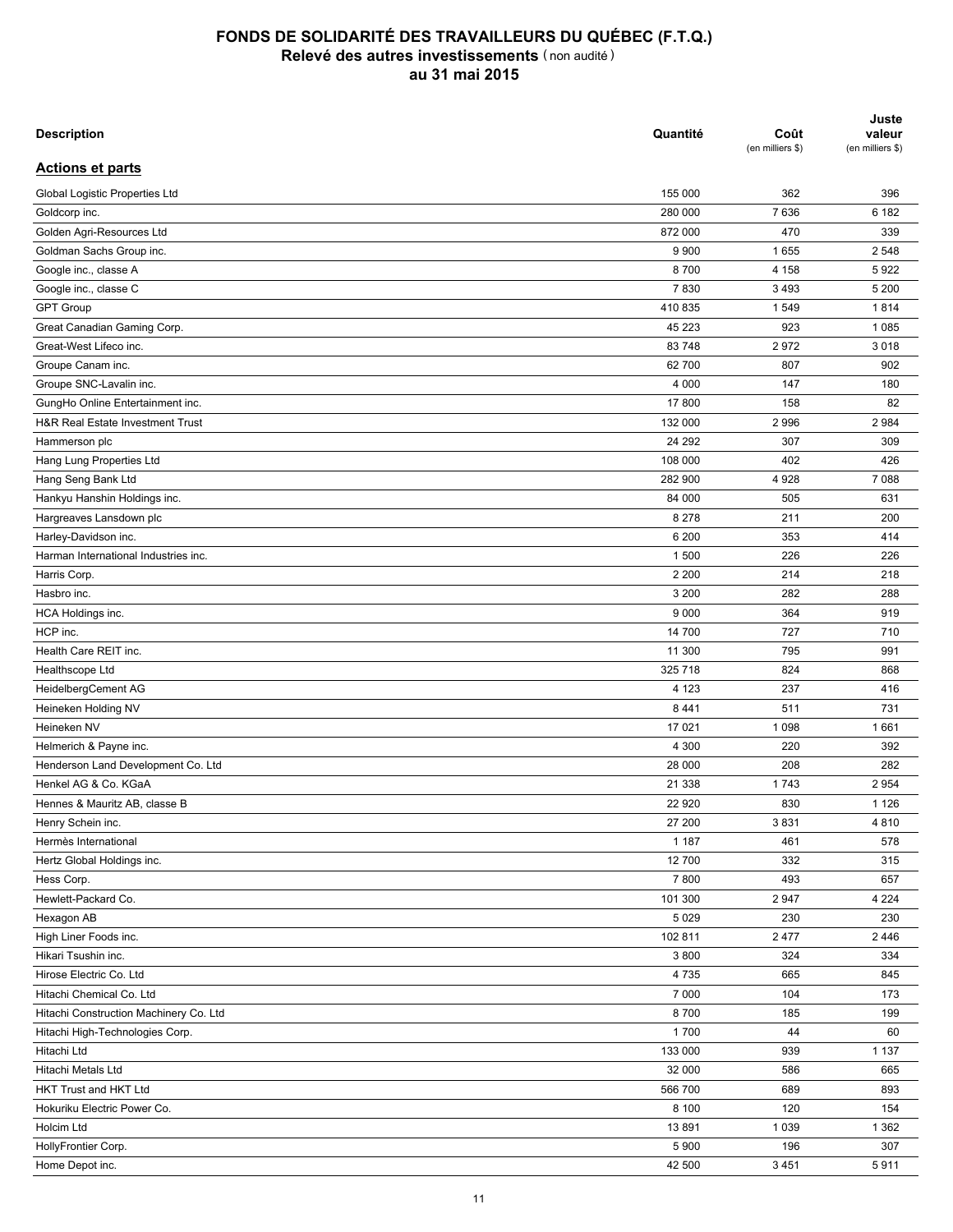| <b>Description</b>                                           | Quantité | Coût<br>(en milliers \$) | Juste<br>valeur<br>(en milliers \$) |
|--------------------------------------------------------------|----------|--------------------------|-------------------------------------|
| <b>Actions et parts</b>                                      |          |                          |                                     |
| Honda Motor Co. Ltd                                          | 45 500   | 1811                     | 1950                                |
| Honeywell International inc.                                 | 23 700   | 2 0 2 1                  | 3 0 8 2                             |
| Hong Kong & China Gas Co. Ltd                                | 664 040  | 1 4 0 4                  | 1999                                |
| Hong Kong Exchanges & Clearing Ltd                           | 28 349   | 495                      | 1 3 6 2                             |
| Hormel Foods Corp.                                           | 30 200   | 1458                     | 2 157                               |
| Hospira inc.                                                 | 3 100    | 266                      | 342                                 |
| Host Hotels & Resorts inc.                                   | 27 500   | 504                      | 684                                 |
| Hoya Corp.                                                   | 27 600   | 662                      | 1 2 7 6                             |
| <b>HRS Holding Ltd</b>                                       | 632      | 149                      | 162                                 |
| <b>HSBC Holdings plc</b>                                     | 466 422  | 5406                     | 5 5 3 2                             |
| HudBay Minerals inc.                                         | 420 800  | 4 1 5 7                  | 4 6 7 9                             |
| Hudson's Bay Company                                         | 26 000   | 703                      | 662                                 |
| Hugo Boss AG                                                 | 1992     | 303                      | 283                                 |
| Humana inc.                                                  | 4 500    | 375                      | 1 2 0 6                             |
| Husky Energy inc.                                            | 316 800  | 9481                     | 7743                                |
| <b>Hutchison Post Holdings Trust</b>                         | 410 000  | 300                      | 338                                 |
| Hutchison Whampoa Ltd                                        | 57 000   | 625                      | 1 0 5 6                             |
| Iberdrola SA                                                 | 117 659  | 866                      | 1014                                |
| Ibiden Co. Ltd                                               | 7 200    | 157                      | 168                                 |
| Idemitsu Kosan Co. Ltd                                       | 24 800   | 613                      | 613                                 |
| IHS inc.                                                     | 1700     | 258                      | 262                                 |
| Iliad SA                                                     | 950      | 112                      | 268                                 |
| Illinois Tool Works inc.                                     | 10 700   | 778                      | 1 2 5 3                             |
|                                                              | 3800     |                          | 978                                 |
| Illumina inc.                                                |          | 499                      |                                     |
| Iluka Resources Ltd                                          | 42 024   | 522                      | 362                                 |
| Imerys SA                                                    | 1 3 5 2  | 84                       | 126                                 |
| Imperial Oil Ltd                                             | 27 700   | 1 2 9 3                  | 1 3 5 1                             |
| Incitec Pivot Ltd                                            | 65 800   | 241                      | 251                                 |
| Incyte Corp.                                                 | 2 3 0 0  | 189                      | 316                                 |
| <b>Inditex SA</b>                                            | 19 300   | 503                      | 797                                 |
| Industrielle Alliance, Assurance et services financiers inc. | 71 842   | 3 0 5 8                  | 3 0 8 2                             |
| Infineon Technologies AG                                     | 67 543   | 863                      | 1 1 0 8                             |
| Ing Groep NV                                                 | 102 320  | 989                      | 2 0 9 7                             |
| Ingersoll-Rand plc                                           | 9 3 0 0  | 556                      | 798                                 |
| Inmarsat plc                                                 | 68 30 5  | 931                      | 1 2 9 2                             |
| Inpex Corp.                                                  | 118 000  | 1755                     | 1816                                |
| Insurance Australia Group Ltd                                | 89 141   | 511                      | 482                                 |
| Intact Financial Corp.                                       | 102 100  | 6980                     | 9 1 0 6                             |
| Integrys Energy Group inc.                                   | 6 100    | 382                      | 548                                 |
| Intel Corp.                                                  | 344 400  | 9524                     | 14 8 14                             |
| Inter Pipeline Ltd                                           | 66 931   | 1765                     | 2 0 7 1                             |
| InterContinental Hotels Group plc                            | 12 672   | 415                      | 662                                 |
| IntercontinentalExchange Group inc.                          | 3 3 5 9  | 622                      | 993                                 |
| International Business Machines Corp.                        | 50 300   | 10 514                   | 10 652                              |
| International Consolidated Airlines Group SA                 | 14 516   | 153                      | 153                                 |
| International Flavors & Fragrances inc.                      | 7 200    | 580                      | 1 0 7 0                             |
| International Paper Co.                                      | 7 600    | 212                      | 492                                 |
| Intertape Polymer Group inc.                                 | 52 200   | 743                      | 1013                                |
| Intertek Group plc                                           | 16713    | 908                      | 796                                 |
| Intesa Sanpaolo                                              | 372 992  | 724                      | 1675                                |
| Intuit inc.                                                  | 29 100   | 2 1 1 3                  | 3783                                |
| Intuitive Surgical inc.                                      | 1 200    | 618                      | 731                                 |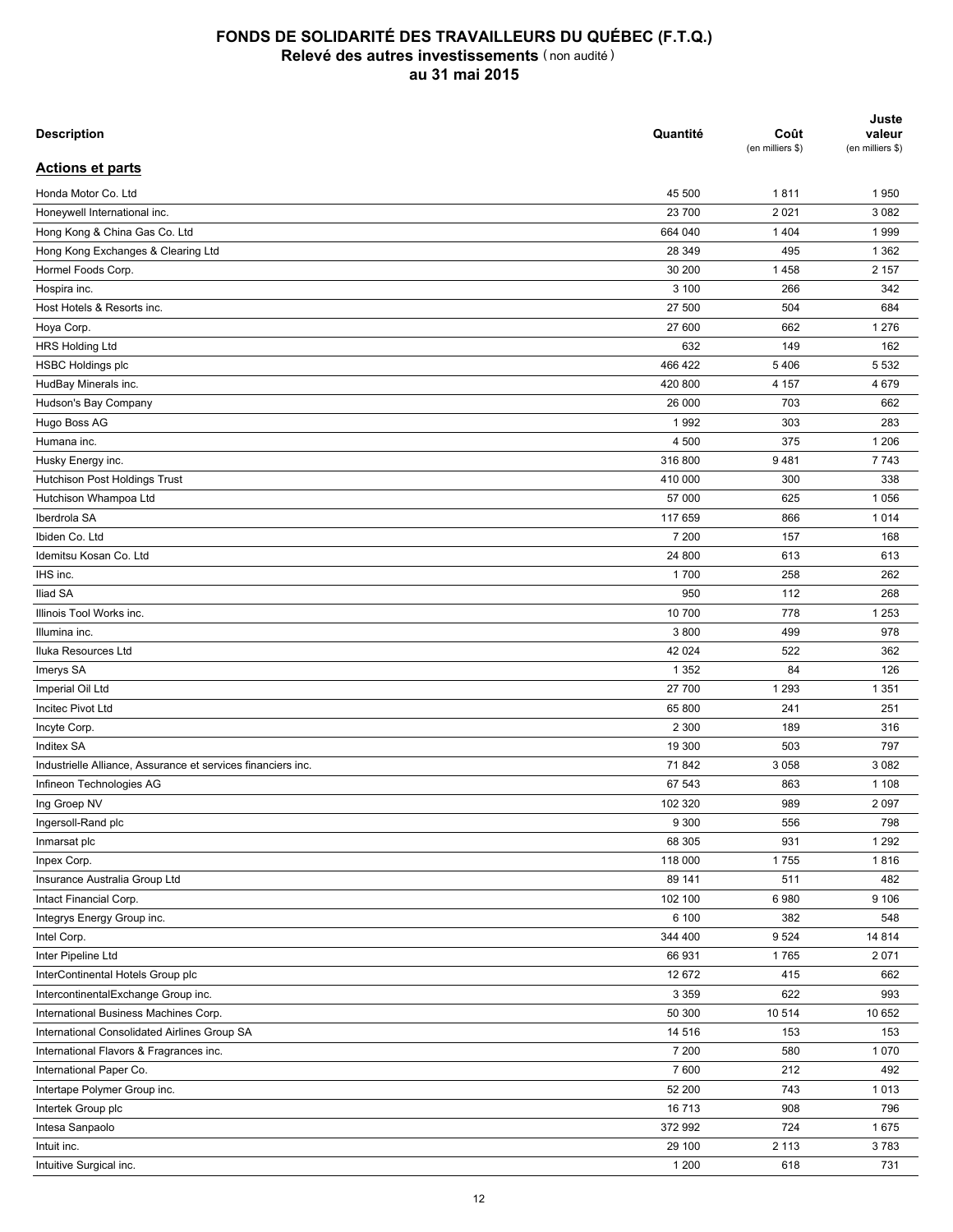| <b>Description</b>                                                       | Quantité | Coût<br>(en milliers \$) | Juste<br>valeur<br>(en milliers \$) |
|--------------------------------------------------------------------------|----------|--------------------------|-------------------------------------|
| <b>Actions et parts</b>                                                  |          |                          |                                     |
| Invesco Ltd                                                              | 15 400   | 538                      | 766                                 |
| Investec plc                                                             | 53 986   | 501                      | 616                                 |
| Investment AB Kinnevik, classe B                                         | 12 173   | 479                      | 507                                 |
| Investor AB, classe B                                                    | 17 158   | 514                      | 844                                 |
| Isis Pharmaceuticals inc.                                                | 1700     | 150                      | 143                                 |
| <b>Israel Chemicals Ltd</b>                                              | 60 315   | 560                      | 543                                 |
| <b>Isuzu Motors Ltd</b>                                                  | 23 000   | 290                      | 391                                 |
| Itochu Corp.                                                             | 55 300   | 744                      | 935                                 |
| Itochu Techno-Solutions Corp.                                            | 16 000   | 368                      | 473                                 |
| <b>ITV</b> plc                                                           | 104 766  | 383                      | 543                                 |
| J Sainsbury plc                                                          | 45 666   | 293                      | 219                                 |
| James Hardie Industries plc                                              | 17 527   | 126                      | 296                                 |
| Japan Display inc.                                                       | 9 1 6 8  | 45                       | 48                                  |
| Japan Exchange Group inc.                                                | 10 600   | 304                      | 404                                 |
| Japan Prime Realty Investment Corp.                                      | 255      | 940                      | 1 0 5 0                             |
|                                                                          | 259      | 1488                     | 1490                                |
| Japan Real Estate Investment Corp.<br>Japan Retail Fund Investment Corp. | 798      | 1 903                    | 2 0 0 2                             |
|                                                                          | 8 0 0 0  | 318                      | 291                                 |
| Jardine Cycle & Carriage Ltd                                             |          |                          |                                     |
| Jazz Pharmaceuticals plc                                                 | 1 100    | 211                      | 246                                 |
| JB Hunt Transport Services inc.                                          | 10 600   | 913                      | 1 1 1 2                             |
| Jeronimo Martins SGPS, SA                                                | 27 927   | 444                      | 478                                 |
| JFE Holdings inc.                                                        | 15 700   | 448                      | 480                                 |
| JGC Corp.                                                                | 8 0 0 0  | 308                      | 201                                 |
| Johnson & Johnson                                                        | 122 600  | 11 447                   | 15 3 25                             |
| Johnson Controls inc.                                                    | 20 000   | 776                      | 1 2 9 9                             |
| Johnson Matthey plc                                                      | 6668     | 198                      | 444                                 |
| Jones Lang Lasalle inc.                                                  | 200      | 43                       | 43                                  |
| JPMorgan Chase & Co.                                                     | 89 900   | 5 0 9 3                  | 7 3 8 2                             |
| JSR Corp.                                                                | 7 500    | 155                      | 171                                 |
| Juniper Networks inc.                                                    | 10 000   | 273                      | 347                                 |
| JX Holdings inc.                                                         | 167 300  | 972                      | 925                                 |
| K+S AG                                                                   | 6761     | 405                      | 275                                 |
| Kabel Deutschland Holding AG                                             | 6 3 3 1  | 994                      | 1 0 5 7                             |
| Kakaku.com inc.                                                          | 27 700   | 499                      | 540                                 |
| Kamigumi Co. Ltd                                                         | 64 000   | 680                      | 744                                 |
| Kansai Electric Power Co. inc.                                           | 22 200   | 485                      | 308                                 |
| Kansai Paint Co. Ltd                                                     | 23 000   | 292                      | 497                                 |
| Kansas City Southern                                                     | 5 0 0 0  | 563                      | 565                                 |
| Kao Corp.                                                                | 38 800   | 1 3 2 7                  | 2 2 0 8                             |
| <b>KBC Groep NV</b>                                                      | 8 0 3 2  | 541                      | 671                                 |
| KDDI Corp.                                                               | 90 900   | 1 2 6 4                  | 2 5 7 0                             |
| Kellogg Co.                                                              | 48 900   | 3 2 2 7                  | 3832                                |
| Keppel Corp. Ltd                                                         | 88 000   | 753                      | 712                                 |
| Kering                                                                   | 4713     | 1 0 6 5                  | 1 0 3 1                             |
| Kerry Group plc, classe A                                                | 13 4 62  | 912                      | 1 2 5 3                             |
| Kerry Properties Ltd                                                     | 45 500   | 166                      | 237                                 |
| Keuring Green Mountain inc.                                              | 3 500    | 252                      | 377                                 |
| Keyence Corp.                                                            | 3 100    | 1 1 5 9                  | 2 0 9 2                             |
| Keyera Corp.                                                             | 199 887  | 7 2 3 7                  | 8 1 8 5                             |
| Kikkoman Corp.                                                           | 7 000    | 83                       | 245                                 |
| Kimberly-Clark Corp.                                                     | 45 000   | 4510                     | 6 1 1 5                             |
| Kinder Morgan inc.                                                       | 43 4 18  | 1812                     | 2 2 4 9                             |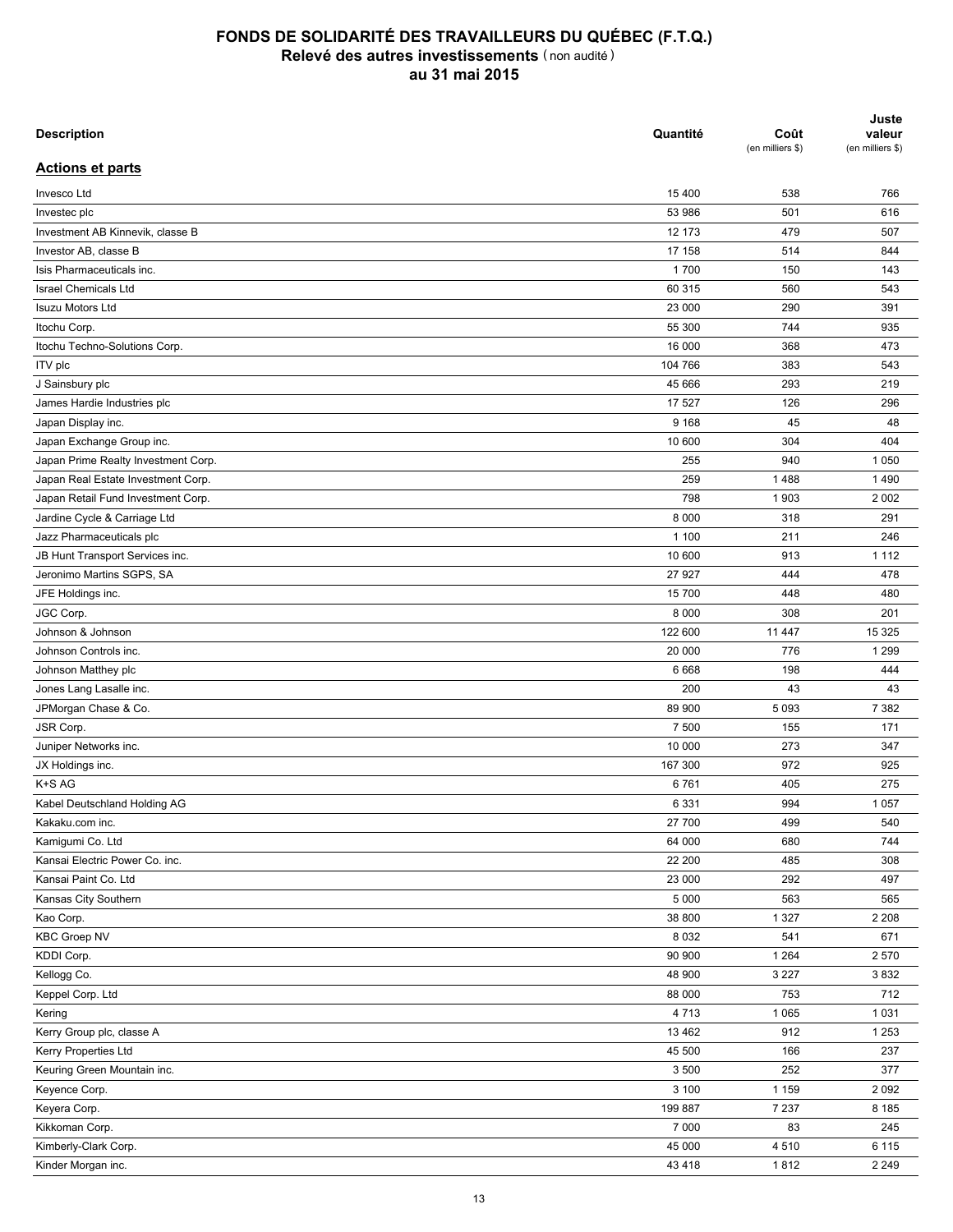| <b>Description</b>                        | Quantité | Coût<br>(en milliers \$) | Juste<br>valeur<br>(en milliers \$) |
|-------------------------------------------|----------|--------------------------|-------------------------------------|
| <b>Actions et parts</b>                   |          |                          |                                     |
| Kingfisher plc                            | 81 677   | 453                      | 576                                 |
| Kinross Gold Corp.                        | 439 000  | 2 1 6 5                  | 1 2 9 0                             |
| Kirin Holdings Co. Ltd                    | 43 900   | 667                      | 790                                 |
| KLA-Tencor Corp.                          | 7 200    | 572                      | 536                                 |
| Klepierre SA                              | 5 1 3 7  | 307                      | 284                                 |
| Kobe Steel Ltd                            | 142 000  | 298                      | 333                                 |
| Kohl's Corp.                              | 7800     | 418                      | 638                                 |
| Komatsu Ltd                               | 53 800   | 1 4 3 0                  | 1420                                |
| Kone OYJ, classe B                        | 19 092   | 905                      | 997                                 |
| Koninklijke Ahold NV                      | 32 203   | 456                      | 816                                 |
| Koninklijke Boskalis Westminster NV       | 6 2 2 8  | 189                      | 192                                 |
| Koninklijke DSM NV                        | 9 2 5 7  | 510                      | 684                                 |
| Koninklijke KPN NV                        | 106 426  | 517                      | 481                                 |
| Koninklijke Philips NV                    | 99 986   | 1 5 2 0                  | 1697                                |
| Koninklijke Vopak NV                      | 1920     | 111                      | 119                                 |
| Kraft Foods Group inc.                    | 14 800   | 652                      | 1560                                |
| Kroger Co.                                | 12 900   | 331                      | 1 1 7 2                             |
| Kubota Corp.                              | 37 000   | 581                      | 772                                 |
| Kuehne + Nagel International AG           | 18 617   | 2601                     | 3 2 5 1                             |
| Kuraray Co. Ltd                           | 14 400   | 179                      | 237                                 |
| Kyocera Corp.                             | 17 900   | 927                      | 1 2 2 0                             |
| Kyowa Hakko Kirin Co. Ltd                 | 46 000   | 540                      | 726                                 |
| Kyushu Electric Power Co. inc.            | 18 000   | 374                      | 263                                 |
| L Brands inc.                             | 9 0 0 0  | 467                      | 972                                 |
| L-3 Communications Holdings inc.          | 5 0 0 0  | 738                      | 735                                 |
| La Banque de Nouvelle-Écosse              | 395 575  | 24 697                   | 25 872                              |
|                                           |          | 2070                     | 2842                                |
| Laboratory Corp. of America Holdings      | 19 300   |                          |                                     |
| Labrador Iron Ore Royalty Corp.           | 81 000   | 2 2 7 3                  | 1 3 3 2                             |
| Lafarge SA                                | 15 013   | 1 1 7 4                  | 1 3 2 0                             |
| Lam Research Corp.                        | 10 100   | 711                      | 1 0 3 7                             |
| Land Securities Group plc                 | 35 627   | 524                      | 891                                 |
| Lanxess AG                                | 6854     | 522                      | 474                                 |
| Las Vegas Sands Corp.                     | 33 600   | 2417                     | 2 1 3 2                             |
| Lawson inc.                               | 27 000   | 2 0 2 9                  | 2 3 5 7                             |
| Le Groupe Jean Coutu (PJC) inc., classe A | 6 500    | 152                      | 152                                 |
| Lear Corp.                                | 500      | 72                       | 72                                  |
| Legacy Oil + Gas inc.                     | 146 600  | 1 0 4 3                  | 386                                 |
| Legal & General Group plc                 | 162 239  | 460                      | 821                                 |
| Legg Mason inc.                           | 4700     | 153                      | 313                                 |
| Legrand SA                                | 10 298   | 525                      | 722                                 |
| Les Vêtements de sport Gildan inc.        | 120 800  | 3 3 2 9                  | 4759                                |
| Leucadia National Corp.                   | 16 100   | 517                      | 495                                 |
| Level 3 Communications inc.               | 5 9 0 0  | 131                      | 409                                 |
| Li & Fung Ltd                             | 144 000  | 201                      | 156                                 |
| Liberty Global plc, classe A              | 15 666   | 1 1 6 9                  | 1 1 2 5                             |
| Liberty Global plc, classe C              | 8 2 9 5  | 163                      | 557                                 |
| Liberty Media Corp., classe A             | 3700     | 120                      | 177                                 |
| Liberty Media Corp., classe C             | 7400     | 235                      | 351                                 |
| Linamar Corp.                             | 68 000   | 3616                     | 5761                                |
| Lincoln National Corp.                    | 6 0 0 0  | 426                      | 427                                 |
| Linde AG                                  | 4572     | 622                      | 1 0 9 4                             |
| Lindt & Spruengli AG-PC                   | 471      | 2 4 4 2                  | 3 0 9 3                             |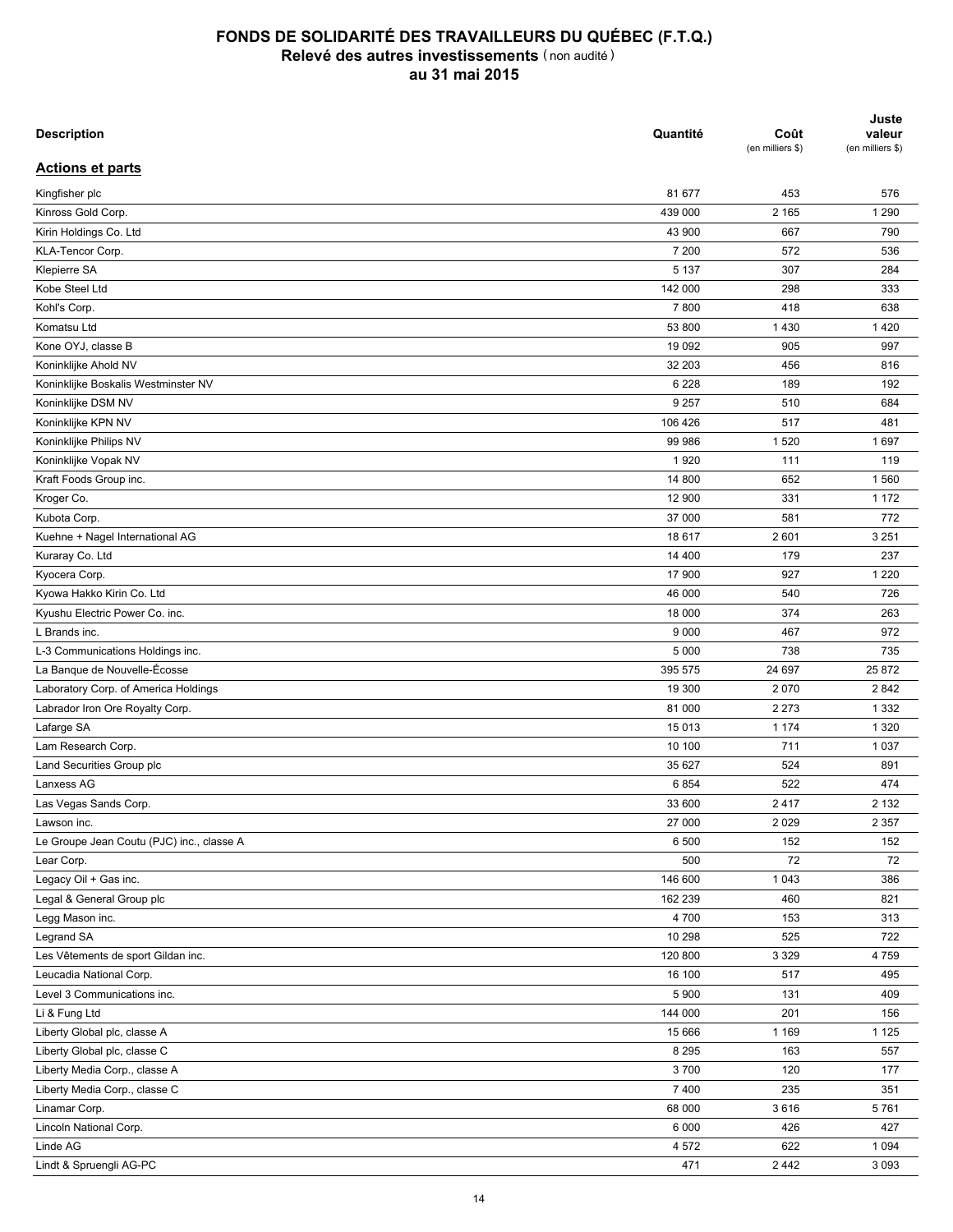| <b>Description</b>                     | Quantité | Coût<br>(en milliers \$) | Juste<br>valeur<br>(en milliers \$) |
|----------------------------------------|----------|--------------------------|-------------------------------------|
| <b>Actions et parts</b>                |          |                          |                                     |
| Lindt & Spruengli AG-REG               | 13       | 662                      | 1017                                |
| Linear Technology Corp.                | 8 0 0 0  | 421                      | 478                                 |
| LinkedIn Corp., classe A               | 3 0 0 0  | 505                      | 730                                 |
| Liquor Stores NA Ltd                   | 22 400   | 336                      | 331                                 |
| LKQ Corp.                              | 4 800    | 154                      | 171                                 |
| Lloyds Banking Group plc               | 1426421  | 1 609                    | 2 3 8 5                             |
| Loblaw Companies Ltd                   | 94 343   | 5 1 7 0                  | 5 9 6 7                             |
| Loews Corp.                            | 11 900   | 560                      | 596                                 |
| London Stock Exchange Group            | 6 170    | 205                      | 289                                 |
| Lonza Group AG                         | 3 0 0 9  | 334                      | 526                                 |
| L'Oreal SA                             | 6 5 9 0  | 844                      | 1551                                |
| Lowe's Cos inc.                        | 26 700   | 1 1 6 6                  | 2 3 3 2                             |
| Lululemon Athletica inc.               | 2 0 0 0  | 149                      | 149                                 |
| Lundin Mining Corp.                    | 369 400  | 1945                     | 2 0 8 0                             |
| Lundin Petroleum AB                    | 8971     | 220                      | 176                                 |
| Luxottica Group SPA                    | 8 3 3 6  | 510                      | 699                                 |
| LVMH Moet Hennessy Louis Vuitton SA    | 16 203   | 2737                     | 3 5 9 5                             |
| LyondellBasell Industries NV, classe A | 10 900   | 425                      | 1 3 7 6                             |
| M&T Bank Corp.                         | 4 9 0 0  | 536                      | 739                                 |
| M3 inc.                                | 58 700   | 1 1 1 2                  | 1 3 9 7                             |
| Mabuchi Motor Co. Ltd                  | 3 4 0 0  | 123                      | 258                                 |
| Macquarie Group Ltd                    | 10 868   | 502                      | 849                                 |
|                                        | 12 300   | 617                      | 1 0 2 8                             |
| Macy's inc.                            | 170 500  | 7 5 9 6                  | 12 186                              |
| Magna International inc.               |          |                          |                                     |
| Mallinckrodt plc                       | 1 500    | 153                      | 242                                 |
| <b>MAN SE</b>                          | 10 247   | 1 3 7 5                  | 1 3 1 9                             |
| Manitoba Telecom Services inc.         | 82 600   | 2653                     | 2 3 0 0                             |
| ManpowerGroup inc.                     | 2 0 0 0  | 212                      | 211                                 |
| Manulife Financial Corp.               | 833 100  | 15 510                   | 19 0 20                             |
| Mapfre SA                              | 6 0 0 0  | 27                       | 27                                  |
| Marathon Oil Corp.                     | 20 100   | 543                      | 682                                 |
| Marathon Petroleum Corp.               | 7 600    | 286                      | 981                                 |
| Marks & Spencer Group plc              | 57 650   | 429                      | 640                                 |
| Marriott International inc., classe A  | 10 300   | 451                      | 1 0 0 3                             |
| Marsh & McLennan Cos inc.              | 41 100   | 1893                     | 2987                                |
| Martin Marietta Materials inc.         | 1800     | 167                      | 335                                 |
| Marubeni Corp.                         | 94 000   | 693                      | 688                                 |
| Maruichi Steel Tube Ltd                | 8700     | 288                      | 288                                 |
| Marvell Technology Group Ltd           | 26 000   | 448                      | 454                                 |
| MasterCard inc., classe A              | 29 900   | 1771                     | 3 4 4 3                             |
| Mattel inc.                            | 15 100   | 703                      | 486                                 |
| Maxim Integrated Products inc.         | 15 800   | 570                      | 692                                 |
| Mazda Motor Corp.                      | 19 900   | 424                      | 535                                 |
| McCormick & Co. inc.                   | 40 500   | 2915                     | 3 9 6 8                             |
| McDonald's Corp.                       | 82 000   | 8622                     | 9819                                |
| McDonald's Holdings Co. Japan Ltd      | 23 000   | 671                      | 602                                 |
| McGraw Hill Financial inc.             | 8700     | 492                      | 1 1 2 7                             |
| McKesson Corp.                         | 11 500   | 1547                     | 3 4 0 5                             |
| MDU Resources Group inc.               | 6700     | 193                      | 175                                 |
| Mead Johnson Nutrition Co.             | 20 200   | 1529                     | 2 4 5 4                             |
| MeadWestvaco Corp.                     | 4 600    | 115                      | 290                                 |
| Medibank Private Ltd                   | 805 083  | 1647                     | 1646                                |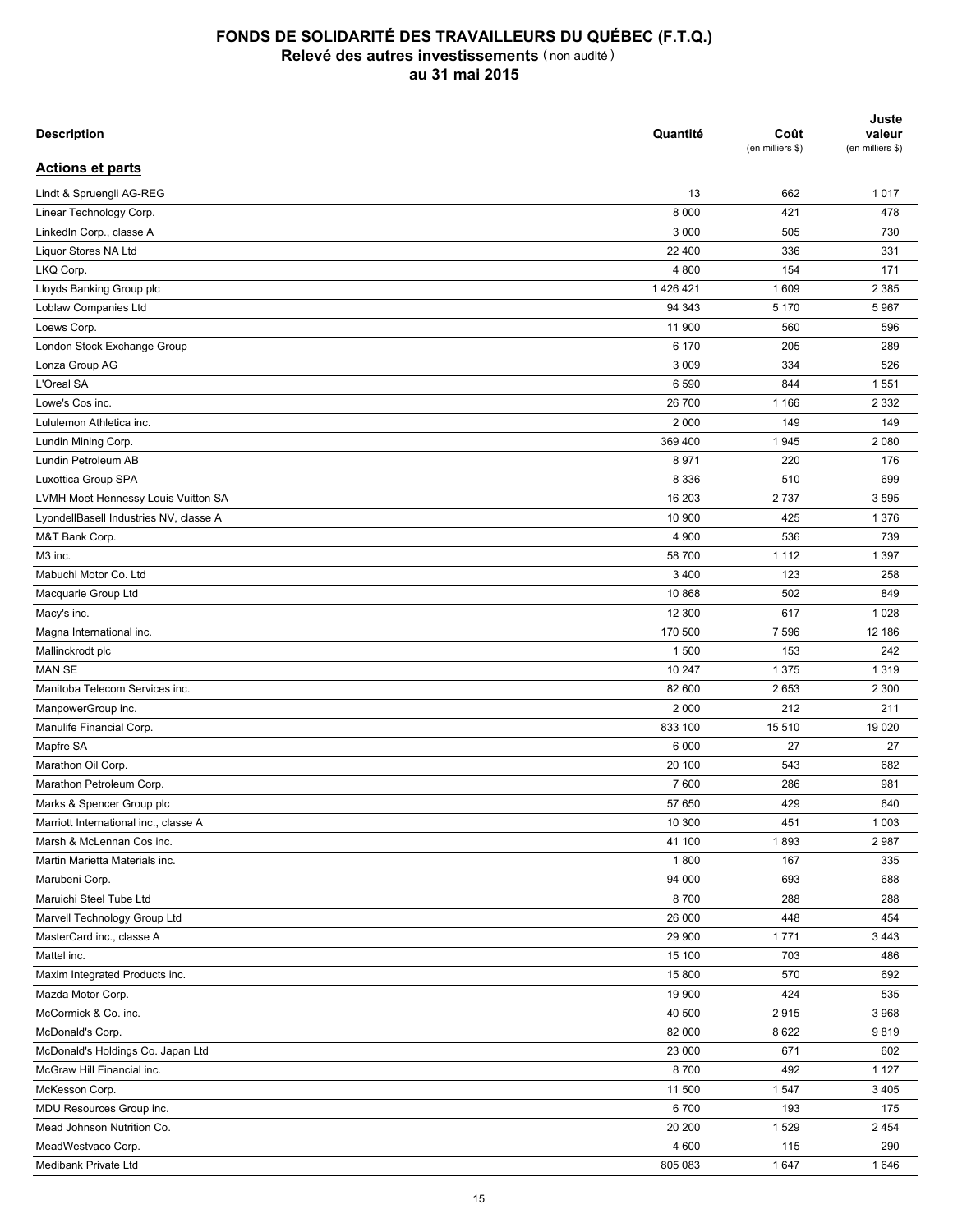| <b>Description</b>                    | Quantité | Coût<br>(en milliers \$) | Juste<br>valeur<br>(en milliers \$) |
|---------------------------------------|----------|--------------------------|-------------------------------------|
| <b>Actions et parts</b>               |          |                          |                                     |
| Medivation inc.                       | 1 0 0 0  | 126                      | 165                                 |
| Medtronic plc                         | 67 728   | 4 4 9 4                  | 6453                                |
| MEG Energy Corp.                      | 76 000   | 1983                     | 1520                                |
| MEIJI Holdings Co. Ltd                | 5 300    | 310                      | 755                                 |
| Merck & Co. inc.                      | 142 600  | 7674                     | 10838                               |
| Merck KGaA                            | 4 8 1 4  | 452                      | 646                                 |
| Methanex Corp.                        | 4 600    | 305                      | 317                                 |
| MetLife inc.                          | 22 700   | 1 0 4 5                  | 1481                                |
| Metro AG                              | 5 2 8 7  | 339                      | 228                                 |
| Metro inc.                            | 11 200   | 259                      | 385                                 |
| Metso OYJ                             | 5 602    | 200                      | 201                                 |
| Mettler-Toledo International inc.     | 1 100    | 285                      | 446                                 |
| <b>MGM China Holdings Ltd</b>         | 68 400   | 268                      | 155                                 |
| <b>MGM Resorts International</b>      | 17800    | 486                      | 445                                 |
| Michael Kors Holdings Ltd             | 5 800    | 521                      | 337                                 |
| Microchip Technology inc.             | 10 300   | 536                      | 632                                 |
| Micron Technology inc.                | 89 600   | 1638                     | 3 1 2 4                             |
| Microsoft Corp.                       | 229 400  | 8418                     | 13 4 18                             |
| Millicom International Cellular SA    | 7 2 4 7  | 745                      | 724                                 |
| Minebea Co. Ltd                       | 9 0 0 0  | 141                      | 208                                 |
| Miraca Holdings inc.                  | 18 300   | 894                      | 1 1 0 4                             |
| Mitsubishi Chemical Holdings Corp.    | 56 000   | 317                      | 441                                 |
| Mitsubishi Corp.                      | 45 300   | 839                      | 1 270                               |
| Mitsubishi Electric Corp.             | 65 000   | 650                      | 1 1 1 5                             |
| Mitsubishi Estate Co. Ltd             | 35 000   | 900                      | 978                                 |
| Mitsubishi Gas Chemical Co. inc.      | 37 000   | 247                      | 269                                 |
| Mitsubishi Heavy Industries Ltd       | 104 000  | 674                      | 825                                 |
| Mitsubishi Materials Corp.            | 171 000  | 748                      | 848                                 |
| Mitsubishi Motors Corp.               | 25 500   | 295                      | 297                                 |
| Mitsubishi Tanabe Pharma Corp.        | 64 000   | 1 0 2 5                  | 1 2 7 1                             |
| Mitsubishi UFJ Financial Group        | 327 500  | 2016                     | 3 0 3 5                             |
| Mitsui & Co. Ltd                      | 58 900   | 789                      | 1 0 3 4                             |
| Mitsui Fudosan Co. Ltd                | 27 000   | 787                      | 985                                 |
| Mizrahi Tefahot Bank Ltd              | 37 751   | 547                      | 550                                 |
| Mizuho Financial Group inc.           | 848 300  | 1830                     | 2 3 4 3                             |
| Mohawk Industries inc.                | 1 300    | 301                      | 303                                 |
| Molson Coors Brewing Co., classe B    | 12 000   | 774                      | 1 0 9 9                             |
| Mondelez International inc., classe A | 171711   | 6 170                    | 8914                                |
|                                       |          |                          |                                     |
| Mondi plc                             | 10 007   | 283                      | 281                                 |
| Monster Beverage Corp.                | 4 0 0 0  | 205                      | 636                                 |
| Moody's Corp.                         | 7 300    | 498                      | 985                                 |
| Morgan Stanley                        | 38 300   | 1 0 3 6                  | 1826                                |
| Motorola Solutions inc.               | 45 000   | 3 1 1 1                  | 3 3 1 4                             |
| MS&AD Insurance Group Holdings inc.   | 16 800   | 442                      | 653                                 |
| MTR Corp. Ltd                         | 468 500  | 1920                     | 2803                                |
| Muenchener Rueckver AG                | 4519     | 873                      | 1 0 4 2                             |
| Mullen Group Ltd                      | 139 765  | 3936                     | 2914                                |
| Murata Manufacturing Co. Ltd          | 16 800   | 1609                     | 3 4 2 0                             |
| Murphy Oil Corp.                      | 11899    | 775                      | 645                                 |
| Mylan NV                              | 10 700   | 436                      | 970                                 |
| Nabors Industries Ltd                 | 8 2 0 0  | 210                      | 151                                 |
| Nagoya Railroad Co. Ltd               | 211 000  | 816                      | 1 0 0 0                             |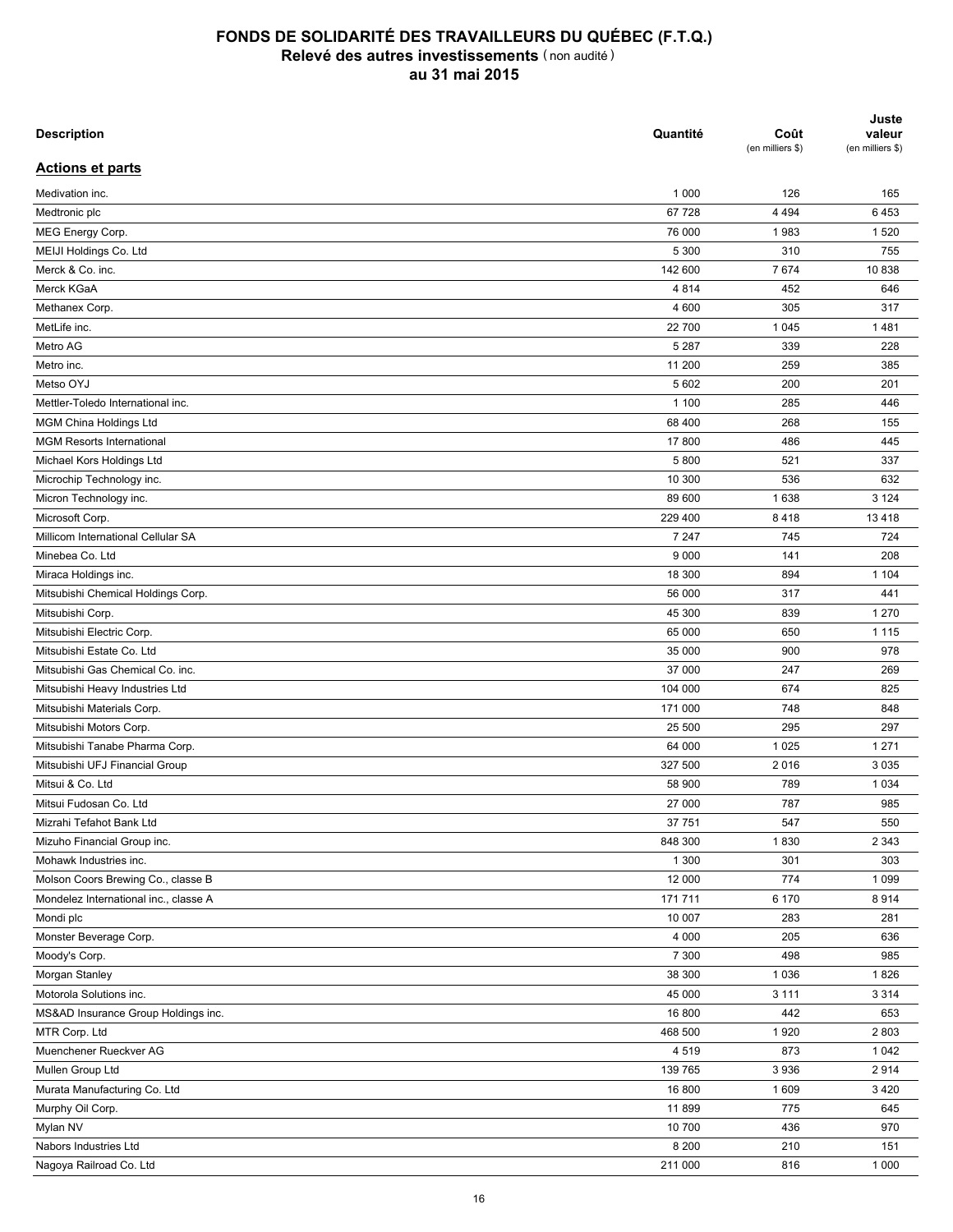| <b>Description</b>                   | Quantité | Coût<br>(en milliers \$) | Juste<br>valeur<br>(en milliers \$) |
|--------------------------------------|----------|--------------------------|-------------------------------------|
| <b>Actions et parts</b>              |          |                          |                                     |
| National Australia Bank Ltd          | 125 192  | 3873                     | 4 105                               |
| National Grid plc                    | 212726   | 2657                     | 3785                                |
| National Oilwell Varco inc.          | 22 600   | 1 2 3 4                  | 1 3 8 8                             |
| Nec Corp.                            | 101 000  | 341                      | 415                                 |
| Neste Oil OYJ                        | 6 2 6 2  | 180                      | 198                                 |
| Nestlé SA                            | 272757   | 19 381                   | 26 310                              |
| NetApp inc.                          | 11 100   | 432                      | 463                                 |
| Netflix inc.                         | 1400     | 325                      | 1 0 9 1                             |
| New Flyer Industries inc.            | 118 147  | 1729                     | 1843                                |
| New World Development Co. Ltd        | 399 156  | 477                      | 665                                 |
| Newcrest Mining Ltd                  | 192 561  | 2 4 0 4                  | 2 600                               |
| Newmont Mining Corp.                 | 148 100  | 4 1 6 4                  | 5 0 36                              |
| News Corp., classe A                 | 1 2 7 5  | 21                       | 24                                  |
| Nexon Co. Ltd                        | 7 9 0 0  | 72                       | 133                                 |
| Next plc                             | 12 960   | 1 3 1 6                  | 1857                                |
| NextEra Energy inc.                  | 37 800   | 3 2 3 4                  | 4 8 2 9                             |
| NGK SPARK PLUG Co. Ltd               | 4 0 0 0  | 135                      | 152                                 |
| NICE Sytems Ltd                      | 9927     | 546                      | 793                                 |
| Nidec Corp.                          | 13 900   | 855                      | 1 2 7 0                             |
| Nielsen Holdings NV                  | 12 900   | 454                      | 724                                 |
| NIKE inc., classe B                  | 22 100   | 1512                     | 2 8 0 5                             |
|                                      | 13 000   |                          | 202                                 |
| Nikon Corp.<br>Nintendo Co. Ltd      | 2 9 0 0  | 232<br>303               | 616                                 |
|                                      |          |                          |                                     |
| Nippon Building Fund inc.            | 309      | 1858                     | 1806                                |
| Nippon Electric Glass Co. Ltd        | 25 000   | 142                      | 166                                 |
| Nippon Meat Packers inc.             | 17 000   | 362                      | 461                                 |
| Nippon Prologis REIT inc.            | 452      | 1 0 3 9                  | 1 0 8 9                             |
| Nippon Steel & Sumitomo Metal Corp.  | 221 000  | 673                      | 760                                 |
| Nippon Telegraph and Telephone Corp. | 48 900   | 2683                     | 4 2 6 4                             |
| NiSource inc.                        | 9 0 0 0  | 192                      | 530                                 |
| Nissan Motor Co. Ltd                 | 73 800   | 833                      | 965                                 |
| Nisshin Seifun Group inc.            | 9680     | 92                       | 151                                 |
| Nissin Foods Holdings Co. Ltd        | 28 400   | 1 3 8 7                  | 1514                                |
| Nitori Co. Ltd                       | 17 100   | 824                      | 1646                                |
| Nitto Denko Corp.                    | 10 700   | 499                      | 1 0 3 9                             |
| Noble Energy inc.                    | 9 9 0 0  | 376                      | 541                                 |
| Noble Group Ltd                      | 256 000  | 213                      | 188                                 |
| NOK Corp.                            | 3 500    | 63                       | 145                                 |
| Nokia OYJ                            | 256 983  | 1 3 7 5                  | 2 3 3 7                             |
| Nomura Holdings inc.                 | 134 200  | 1 0 4 0                  | 1 1 1 2                             |
| Nomura Research Institute Ltd        | 36 900   | 1 3 0 2                  | 1772                                |
| Norbord inc.                         | 146 800  | 3869                     | 3898                                |
| Nordea Bank AB                       | 77 427   | 996                      | 1 2 5 4                             |
| Nordstrom inc.                       | 200      | 18                       | 18                                  |
| Norfolk Southern Corp.               | 8 100    | 645                      | 930                                 |
| Norsk Hydro ASA                      | 36 835   | 245                      | 215                                 |
| Northern Trust Corp.                 | 7400     | 447                      | 689                                 |
| Northland Power inc.                 | 157 500  | 2796                     | 2638                                |
| Norwegian Cruise Line Holdings Ltd   | 2 3 0 0  | 157                      | 157                                 |
| Novartis AG                          | 89 233   | 7 1 3 9                  | 11 394                              |
| Novo Nordisk AS, classe B            | 68 253   | 2 3 9 9                  | 4749                                |
| Novozymes AS, classe B               | 13 251   | 460                      | 794                                 |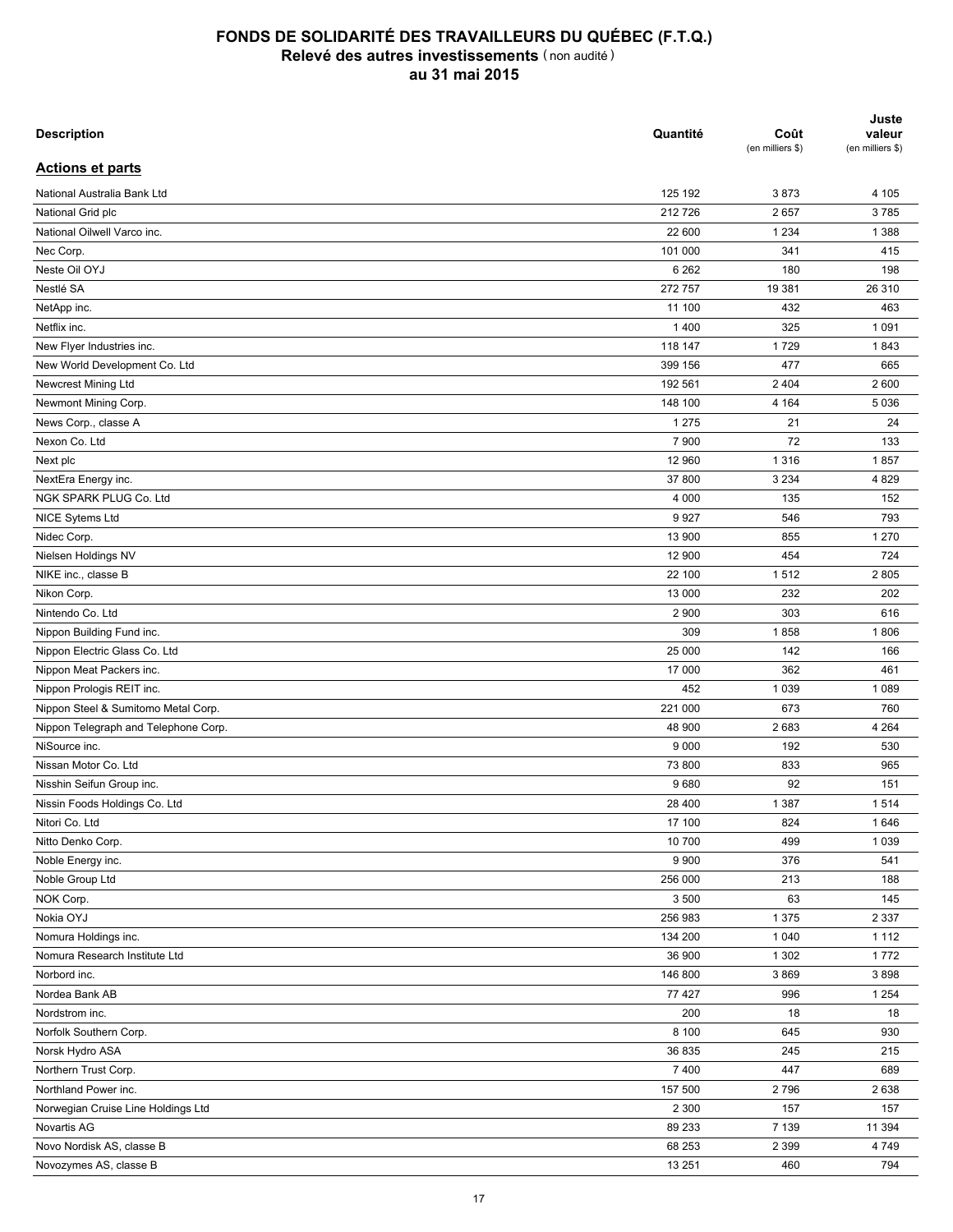| <b>Description</b>                | Quantité | Coût<br>(en milliers \$) | Juste<br>valeur<br>(en milliers \$) |
|-----------------------------------|----------|--------------------------|-------------------------------------|
| <b>Actions et parts</b>           |          |                          |                                     |
| NRG Energy inc.                   | 10 100   | 272                      | 318                                 |
| <b>NSK Ltd</b>                    | 3 0 0 0  | 62                       | 62                                  |
| NTT Data Corp.                    | 5 300    | 245                      | 295                                 |
| NTT DOCOMO inc.                   | 262 000  | 4 503                    | 5893                                |
| Nucor Corp.                       | 9400     | 423                      | 555                                 |
| NuVista Energy Ltd                | 63 000   | 572                      | 485                                 |
| NVIDIA Corp.                      | 32 300   | 657                      | 893                                 |
| Occidental Petroleum Corp.        | 27 800   | 2 3 0 0                  | 2 7 1 4                             |
| Oceaneering International inc.    | 7 3 9 9  | 450                      | 470                                 |
| <b>OCI NV</b>                     | 3412     | 135                      | 125                                 |
| Odakyu Electric Railway Co. Ltd   | 53 000   | 542                      | 629                                 |
| OGE Energy Corp.                  | 14 800   | 564                      | 582                                 |
| Oji Holdings Corp.                | 33 000   | 167                      | 184                                 |
| Old Mutual plc                    | 521 715  | 1823                     | 2 197                               |
| Omnicare inc.                     | 18 600   | 1 4 5 7                  | 2 2 1 2                             |
| Omnicom Group inc.                | 9 500    | 608                      | 884                                 |
| OMV AG                            | 11 996   | 606                      | 424                                 |
| Oneok inc.                        | 6700     | 197                      | 351                                 |
| Onex Corp.                        | 16 000   | 854                      | 1 1 2 4                             |
| Ono Pharmaceutical Co. Ltd        | 1 100    | 97                       | 150                                 |
| Open Text Corp.                   | 6 900    | 387                      | 365                                 |
| Oracle Corp.                      | 86 800   | 3 0 5 0                  | 4712                                |
| Oracle Corp. Japan                | 11 600   | 576                      | 627                                 |
|                                   |          | 1 2 4 4                  |                                     |
| Orange SA                         | 53 896   |                          | 1 0 5 9                             |
| O'Reilly Automotive inc.          | 9 100    | 1 2 2 8                  | 2 4 9 4                             |
| Orica Ltd                         | 11 844   | 254                      | 248                                 |
| Oriental Land Co. Ltd             | 23 200   | 912                      | 1869                                |
| Origin Energy Ltd                 | 39 010   | 506                      | 496                                 |
| Orix Corp.                        | 42 800   | 605                      | 850                                 |
| Orkla ASA                         | 31 0 26  | 262                      | 302                                 |
| Osaka Gas Co. Ltd                 | 275 000  | 1 1 3 0                  | 1 3 7 9                             |
| Osram Licht AG                    | 6 159    | 300                      | 405                                 |
| Otsuka Corp.                      | 15 300   | 732                      | 930                                 |
| Otsuka Holdings Co. Ltd           | 75 000   | 2491                     | 2936                                |
| Oversea-Chinese Banking Corp.     | 412 447  | 3 3 9 5                  | 3894                                |
| PACCAR inc.                       | 10 200   | 565                      | 809                                 |
| Pall Corp.                        | 5 5 0 0  | 675                      | 854                                 |
| Palo Alto Networks inc.           | 1 0 0 0  | 135                      | 212                                 |
| Panasonic Corp.                   | 63 700   | 512                      | 1 1 7 3                             |
| Pandora AS                        | 1953     | 156                      | 245                                 |
| Paramount Resources Ltd, classe A | 1400     | 43                       | 45                                  |
| Parex Resources inc.              | 13 300   | 135                      | 135                                 |
| Park24 Co. Ltd                    | 29 500   | 621                      | 651                                 |
| Parker Hannifin Corp.             | 5 200    | 536                      | 782                                 |
| Parkland Fuel Corp.               | 82 098   | 1883                     | 2079                                |
| PartnerRe Ltd                     | 5 3 0 0  | 602                      | 870                                 |
| Partners Group Holding AG         | 3 1 3 9  | 970                      | 1 2 2 4                             |
| Patterson Cos inc.                | 28 100   | 1 3 3 9                  | 1678                                |
| Paychex inc.                      | 86 600   | 3859                     | 5 3 4 1                             |
| PCCW Ltd                          | 665 395  | 369                      | 520                                 |
| Pearson plc                       | 29 4 67  | 570                      | 734                                 |
| Pembina Pipeline Corp.            | 219 909  | 8468                     | 8817                                |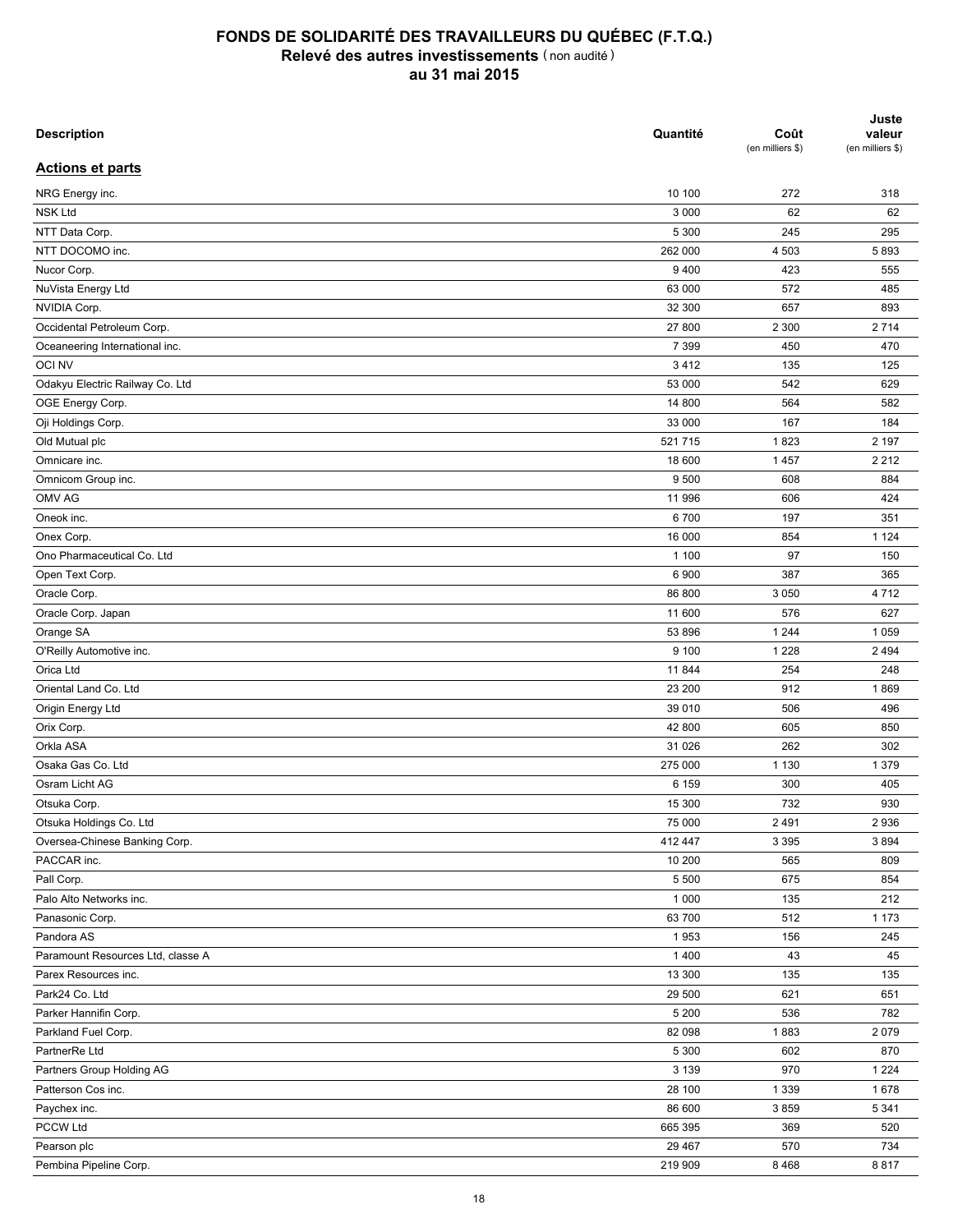| <b>Description</b>                                  | Quantité       | Coût<br>(en milliers \$) | Juste<br>valeur<br>(en milliers \$) |
|-----------------------------------------------------|----------------|--------------------------|-------------------------------------|
| <b>Actions et parts</b>                             |                |                          |                                     |
| Pengrowth Energy Corp.                              | 248 600        | 1442                     | 828                                 |
| Pentair Ltd                                         | 7 900          | 475                      | 631                                 |
| People's United Financial inc.                      | 77 800         | 1 2 7 4                  | 1511                                |
| Pepco Holdings inc.                                 | 40 500         | 1 2 4 6                  | 1 3 7 8                             |
| Pepsico inc.                                        | 106 500        | 8426                     | 12 8 20                             |
| Pernod Ricard SA                                    | 17899          | 2 0 2 2                  | 2757                                |
| Perrigo Co.                                         | 4 0 0 0        | 477                      | 950                                 |
| Persimmon plc                                       | 10 911         | 354                      | 408                                 |
| Petrofac Ltd                                        | 27 044         | 612                      | 466                                 |
| Peugeot SA                                          | 11 356         | 175                      | 295                                 |
| Peyto Exploration & Development Corp.               | 161 600        | 5 6 4 0                  | 5448                                |
| Pfizer inc.                                         | 307 000        | 8943                     | 13 3 17                             |
| PG&E Corp.                                          | 42 100         | 1927                     | 2809                                |
| Phillips 66                                         | 14 300         | 469                      | 1412                                |
| Pinnacle West Capital Corp.                         | 4 3 0 0        | 188                      | 327                                 |
| Pioneer Natural Resources Co.                       | 3800           | 265                      | 701                                 |
| Pirelli & C. SPA                                    | 6962           | 122                      | 147                                 |
| <b>PNC Financial Services Group</b>                 | 14 100         | 1 0 4 6                  | 1684                                |
| Polaris Industries inc.                             | 1 100          | 201                      | 196                                 |
| Porsche Automobil Holding SE                        | 2627           | 223                      | 290                                 |
| Portefeuille de deux fonds d'infrastructures privés | $\overline{2}$ | 43 660                   | 50 744                              |
| Potash Corp. of Saskatchewan inc.                   | 46 670         | 1 9 0 2                  | 1827                                |
| Power Assets Holdings Ltd                           | 138 500        | 1 1 7 6                  | 1657                                |
| Power Corp. of Canada                               | 75 100         | 2 1 9 5                  | 2418                                |
| Power Financial Corp.                               | 132 400        | 4 7 1 4                  | 4753                                |
| PPG Industries inc.                                 | 3 100          | 252                      | 886                                 |
| PPL Corp.                                           | 52 900         | 1793                     | 2 2 9 2                             |
| PrairieSky Royalty Ltd                              | 3 4 0 0        | 127                      | 114                                 |
| Praxair inc.                                        | 40 200         | 5 1 7 0                  | 6 1 6 5                             |
| Precision Castparts Corp.                           | 4 0 0 0        | 884                      | 1 0 5 7                             |
| Priceline.com inc.                                  | 1 4 0 0        | 1 1 5 9                  | 2 0 4 8                             |
|                                                     |                |                          |                                     |
| Primero Mining Corp.                                | 94 400         | 457                      | 482                                 |
| Principal Financial Group inc.                      | 10 500         | 412                      | 677                                 |
| Progressive Waste Solutions Ltd                     | 126 100        | 3777                     | 4 3 8 1                             |
| Prologis inc.                                       | 17 400         | 727                      | 860                                 |
| ProMetic Sciences de la vie inc.                    | 97 200         | 175                      | 232                                 |
| ProSiebenSat.1 Media AG                             | 5987           | 303                      | 357                                 |
| Prudential Financial inc.                           | 11700          | 840                      | 1 2 3 6                             |
| Prudential plc                                      | 61 693         | 1 0 9 0                  | 1912                                |
| Prysmian SPA                                        | 6 0 5 8        | 167                      | 170                                 |
| Public Service Enterprise Group inc.                | 24 200         | 874                      | 1 2 8 8                             |
| <b>Public Storage</b>                               | 17 600         | 3 2 5 4                  | 4 2 5 2                             |
| Publicis Groupe SA                                  | 8741           | 642                      | 871                                 |
| Puma Biotechnology inc.                             | 600            | 146                      | 146                                 |
| QBE Insurance Group Ltd                             | 36 693         | 580                      | 514                                 |
| Qorvo inc.                                          | 9848           | 988                      | 1010                                |
| QUALCOMM inc.                                       | 198 300        | 16 061                   | 17 248                              |
| Quanta Services inc.                                | 5 800          | 209                      | 212                                 |
| Quebecor inc., classe B                             | 103 900        | 3 1 2 7                  | 3 3 1 1                             |
| Quest Diagnostics inc.                              | 18 400         | 1 1 7 6                  | 1728                                |
| Rackspace Hosting inc.                              | 11 900         | 644                      | 595                                 |
| Raging River Exploration inc.                       | 120 000        | 1 1 6 1                  | 1 0 7 4                             |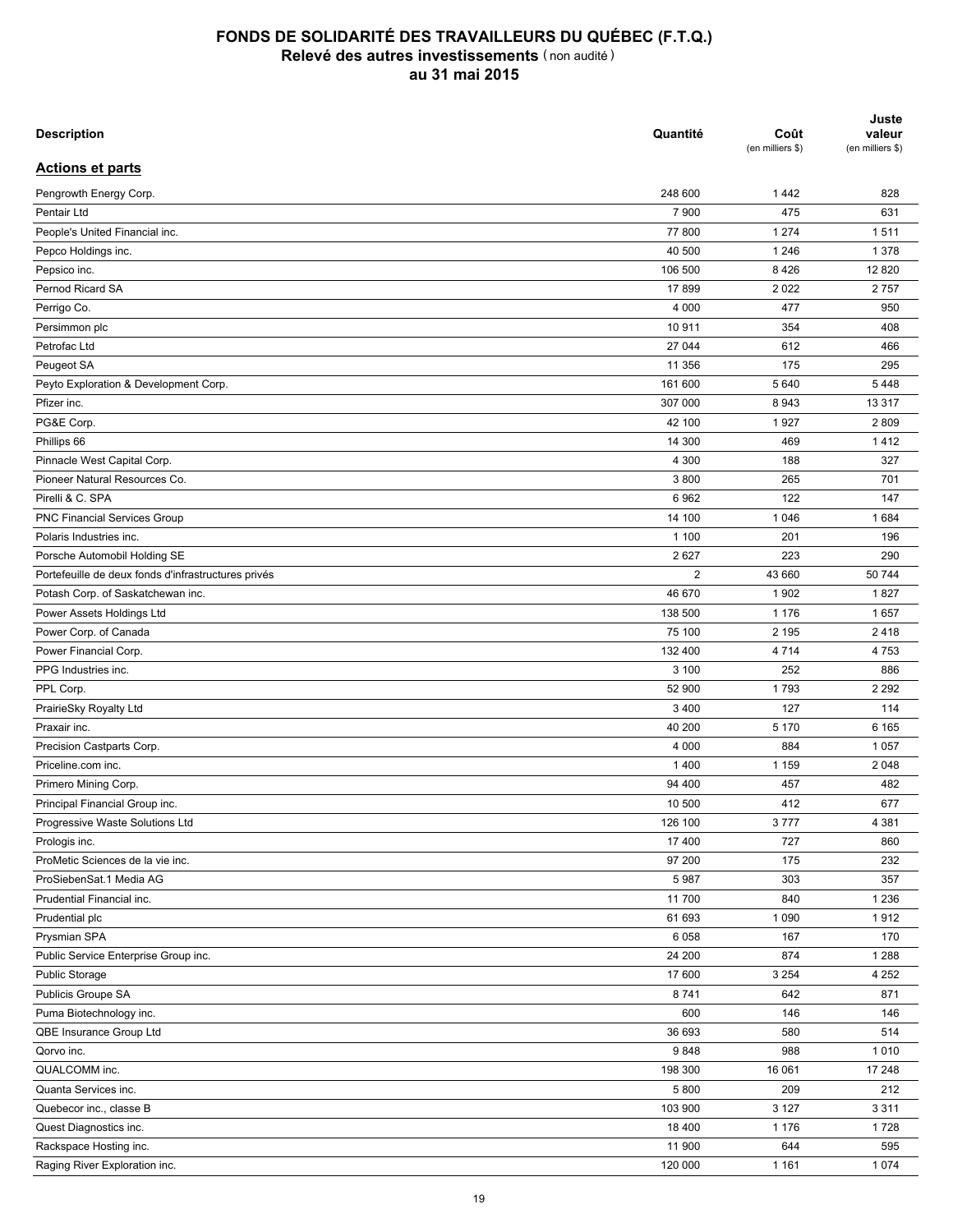| <b>Description</b>                                   | Quantité | Coût<br>(en milliers \$) | Juste<br>valeur<br>(en milliers \$) |
|------------------------------------------------------|----------|--------------------------|-------------------------------------|
| <b>Actions et parts</b>                              |          |                          |                                     |
| Raiffeisen Bank International                        | 8 5 9 6  | 284                      | 165                                 |
| Rakuten inc.                                         | 22 800   | 315                      | 469                                 |
| Ralph Lauren Corp.                                   | 2 0 0 0  | 358                      | 326                                 |
| Ramsay Health Care Ltd                               | 24 696   | 1 3 7 9                  | 1499                                |
| Randgold Resources Ltd                               | 39 587   | 3 3 4 0                  | 3570                                |
| Range Resources Corp.                                | 16 300   | 1 3 9 5                  | 1 1 2 8                             |
| Reckitt Benckiser Group plc                          | 61874    | 4 5 3 0                  | 6960                                |
| Recruit Holdings Co. Ltd                             | 23 098   | 890                      | 904                                 |
| Red Electrica Corp. SA                               | 4 3 6 2  | 234                      | 457                                 |
| Red Hat inc.                                         | 6700     | 410                      | 646                                 |
| Redevances Aurifères Osisko Itée                     | 41 400   | 710                      | 746                                 |
| Reed Elsevier plc                                    | 40 211   | 473                      | 831                                 |
| Regeneron Pharmaceuticals inc.                       | 2 2 0 0  | 541                      | 1408                                |
| Regions Financial Corp.                              | 56 700   | 536                      | 714                                 |
| Reitmans (Canada) Limitée, classe A                  | 67 900   | 410                      | 432                                 |
| Rémy Cointreau SA                                    | 3 2 6 5  | 293                      | 293                                 |
| RenaissanceRe Holdings Ltd                           | 14 900   | 1645                     | 1899                                |
| Renault SA                                           | 5702     | 454                      | 738                                 |
| Repsol SA                                            | 27 058   | 661                      | 642                                 |
| Republic Services inc.                               | 44 300   | 1853                     | 2 2 2 8                             |
| ResMed inc.                                          | 3 2 0 0  | 223                      | 235                                 |
| Resona Holdings inc.                                 | 97 100   | 457                      | 696                                 |
| Restaurant Brands International inc.                 | 2 3 7 8  | 99                       | 115                                 |
| Restoration Hardware Holdings inc.                   | 4 800    | 468                      | 545                                 |
| Rexam plc                                            | 56 144   | 500                      | 598                                 |
| Rio Tinto Ltd                                        | 55 4 45  | 3 3 4 3                  | 3 0 8 3                             |
| Rio Tinto plc                                        | 108 166  | 6 1 6 6                  | 5885                                |
| RioCan Real Estate Investment Trust                  | 171 200  | 4658                     | 4742                                |
| Rite Aid Corp.                                       | 24 000   | 261                      | 261                                 |
| Roche Holding AG                                     | 26 257   | 7 10 6                   | 9596                                |
| Rock Tenn Co., classe A                              | 3 4 0 0  | 125                      | 276                                 |
| Rockwell Automation inc.                             | 5 600    | 509                      | 859                                 |
| Rockwell Collins inc.                                | 7 0 0 0  | 744                      | 832                                 |
|                                                      | 206 500  | 9422                     | 8 8 3 6                             |
| Rogers Communications inc., classe B<br>Rohm Co. Ltd | 4 600    | 226                      | 408                                 |
| Rolls-Royce Holdings plc                             | 7832010  | 1 0 4 4                  | 1 0 6 3                             |
| Romarco Minerals inc.                                |          |                          |                                     |
| Roper Industries inc.                                | 342 600  | 155                      | 152                                 |
|                                                      | 3 9 0 0  | 501                      | 852                                 |
| Ross Stores inc.                                     | 12 600   | 858                      | 1 5 2 0                             |
| Royal Bank of Scotland Group                         | 67 923   | 363                      | 447                                 |
| Royal Caribbean Cruises Ltd                          | 3 500    | 343                      | 332                                 |
| Royal Dutch Shell plc, classe A                      | 324 268  | 11 775                   | 12 002                              |
| Royal Dutch Shell plc, classe B                      | 151 645  | 5 604                    | 5700                                |
| RSA Insurance Group plc                              | 23 000   | 202                      | 189                                 |
| RWE AG                                               | 12 997   | 920                      | 378                                 |
| Ryman Healtcare Ltd                                  | 61 576   | 510                      | 437                                 |
| SABMiller plc                                        | 83 962   | 3 9 0 5                  | 5 5 8 8                             |
| Safran SA                                            | 10 848   | 596                      | 956                                 |
| Saipem SPA                                           | 23 092   | 676                      | 365                                 |
| Salesforce.com inc.                                  | 15 800   | 681                      | 1435                                |
| Sampo OYJ, classe A                                  | 9848     | 416                      | 578                                 |
| SanDisk Corp.                                        | 18 900   | 1 3 3 4                  | 1613                                |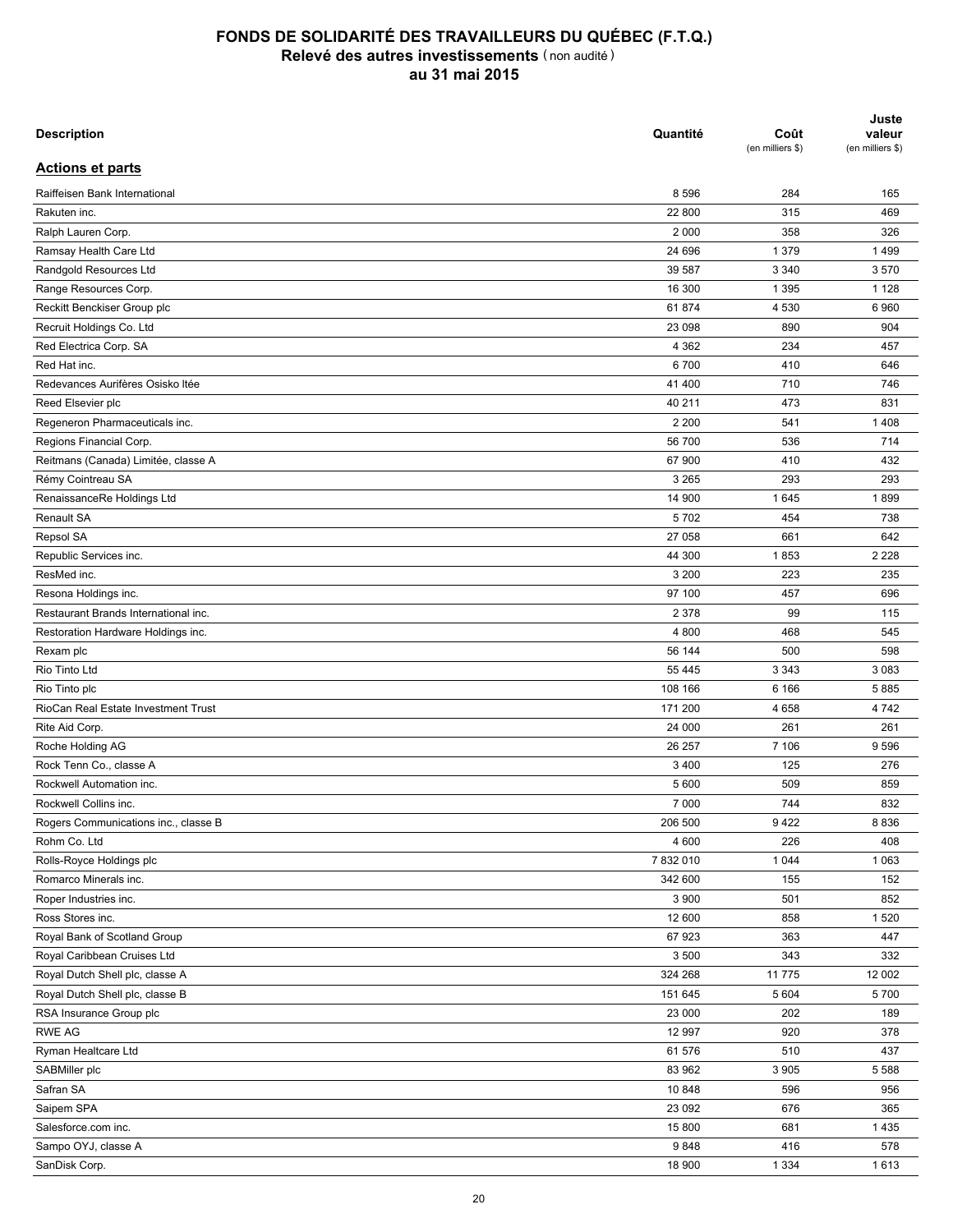| <b>Description</b>                     | Quantité | Coût<br>(en milliers \$) | Juste<br>valeur<br>(en milliers \$) |
|----------------------------------------|----------|--------------------------|-------------------------------------|
| <b>Actions et parts</b>                |          |                          |                                     |
| Sands China Ltd                        | 278 400  | 1898                     | 1 3 4 3                             |
| Sandvik AB                             | 68 595   | 1 0 0 1                  | 1 0 2 9                             |
| Sandvine Corp.                         | 70 900   | 246                      | 303                                 |
| Sankyo Co. Ltd                         | 16 000   | 739                      | 740                                 |
| Sanofi                                 | 29 8 20  | 3 2 8 1                  | 3638                                |
| Santen Pharmaceutical Co. Ltd          | 59 900   | 588                      | 1 0 4 1                             |
| Santos Ltd                             | 39 7 25  | 496                      | 313                                 |
| SAP SE                                 | 24 450   | 1 9 0 1                  | 2 2 5 4                             |
| Saputo inc.                            | 80 100   | 2 2 1 5                  | 2710                                |
| SBA Communications Corp., classe A     | 19 400   | 1940                     | 2707                                |
| SCANA Corp.                            | 18 200   | 939                      | 1 2 0 8                             |
| Scentre Group                          | 425 886  | 1419                     | 1 607                               |
| Schindler Holding AG                   | 6 0 4 6  | 982                      | 1 3 0 6                             |
| Schindler Holding AG - part. cert.     | 2646     | 396                      | 577                                 |
| Schlumberger Ltd                       | 99 300   | 8 9 0 1                  | 11 250                              |
| Schneider Electric SA                  | 32 236   | 2811                     | 3 0 3 4                             |
| Seadrill Ltd                           | 27 942   | 912                      | 419                                 |
| Seagate Technology plc                 | 10 700   | 480                      | 743                                 |
| Sealed Air Corp.                       | 4 600    | 102                      | 280                                 |
| Secom Co. Ltd                          | 34 500   | 2 0 2 5                  | 2884                                |
| Securitas AB, classe B                 | 500      | 6                        | 8                                   |
| Seek Ltd                               | 15 677   | 266                      | 253                                 |
| Seiko Epson Corp.                      | 4 600    | 123                      | 106                                 |
| SEMAFO inc.                            |          | 506                      | 421                                 |
|                                        | 114 000  |                          |                                     |
| Sempra Energy                          | 14 900   | 1 1 8 0                  | 1999                                |
| ServiceNow inc.                        | 5 3 0 0  | 294                      | 507                                 |
| <b>SES SA</b>                          | 53 148   | 1928                     | 2 3 4 5                             |
| Seven & I Holdings Co. Ltd             | 21 600   | 640                      | 1 1 2 0                             |
| Seven Bank Ltd                         | 76 000   | 329                      | 450                                 |
| Severn Trent plc                       | 9 3 0 1  | 234                      | 389                                 |
| <b>SGS SA</b>                          | 1 0 4 9  | 2730                     | 2 5 0 7                             |
| Shangri-La Asia Ltd                    | 100 000  | 177                      | 191                                 |
| Sharp Corp.                            | 121 000  | 431                      | 212                                 |
| Shaw Communications inc., classe B     | 139 300  | 3 3 8 1                  | 3824                                |
| Shikoku Electric Power Co. inc.        | 7 600    | 220                      | 141                                 |
| Shimadzu Corp.                         | 33 000   | 323                      | 548                                 |
| Shimamura Co. Ltd                      | 7 4 0 0  | 701                      | 997                                 |
| Shimano inc.                           | 3700     | 438                      | 657                                 |
| Shin-Etsu Chemical Co. Ltd             | 12 300   | 684                      | 940                                 |
| Shionogi & Co. Ltd                     | 8 2 0 0  | 393                      | 363                                 |
| Shire plc                              | 16 077   | 549                      | 1726                                |
| Shiseido Co. Ltd                       | 22 000   | 408                      | 552                                 |
| Showa Shell Sekiyu KK                  | 38 600   | 452                      | 451                                 |
| Siemens AG                             | 38 507   | 4581                     | 5 0 5 0                             |
| Sienna Senior Living inc.              | 98 815   | 1 2 8 4                  | 1533                                |
| Sigma-Aldrich Corp.                    | 9700     | 1 4 0 7                  | 1686                                |
| Sika AG                                | 114      | 293                      | 487                                 |
| Silver Wheaton Corp.                   | 195 600  | 4 9 0 3                  | 4 6 4 6                             |
| Simon Property Group inc.              | 11 100   | 1794                     | 2513                                |
| Singapore Airlines Ltd                 | 27 000   | 248                      | 284                                 |
| Singapore Press Holdings Ltd           | 510 000  | 1880                     | 1963                                |
| Singapore Technologies Engineering Ltd | 399 000  | 1 3 3 1                  | 1 2 5 6                             |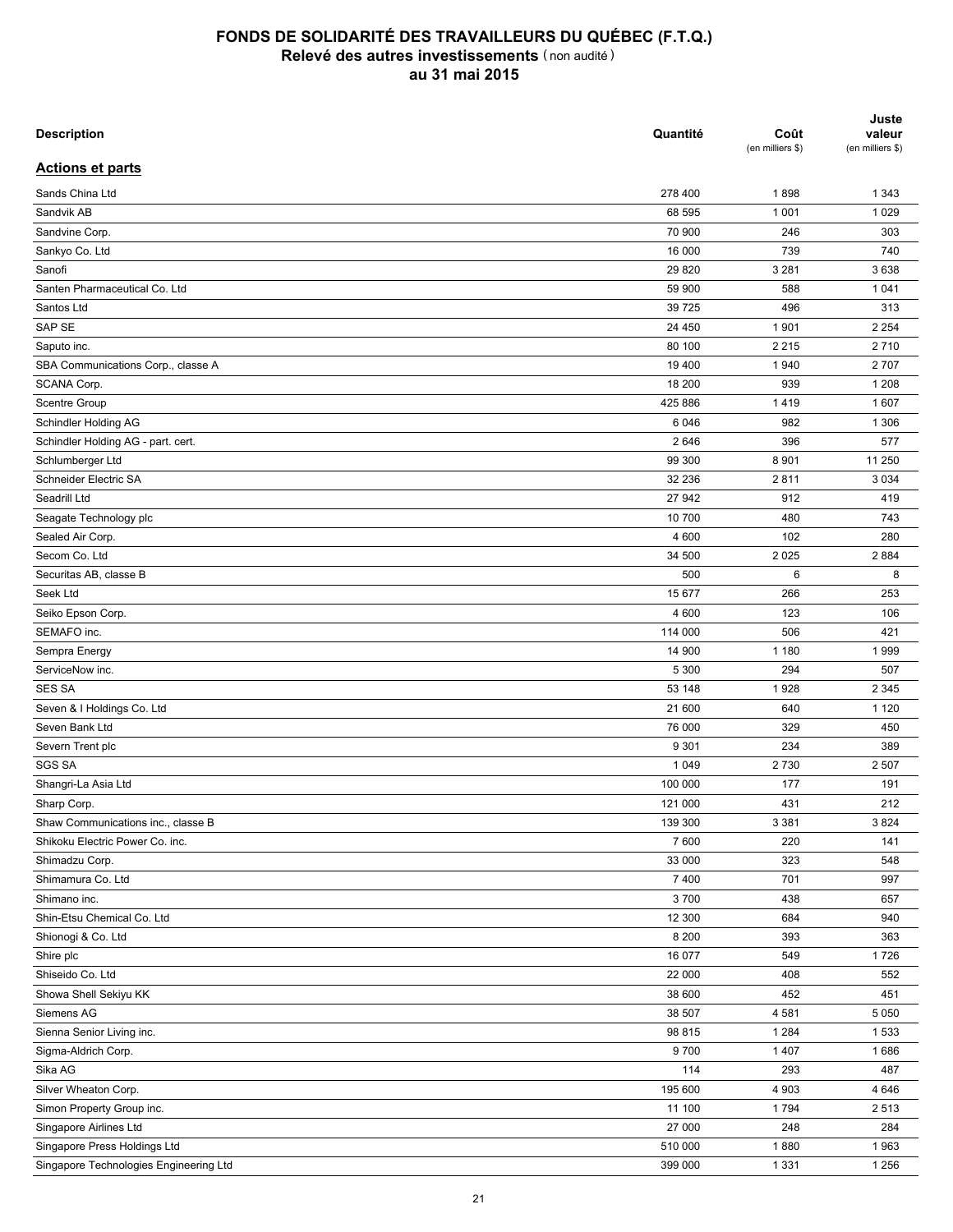| <b>Description</b>                         | Quantité  | Coût<br>(en milliers \$) | Juste<br>valeur<br>(en milliers \$) |
|--------------------------------------------|-----------|--------------------------|-------------------------------------|
| <b>Actions et parts</b>                    |           |                          |                                     |
| Singapore Telecommunications Ltd           | 1423000   | 4 3 2 4                  | 5439                                |
| SJM Holdings Ltd                           | 134 000   | 398                      | 214                                 |
| Skandinaviska Enskilda Banken AB, classe A | 42 937    | 465                      | 661                                 |
| SKF AB, classe B                           | 26 049    | 663                      | 784                                 |
| Sky plc                                    | 135 147   | 2 0 6 6                  | 2716                                |
| Skyworks Solutions inc.                    | 16 900    | 1 2 8 6                  | 2 3 0 7                             |
| SMC Corp.                                  | 3 3 0 0   | 705                      | 1 2 5 0                             |
| Smith & Nephew plc                         | 67 655    | 1 0 7 3                  | 1495                                |
| Smiths Group plc                           | 20 863    | 457                      | 476                                 |
| Snam SPA                                   | 28 831    | 143                      | 178                                 |
| Société de Diamant Stornoway               | 2 409 928 | 1687                     | 1711                                |
| Société Générale                           | 19 369    | 800                      | 1 1 2 7                             |
| Sodexo                                     | 8621      | 760                      | 1 1 0 8                             |
| Softbank Corp.                             | 24 200    | 704                      | 1813                                |
| Solvay SA                                  | 4 0 7 4   | 561                      | 703                                 |
| Sompo Japan Nipponkoa Holdings inc.        | 12 100    | 290                      | 551                                 |
| Sonic Healthcare Ltd                       | 111 380   | 2 0 6 5                  | 2 1 3 7                             |
| Sonova Holding AG                          | 1856      | 302                      | 348                                 |
| Sony Corp.                                 | 32 100    | 668                      | 1 2 4 7                             |
| South32 Ltd                                | 405 263   | 789                      | 843                                 |
| Southwestern Energy Co.                    | 11 000    | 385                      | 354                                 |
| Soutwest Airlines Co.                      | 5 0 0 0   | 251                      | 231                                 |
| Spark New Zealand Ltd                      | 79 751    | 161                      | 196                                 |
| Spectra Energy Corp.                       | 84 500    | 3 0 4 1                  | 3710                                |
| Splunk inc.                                | 1 900     | 160                      | 160                                 |
| Sprint Corp.                               | 28 108    | 184                      | 163                                 |
| SSE plc                                    | 62 023    | 1 603                    | 1967                                |
| St. Jude Medical inc.                      | 10 100    | 451                      | 930                                 |
| Standard Chartered plc                     | 179 642   | 4 1 9 2                  | 3579                                |
| Standard Life plc                          | 77 080    | 474                      | 716                                 |
|                                            |           |                          |                                     |
| Stanley Black & Decker inc.                | 4 800     | 393                      | 614                                 |
| Stanley Electric Co. Ltd                   | 6 0 0 0   | 146                      | 179                                 |
| Staples inc.                               | 12 400    | 151                      | 255                                 |
| Starbucks Corp.                            | 65 600    | 2 1 4 2                  | 4 2 5 5                             |
| StarHub Ltd                                | 266 000   | 922                      | 990                                 |
| Starwood Hotels & Resorts Worldwide inc.   | 6 200     | 441                      | 640                                 |
| State Street Corp.                         | 12 900    | 890                      | 1 2 5 5                             |
| Statoil ASA                                | 78 556    | 2 2 7 7                  | 1834                                |
| Stericycle inc.                            | 20 700    | 2485                     | 3547                                |
| Stillwater Mining Co.                      | 29 000    | 490                      | 525                                 |
| STMicroelectronics NV                      | 14 904    | 159                      | 159                                 |
| Stockland                                  | 320 917   | 1 2 3 9                  | 1 3 3 1                             |
| Stora Enso OYJ, classe R                   | 12 969    | 137                      | 169                                 |
| Stryker Corp.                              | 14 600    | 1 2 0 9                  | 1752                                |
| Stuart Olson inc.                          | 74 632    | 764                      | 424                                 |
| Subsea 7 SA                                | 8955      | 208                      | 117                                 |
| Suez Environnement Co.                     | 11 008    | 215                      | 265                                 |
| Sulzer AG                                  | 623       | 94                       | 85                                  |
| Sumitomo Chemical Co. Ltd                  | 63 000    | 321                      | 459                                 |
| Sumitomo Corp.                             | 44 400    | 594                      | 662                                 |
| Sumitomo Electric Industries Ltd           | 33 400    | 425                      | 668                                 |
| Sumitomo Metal Mining Co. Ltd              | 54 000    | 936                      | 1 0 4 4                             |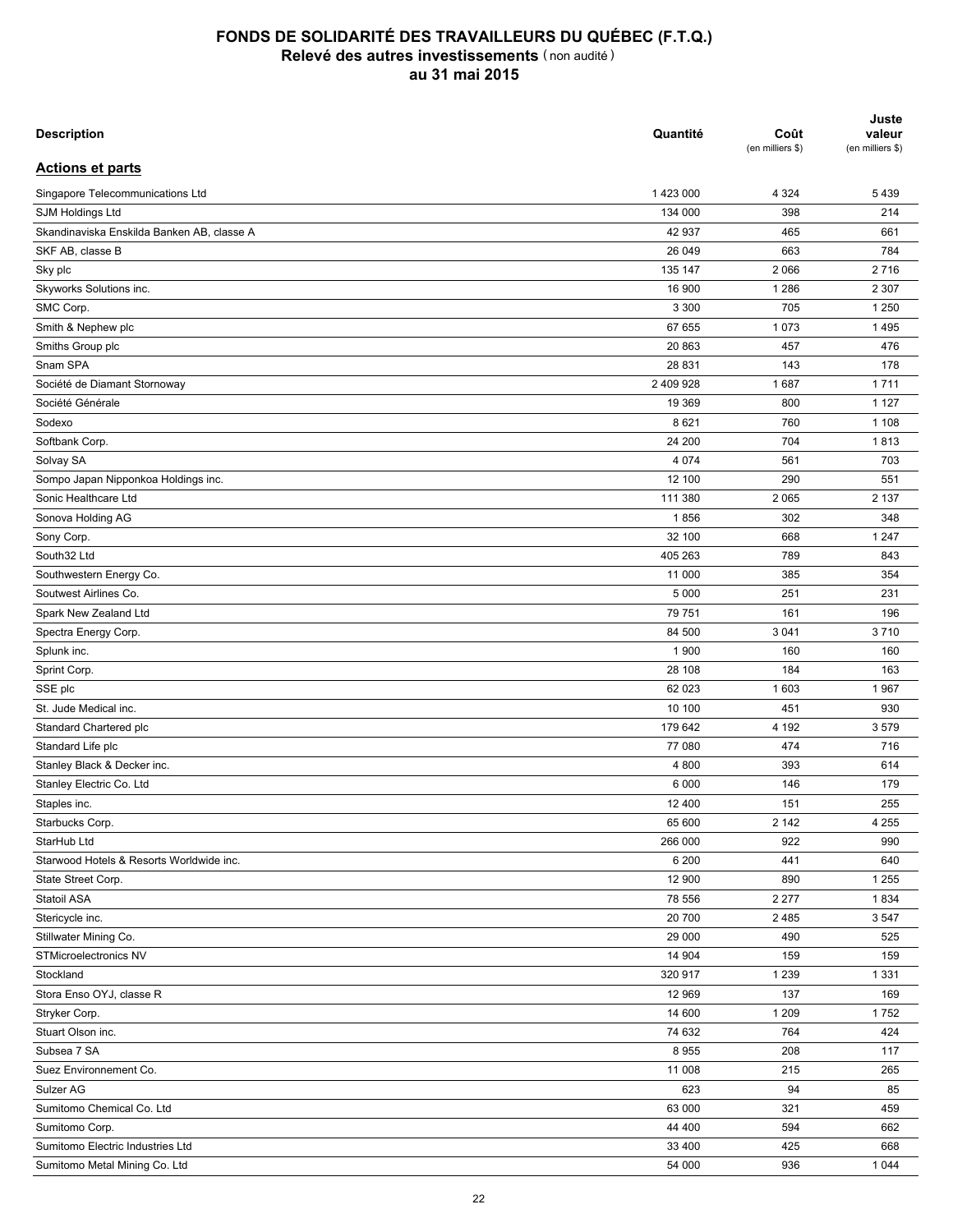| <b>Description</b>                     | Quantité        | Coût<br>(en milliers \$) | Juste<br>valeur<br>(en milliers \$) |
|----------------------------------------|-----------------|--------------------------|-------------------------------------|
| <b>Actions et parts</b>                |                 |                          |                                     |
| Sumitomo Mitsui Financial Group inc.   | 34 700          | 1 4 4 3                  | 1979                                |
| Sumitomo Mitsui Trust Holdings inc.    | 122 000         | 534                      | 699                                 |
| Sumitomo Realty & Development Co. Ltd  | 12 000          | 480                      | 578                                 |
| Sun Hung Kai Properties Ltd            | 116 364         | 1 6 9 4                  | 2 4 6 2                             |
| Suncor Energy inc.                     | 316 500         | 10 324                   | 11 504                              |
| Suncorp Group Ltd                      | 48 475          | 615                      | 627                                 |
| Sunedison inc.                         | 12 578          | 471                      | 471                                 |
| Suntory Beverage & Food Ltd            | 48 594          | 1960                     | 2 5 3 2                             |
| SunTrust Banks inc.                    | 18 400          | 613                      | 980                                 |
| Superior Plus Corp.                    | 303 150         | 4 172                    | 4 1 5 9                             |
| Suzuken Co. Ltd                        | 10 560          | 403                      | 431                                 |
| Suzuki Motor Corp.                     | 25 300          | 651                      | 1 1 0 3                             |
| Svenska Cellulosa AB SCA, classe B     | 18 267          | 292                      | 594                                 |
| Svenska Handelsbanken AB, classe A     | 42 210          | 632                      | 792                                 |
| Swedbank AB, classe A                  | 27 853          | 695                      | 814                                 |
| Swire Pacific Ltd, classe A            | 55 000          | 718                      | 924                                 |
| Swiss Prime Site AG                    | 42 356          | 1745                     | 2 1 2 3                             |
| Swiss Re AG                            | 8 4 3 4         | 567                      | 942                                 |
| Swisscom AG                            | 7889            | 5 1 2 8                  | 5 6 8 4                             |
| <b>Sydney Airport</b>                  | 61 136          | 272                      | 332                                 |
| Symantec Corp.                         | 22 500          | 521                      | 692                                 |
| Symrise AG                             | 1465            | 101                      | 116                                 |
| Syngenta AG                            | 10 030          | 3845                     | 5 6 4 7                             |
|                                        | 48 900          | 2 0 9 1                  | 3 0 4 5                             |
| Synopsys inc.                          |                 |                          |                                     |
| Sysco Corp.                            | 52 700<br>2 600 | 1 9 9 4                  | 2 4 4 4                             |
| Sysmex Corp.                           |                 | 189                      | 189                                 |
| T. Rowe Price Group inc.               | 8 9 0 0         | 698                      | 896                                 |
| Tahoe Resources inc.                   | 52 300          | 808                      | 904                                 |
| Taiheiyo Cement Corp.                  | 48 000          | 101                      | 176                                 |
| Taisei Corp.                           | 73 000          | 352                      | 499                                 |
| Taisho Pharmaceutical Holdings Co. Ltd | 200             | 17                       | 17                                  |
| Takeda Pharmaceutical Co. Ltd          | 100 000         | 4 9 2 5                  | 6076                                |
| <b>Tamarack Valley Energy Ltd</b>      | 132 100         | 708                      | 495                                 |
| Target Corp.                           | 47 800          | 3 3 0 7                  | 4 7 3 2                             |
| Tate & Lyle plc                        | 19 077          | 210                      | 211                                 |
| <b>Tatts Group Ltd</b>                 | 34 531          | 137                      | 137                                 |
| Taylor Wimpey plc                      | 43 014          | 151                      | 150                                 |
| <b>TDC AS</b>                          | 103823          | 935                      | 967                                 |
| TDK Corp.                              | 8 100           | 477                      | 811                                 |
| <b>TE Connectivity Ltd</b>             | 11 600          | 535                      | 999                                 |
| <b>Technip SA</b>                      | 6619            | 594                      | 544                                 |
| Teck Resources Ltd, classe B           | 334 400         | 8 8 6 4                  | 4 8 3 8                             |
| Tele2 AB, classe B                     | 12 606          | 219                      | 185                                 |
| Telecom Italia SPA                     | 520 950         | 817                      | 719                                 |
| Telefonica SA                          | 298 964         | 5770                     | 5 2 6 9                             |
| <b>Telenor ASA</b>                     | 73 704          | 1670                     | 2078                                |
| TeliaSonera AB                         | 59 968          | 437                      | 440                                 |
| Telstra Corp. Ltd                      | 1023969         | 5 0 7 9                  | 6 0 8 5                             |
| Telus Corp.                            | 452 634         | 17 698                   | 19 165                              |
| Tenaris SA                             | 30 079          | 643                      | 543                                 |
| Terna - Rete Elettrica Nazionale SPA   | 58 963          | 231                      | 350                                 |
| Tesco plc                              | 212 339         | 1 3 9 7                  | 860                                 |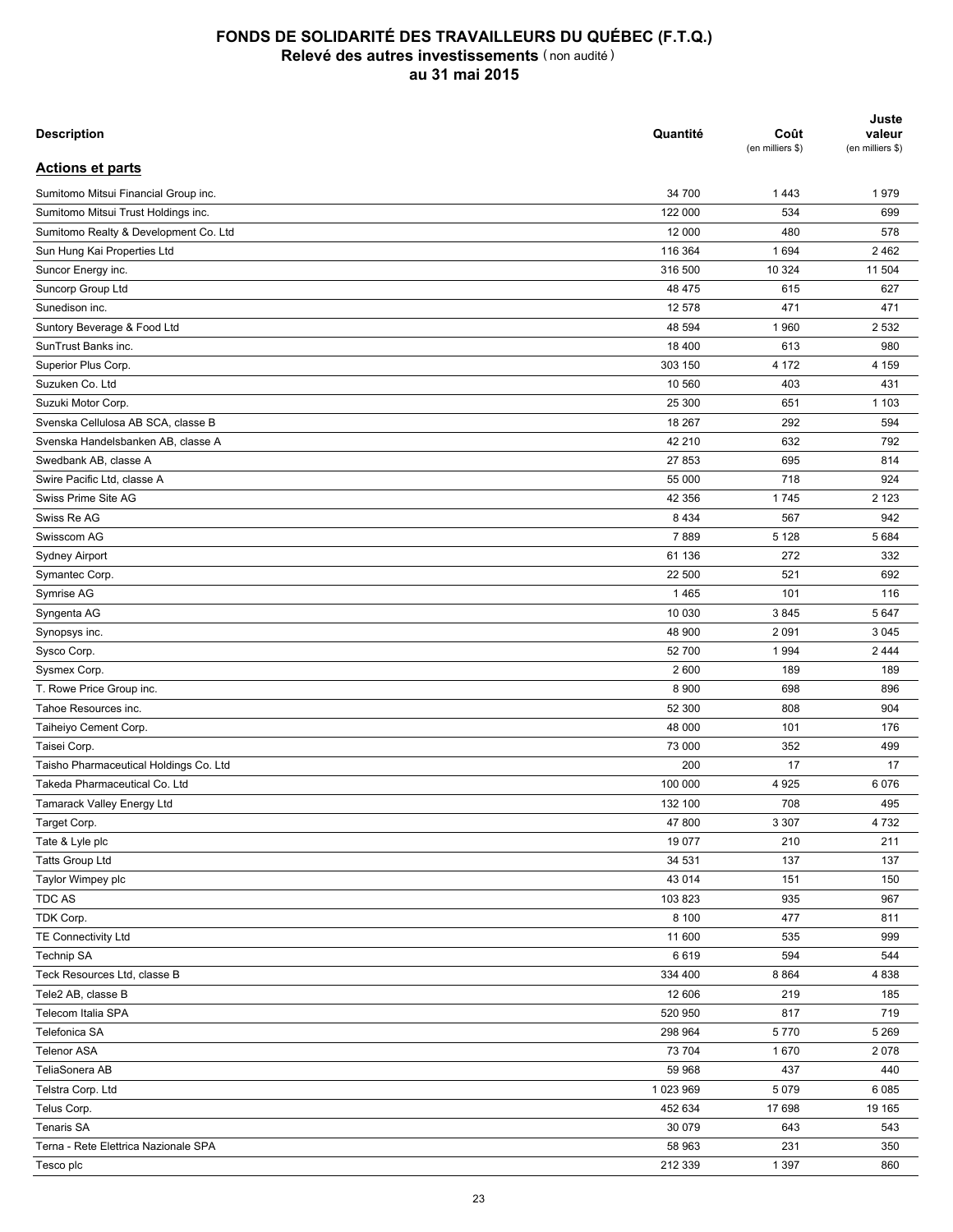| <b>Description</b>                         | Quantité | Coût<br>(en milliers \$) | Juste<br>valeur<br>(en milliers \$) |
|--------------------------------------------|----------|--------------------------|-------------------------------------|
| <b>Actions et parts</b>                    |          |                          |                                     |
| Tesla Motors inc.                          | 2 4 0 0  | 459                      | 751                                 |
| Tesoro Corp.                               | 3 900    | 250                      | 431                                 |
| Teva Pharmaceutical Industries Ltd         | 37 907   | 1640                     | 2821                                |
| Texas Instruments inc.                     | 98 200   | 4 5 3 3                  | 6854                                |
| Textron inc.                               | 9700     | 374                      | 548                                 |
| The ADT Corp.                              | 8 3 0 0  | 347                      | 378                                 |
| The Bank of New York Mellon Corp.          | 30 200   | 947                      | 1635                                |
| The Boeing Co.                             | 37 000   | 4 2 1 4                  | 6490                                |
| The Charles Schwab Corp.                   | 30 300   | 624                      | 1 1 9 7                             |
| The Dai-ichi Life Insurance Co. Ltd        | 32 000   | 461                      | 703                                 |
| The Estée Lauder Cos. inc., classe A       | 23 200   | 1 4 4 7                  | 2 5 3 2                             |
| The Gap inc.                               | 9 0 0 0  | 374                      | 431                                 |
| The Hartford Financial Services Group inc. | 16 600   | 527                      | 852                                 |
| The Hershey Co.                            | 31 100   | 3 0 6 8                  | 3 6 0 5                             |
| The J.M. Smucker Co.                       | 15 900   | 1 502                    | 2 3 5 3                             |
| The Link Real Estate Investment Trust      | 216 500  | 1 1 7 5                  | 1569                                |
| The Macerich Co.                           | 2 3 0 0  | 203                      | 236                                 |
| The Mosaic Co.                             | 21 0 28  | 1 1 9 6                  | 1 2 0 3                             |
| The North West Co. inc.                    | 113 184  | 2731                     | 2 6 9 4                             |
| The Procter & Gamble Co.                   | 234 500  | 18770                    | 22 946                              |
| The Progressive Corp.                      | 20 900   | 546                      | 713                                 |
| The Sage Group plc                         | 33 599   | 297                      | 364                                 |
| The Sherwin-Williams Co.                   | 8700     | 1 5 2 4                  | 3 1 2 9                             |
| The Southern Co.                           | 117 000  | 5 3 7 2                  | 6 3 8 1                             |
|                                            |          |                          |                                     |
| The Swatch Group AG                        | 2 5 4 7  | 324                      | 251                                 |
| The Swatch Group AG - BR                   | 2 0 0 1  | 1 1 9 2                  | 988                                 |
| The Travelers Cos. inc.                    | 22 700   | 2 0 2 6                  | 2865                                |
| The Walt Disney Co.                        | 44 100   | 2998                     | 6076                                |
| The Weir Group plc                         | 15 099   | 697                      | 582                                 |
| The Western Union Co.                      | 20 800   | 388                      | 570                                 |
| Thermo Fisher Scientific inc.              | 12 300   | 1 1 2 6                  | 1990                                |
| Thomson Reuters Corp.                      | 229 400  | 8690                     | 11 392                              |
| ThyssenKrupp AG                            | 9700     | 307                      | 320                                 |
| Tiffany & Co.                              | 1800     | 189                      | 211                                 |
| Time Warner Cable inc.                     | 7 9 0 0  | 781                      | 1784                                |
| Time Warner inc.                           | 21 700   | 1 2 4 0                  | 2 2 8 8                             |
| TJX Cos. inc.                              | 49 400   | 2915                     | 3 9 7 0                             |
| T-Mobile US inc.                           | 5 600    | 134                      | 272                                 |
| Tobu Railway Co. Ltd                       | 237 000  | 1 2 7 4                  | 1 3 0 7                             |
| Toho Co. Ltd                               | 19 600   | 434                      | 618                                 |
| Tohoku Electric Power Co. inc.             | 18 900   | 391                      | 331                                 |
| Tokio Marine Holdings inc.                 | 20 200   | 626                      | 1 0 4 5                             |
| Tokyo Electric Power Co. inc.              | 38 000   | 858                      | 271                                 |
| Tokyo Electron Ltd                         | 12 900   | 715                      | 1 0 3 2                             |
| Tokyo Gas Co. Ltd                          | 158 000  | 803                      | 1 0 9 3                             |
| TonenGeneral Sekiyu KK                     | 120 000  | 1 1 9 1                  | 1416                                |
| Toray Industries inc.                      | 133 000  | 990                      | 1 3 8 6                             |
| TORC Oil & Gas Ltd                         | 178 428  | 1728                     | 1727                                |
| TORC Oil & Gas Ltd, reçus de souscription  | 37 050   | 374                      | 359                                 |
| Toshiba Corp.                              | 106 000  | 525                      | 465                                 |
| Tourmaline Oil Corp.                       | 6 0 0 0  | 191                      | 241                                 |
| Toyo Seikan Group Holdings Ltd             | 6 600    | 109                      | 125                                 |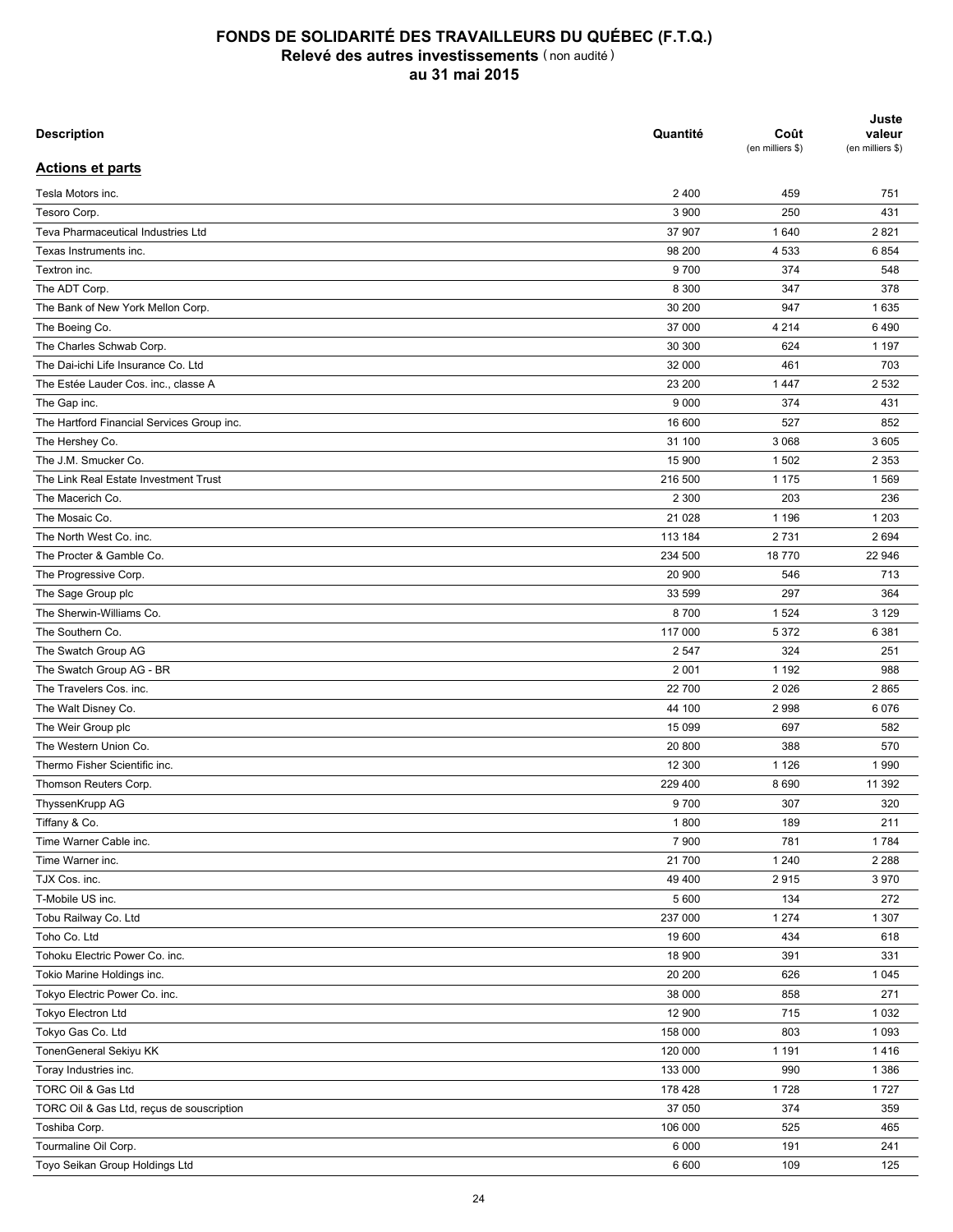| <b>Description</b>                         | Quantité | Coût<br>(en milliers \$) | Juste<br>valeur<br>(en milliers \$) |
|--------------------------------------------|----------|--------------------------|-------------------------------------|
| <b>Actions et parts</b>                    |          |                          |                                     |
| Toyo Suisan Kaisha Ltd                     | 25 000   | 816                      | 1 0 8 5                             |
| Toyota Motor Corp.                         | 68 200   | 4 202                    | 5 9 0 2                             |
| <b>Tractor Supply Company</b>              | 2 100    | 180                      | 228                                 |
| TransCanada Corp.                          | 62 800   | 3 1 9 1                  | 3 3 8 5                             |
| TransDigm Group inc.                       | 2 3 0 0  | 645                      | 649                                 |
| Transocean Ltd                             | 21 315   | 1 107                    | 512                                 |
| Transurban Group                           | 527 875  | 3844                     | 5 1 2 9                             |
| Travis Perkins plc                         | 6 2 3 9  | 243                      | 263                                 |
| <b>Treasury Wine Estates Ltd</b>           | 26 447   | 137                      | 136                                 |
| Trend Micro inc.                           | 6 500    | 220                      | 286                                 |
| Trevali Mining Corp.                       | 266 200  | 283                      | 272                                 |
| <b>Trimble Navigation Ltd</b>              | 2 500    | 107                      | 73                                  |
| TripAdvisor inc.                           | 3 3 0 0  | 251                      | 314                                 |
|                                            | 107 668  | 1 5 9 2                  | 810                                 |
| Tullow Oil plc                             |          |                          |                                     |
| Turquoise Hill Ressources Ltd              | 68 324   | 263                      | 373                                 |
| Twenty-First Century Fox inc., classe B    | 48 400   | 1 607                    | 2 0 2 0                             |
| Twitter inc.                               | 9 0 0 0  | 455                      | 412                                 |
| Tyco International plc                     | 14 400   | 504                      | 725                                 |
| Tyson Foods inc., classe A                 | 9 3 0 0  | 158                      | 493                                 |
| UBI Banca - Unione di Banche Italiane Scpa | 17834    | 179                      | 181                                 |
| <b>UBS Group AG</b>                        | 93 252   | 1677                     | 2 4 9 5                             |
| <b>UCB SA</b>                              | 1805     | 159                      | 161                                 |
| Ulta Salon, Cosmetics & Fragrance, inc.    | 2 4 0 0  | 241                      | 457                                 |
| Umicore SA                                 | 4 5 9 0  | 183                      | 281                                 |
| Under Armour inc., classe A                | 3 100    | 171                      | 303                                 |
| Unibail-Rodamco SE                         | 3 3 0 4  | 830                      | 1 0 5 7                             |
| Unicharm Corp.                             | 51 900   | 915                      | 1435                                |
| UniCredit SPA                              | 240 272  | 711                      | 1 0 4 7                             |
| Unilever NV                                | 237 736  | 4516                     | 6 186                               |
| Unilever plc                               | 144 415  | 6 1 6 9                  | 7941                                |
| Union Pacific Corp.                        | 32 000   | 2861                     | 4 0 3 0                             |
| Uni-Select inc.                            | 27 000   | 769                      | 1 1 2 7                             |
| United Continental Holdings inc.           | 3 100    | 137                      | 211                                 |
| United Overseas Bank Ltd                   | 75 740   | 1 3 5 2                  | 1622                                |
| United Parcel Service inc., classe B       | 41 900   | 4 0 2 2                  | 5 1 9 0                             |
| United Rentals inc.                        | 1 300    | 144                      | 144                                 |
| United Technologies Corp.                  | 21 400   | 2 109                    | 3 1 3 0                             |
| United Therapeutics Corp.                  | 700      | 161                      | 161                                 |
| United Urban Investment Corp.              | 885      | 1 4 9 7                  | 1657                                |
| United Utilities Group plc                 | 26 792   | 328                      | 508                                 |
| UnitedHealth Group inc.                    | 47 400   | 3 4 6 0                  | 7 1 1 2                             |
| <b>UOL Group Ltd</b>                       | 7 0 0 0  | 48                       | 48                                  |
| UPM-Kymmene OYJ                            | 12 4 61  | 204                      | 278                                 |
| US Bancorp                                 | 85 100   | 3 2 8 2                  | 4579                                |
| USS Co. Ltd                                | 69800    | 1 0 7 7                  | 1637                                |
| Valeant Pharmaceuticals International inc. | 48 500   | 7 3 7 0                  | 14 377                              |
| Valeo SA                                   | 3 100    | 471                      | 616                                 |
| Valero Energy Corp.                        | 14 100   | 538                      | 1 0 4 3                             |
| Vallourec SA                               | 4 3 6 1  | 261                      | 134                                 |
| Varian Medical Systems inc.                | 15 700   | 1583                     | 1697                                |
|                                            | 24 000   |                          | 1992                                |
| Ventas inc.                                |          | 1826                     |                                     |
| Veolia Environnement                       | 15 969   | 333                      | 413                                 |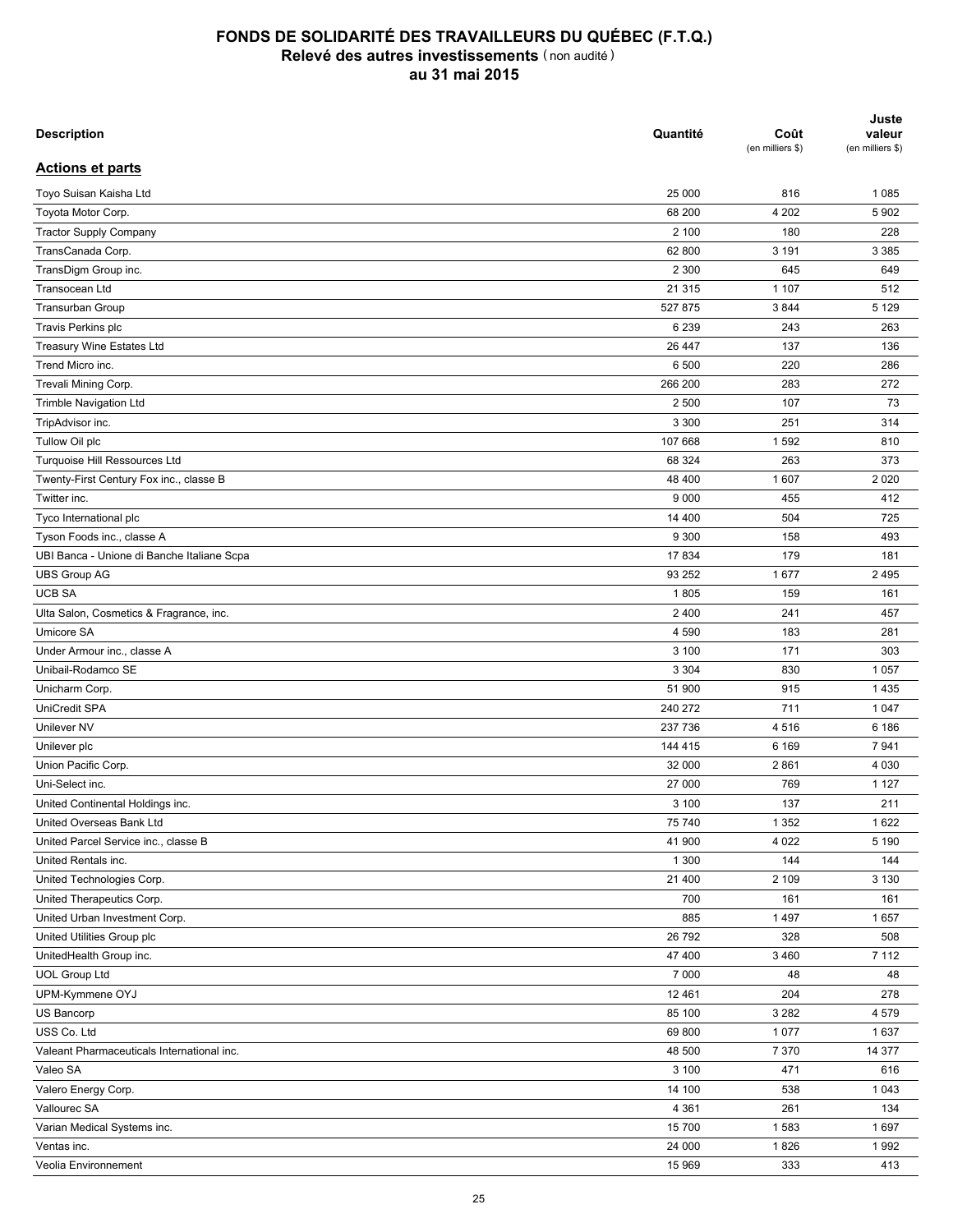| <b>Description</b>                   | Quantité  | Coût<br>(en milliers \$) | Juste<br>valeur<br>(en milliers \$) |
|--------------------------------------|-----------|--------------------------|-------------------------------------|
| <b>Actions et parts</b>              |           |                          |                                     |
| Veresen inc.                         | 237 500   | 3 9 6 4                  | 4410                                |
| Verisk Analytics inc., classe A      | 6800      | 414                      | 616                                 |
| Verizon Communications inc.          | 265 595   | 12 387                   | 16 391                              |
| Vermilion Energy inc.                | 60 300    | 3923                     | 3 2 1 8                             |
| Vertex Pharmaceuticals inc.          | 7 000     | 563                      | 1 1 2 1                             |
| Vestas Wind Systems AS               | 5 0 4 4   | 292                      | 321                                 |
| VF Corp.                             | 30 000    | 2 1 4 2                  | 2638                                |
| Viacom inc., classe B                | 11 000    | 750                      | 918                                 |
| Vinci SA                             | 14 746    | 788                      | 1 0 9 1                             |
| Visa inc., classe A                  | 73 000    | 3 5 24                   | 6 2 5 8                             |
| Vivendi SA                           | 36 405    | 772                      | 1 1 5 5                             |
| Vodafone Group plc                   | 1674 183  | 6793                     | 8 1 4 3                             |
| Voestalpine AG                       | 4 3 3 4   | 161                      | 225                                 |
| Volkswagen AG                        | 4 6 7 3   | 1 0 4 8                  | 1423                                |
| Volvo AB, classe B                   | 86 045    | 1 3 6 8                  | 1 3 9 2                             |
| Vornado Realty Trust                 | 8 4 0 0   | 596                      | 1 0 4 7                             |
| Vulcan Materials Co.                 | 3800      | 206                      | 427                                 |
| Walgreens Boots Alliance inc.        | 21 400    | 813                      | 2 2 9 3                             |
| Wartsila OYJ Abp                     | 11 244    | 557                      | 626                                 |
| Waste Management inc.                | 29 900    | 1 3 8 1                  | 1853                                |
| Waters Corp.                         | 2 4 0 0   | 287                      | 400                                 |
| Weatherford International plc        | 47 954    | 947                      | 827                                 |
| Wells Fargo & Co.                    | 117 500   | 5 0 2 9                  | 8 2 0 8                             |
| <b>Wesfarmers Ltd</b>                | 68 763    | 2 604                    | 2868                                |
| West Fraser Timber Co. Ltd           | 34 200    | 2 1 1 8                  | 2 3 4 5                             |
| West Japan Railway Co.               | 27 900    | 1 2 6 7                  | 2 0 7 4                             |
| Western Digital Corp.                | 16 199    | 1 2 5 0                  | 1969                                |
| Western Forest Products inc.         | 1 132 397 | 2649                     | 2 4 9 1                             |
| Westfield Corp.                      | 198 580   | 1 3 8 0                  | 1836                                |
| <b>Westjet Airlines Ltd</b>          | 150 400   | 3802                     | 4 0 8 2                             |
| Westpac Banking Corp.                | 92 771    | 2719                     | 2975                                |
| Westshore Terminals Investment Corp. | 60 500    | 1934                     | 2 0 0 8                             |
| Weyerhaeuser Co.                     |           |                          |                                     |
|                                      | 20 665    | 641                      | 840                                 |
| WH Group Ltd                         | 496 149   | 418                      | 475                                 |
| Wharf Holdings Ltd                   | 106 000   | 925                      | 913                                 |
| Wheelock & Co. Ltd                   | 41 000    | 175                      | 276                                 |
| Whirlpool Corp.                      | 4700      | 757                      | 1 0 8 1                             |
| Whitbread plc                        | 4 9 6 3   | 382                      | 484                                 |
| Whitecap Resources inc.              | 247 680   | 3698                     | 3 3 9 3                             |
| Whitting Petroleum Corp.             | 4 700     | 305                      | 194                                 |
| Whole Foods Market inc.              | 11 000    | 353                      | 566                                 |
| William Demant Holding AS            | 5 1 6 6   | 496                      | 530                                 |
| William Morrison Supermarkets plc    | 94 866    | 454                      | 309                                 |
| Williams Cos. inc.                   | 18 600    | 451                      | 1 1 8 6                             |
| Willis Group Holdings plc            | 16 900    | 701                      | 1 0 0 1                             |
| Wilmar International Ltd             | 382 000   | 1 2 1 7                  | 1 1 8 8                             |
| Wisconsin Energy Corp.               | 47 400    | 2 2 2 9                  | 2857                                |
| Wolseley plc                         | 9 2 8 2   | 514                      | 714                                 |
| Woodside Petroleum Ltd               | 154 232   | 5892                     | 5 3 9 8                             |
| Woolworths Ltd                       | 90 456    | 2849                     | 2420                                |
| Workday inc.                         | 2 9 0 0   | 296                      | 286                                 |
| WorleyParsons Ltd                    | 7921      | 193                      | 82                                  |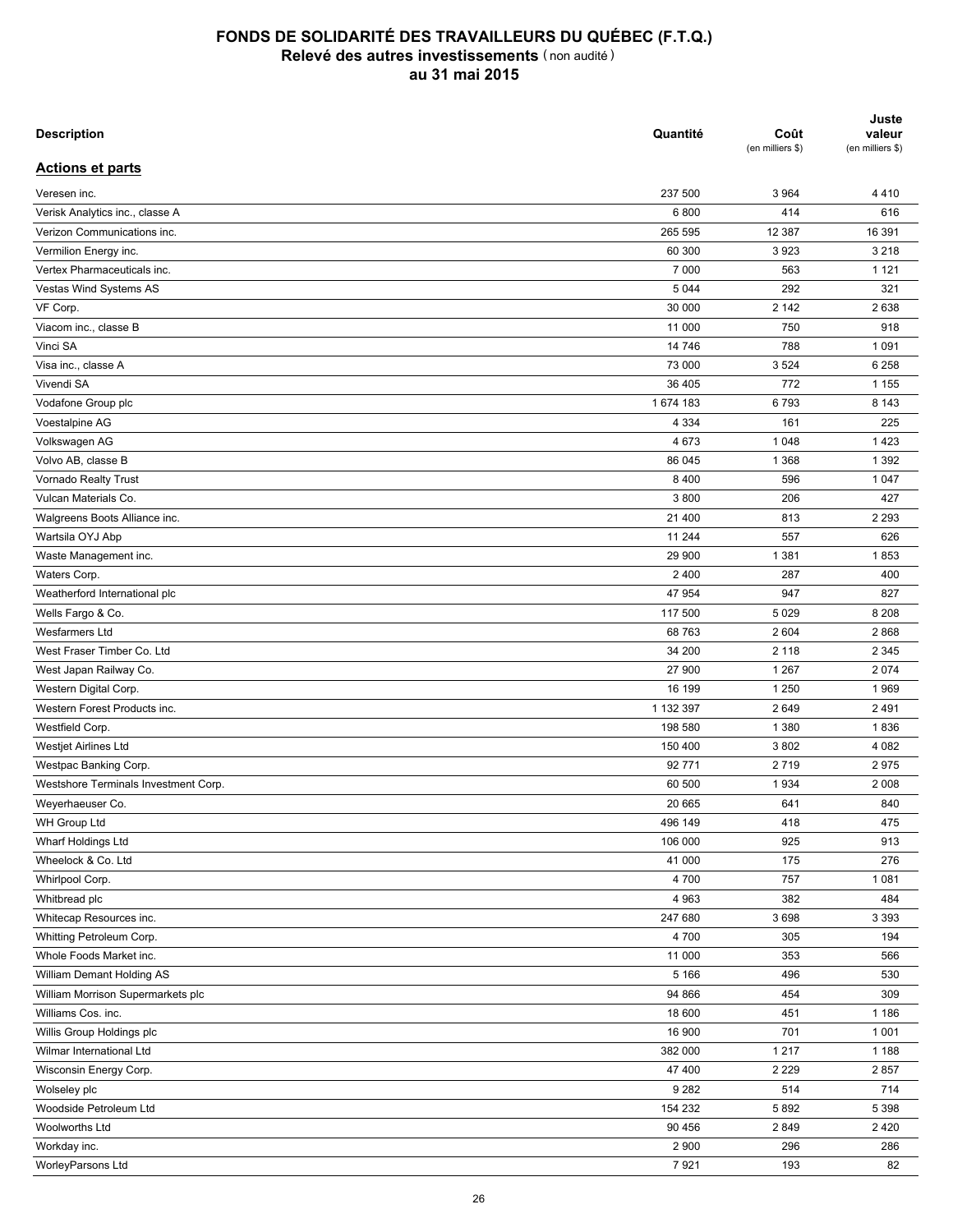| <b>Description</b>                      | Quantité | Coût<br>(en milliers \$) | Juste<br>valeur<br>(en milliers \$) |
|-----------------------------------------|----------|--------------------------|-------------------------------------|
| <b>Actions et parts</b>                 |          |                          |                                     |
| WPP plc                                 | 41803    | 744                      | 1 2 2 6                             |
| WR Berkley Corp.                        | 30 900   | 1415                     | 1890                                |
| WSP Global inc.                         | 74 310   | 2763                     | 3 1 7 6                             |
| WW Grainger inc.                        | 2 100    | 552                      | 630                                 |
| Wynn Macau Ltd                          | 198 400  | 738                      | 467                                 |
| Wynn Resort Ltd                         | 7 900    | 1435                     | 993                                 |
| Xcel Energy inc.                        | 81 600   | 2 5 4 9                  | 3468                                |
| Xerox Corp.                             | 41 500   | 378                      | 592                                 |
| Xilinx inc.                             | 13 400   | 730                      | 793                                 |
| Yahoo Japan Corp.                       | 53 000   | 315                      | 296                                 |
| Yahoo! inc.                             | 23 700   | 646                      | 1 2 7 0                             |
| Yakult Honsha Co. Ltd                   | 3800     | 122                      | 265                                 |
| Yamaha Motor Co. Ltd.                   | 13 900   | 245                      | 436                                 |
| Yamana Gold inc.                        | 407 400  | 3 9 6 9                  | 1821                                |
| Yamato Transport Co. Ltd                | 72 100   | 1706                     | 1845                                |
| Yamazaki Baking Co. Ltd                 | 47 000   | 621                      | 979                                 |
| Yangzijiang Shipbuilding (Holdings) Ltd | 264 000  | 251                      | 353                                 |
| Yara International ASA                  | 11 372   | 477                      | 714                                 |
| Yokogawa Electric Corp.                 | 9 0 0 0  | 159                      | 133                                 |
| Yue Yuen Industrial Holdings Ltd        | 140 500  | 567                      | 603                                 |
| Yum! Brands inc.                        | 37 800   | 2862                     | 4 2 5 2                             |
| Zillow Group inc.                       | 1 100    | 154                      | 125                                 |
| Zimmer Holding inc.                     | 7 0 0 0  | 568                      | 997                                 |
| Zodiac Aerospace                        | 9720     | 336                      | 442                                 |
| Zoetis inc.                             | 16 000   | 498                      | 994                                 |
| Zurich Insurance Group AG               | 3451     | 877                      | 1 3 6 9                             |
| Total - actions et parts                |          | 2 183 840                | 2760219                             |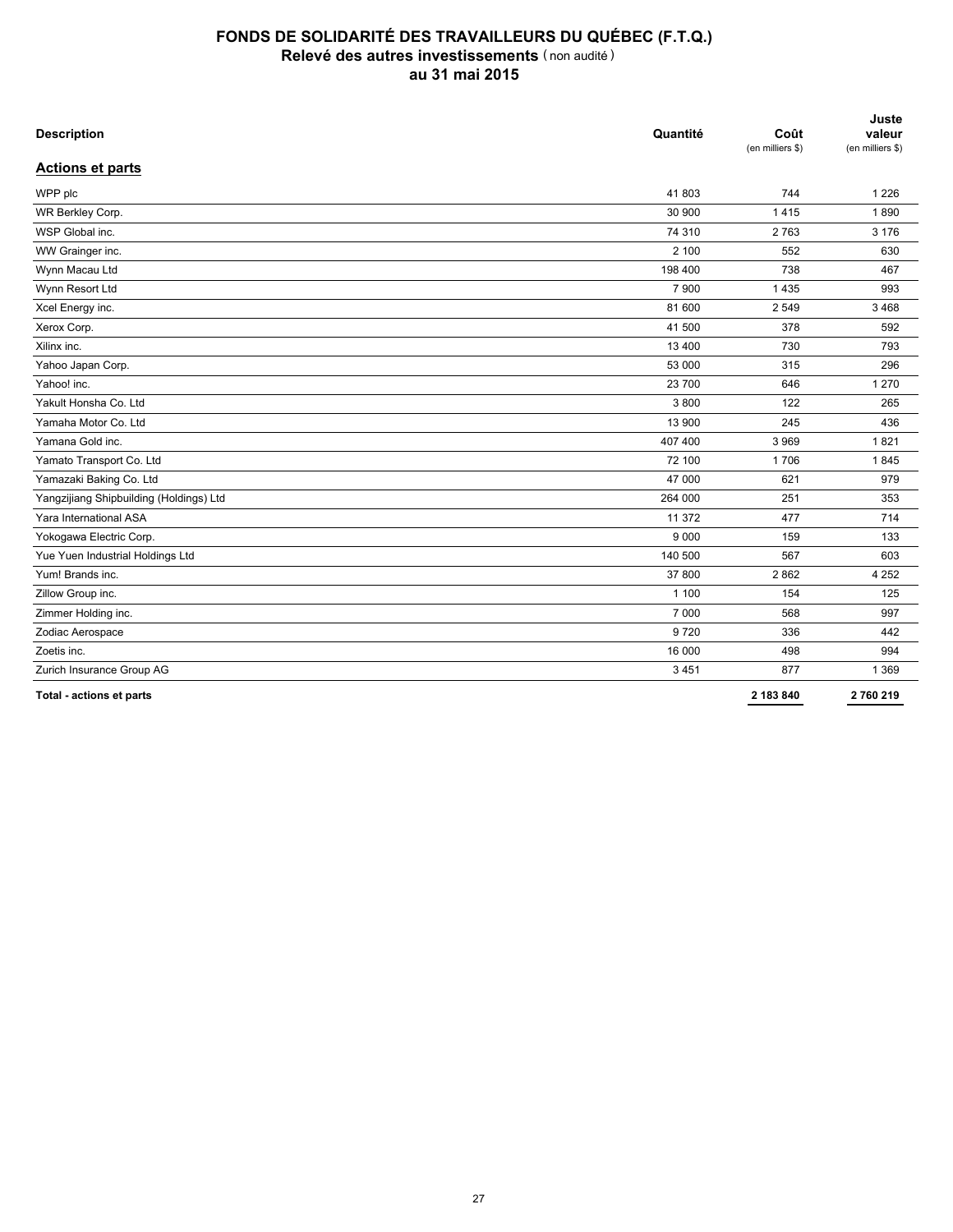| Description                             |                                                      | Valeur<br>nominale<br>(en milliers \$) | Coût<br>(en milliers \$) | Juste<br>valeur<br>(en milliers \$) |
|-----------------------------------------|------------------------------------------------------|----------------------------------------|--------------------------|-------------------------------------|
| <b>Obligations</b>                      |                                                      |                                        |                          |                                     |
| Alliance Pipeline L.P.                  | 7,23 % 2015-06-30                                    | 16                                     | 14                       | 10                                  |
| Capital Power L.P.                      | 4,60 % 2015-12-01                                    | 190                                    | 190                      | 193                                 |
| Banque Canadienne Impériale de Commerce | 3,40 % 2016-01-14                                    | 10 000                                 | 10 157                   | 10 142                              |
| Gouvernement du Canada                  | 1,25 % 2016-02-01                                    | 18 405                                 | 18 4 76                  | 18 4 8 0                            |
| VW Credit Canada inc.                   | 3,60 % 2016-02-01                                    | 7 0 0 0                                | 7 109                    | 7 107                               |
| La Banque de Nouvelle-Écosse            | 3,61 % 2016-02-22                                    | 3 2 3 6                                | 3 3 1 4                  | 3 2 9 4                             |
| Daimler Canada Finance inc.             | 2,23 % 2016-04-18                                    | 9 0 0 0                                | 9 0 0 0                  | 9073                                |
| Choice Properties L.P.                  | 3,00 % 2016-04-20 Rachetable à compter du 2016-01-20 | 3 0 0 0                                | 3 0 26                   | 3 0 3 1                             |
| Shoppers Drug Mart Corp.                | 2,01 % 2016-05-24                                    | 1800                                   | 1800                     | 1811                                |
| Rogers Communications inc.              | 5,80 % 2016-05-26                                    | 2 500                                  | 2 4 9 9                  | 2 604                               |
| Banque Nationale du Canada              | 1,24 % 2016-06-23 Taux variable                      | 13 000                                 | 13 000                   | 12 967                              |
| Powell River Energy inc.                | 6,45 % 2016-07-25                                    | 1500                                   | 1 500                    | 1560                                |
| Gouvernement du Canada                  | 1,00 % 2016-08-01                                    | 52 800                                 | 52 993                   | 53 041                              |
| Enbridge inc.                           | 5,00 % 2016-08-09                                    | 10 000                                 | 10 341                   | 10 401                              |
| VW Credit Canada inc.                   | 2,20 % 2016-10-11                                    | 2 0 0 0                                | 2 0 0 0                  | 2 0 2 5                             |
| George Weston Ltd                       | 3,78 % 2016-10-25                                    | 7 000                                  | 7 0 9 8                  | 7 2 2 2                             |
| Banque Canadienne Impériale de Commerce | 2,65 % 2016-11-08                                    | 15 075                                 | 15 237                   | 15 381                              |
| Financement-Québec                      | 3,50 % 2016-12-01                                    | 13 000                                 | 13 353                   | 13 5 27                             |
| La Banque de Nouvelle-Écosse            | 2,74 % 2016-12-01                                    | 4 300                                  | 4 3 5 5                  | 4 3 9 5                             |
| Emera inc.                              |                                                      | 3 0 0 0                                | 3 0 0 0                  | 3 0 6 9                             |
|                                         | 2,96 % 2016-12-13                                    |                                        |                          | 3 1 7 6                             |
| <b>Bell Canada</b>                      | 5,00 % 2017-02-15                                    | 3 0 0 0                                | 3 0 5 4                  |                                     |
| PSP Capital inc.                        | 2,26 % 2017-02-16                                    | 28 700                                 | 29 313                   | 29 373                              |
| Daimler Canada Finance inc.             | 2,28 % 2017-02-17                                    | 2 5 9 0                                | 2 5 9 2                  | 2631                                |
| La Banque de Nouvelle-Écosse            | 2,60 % 2017-02-27                                    | 17 300                                 | 17 539                   | 17 697                              |
| Choice Properties L.P.                  | 3,00 % 2017-04-20 Rachetable à compter du 2017-01-20 | 1 500                                  | 1 5 2 1                  | 1535                                |
| Brookfield Asset Management inc.        | 5,29 % 2017-04-25                                    | 5 0 0 0                                | 5 2 0 9                  | 5 3 2 7                             |
| VW Credit Canada inc.                   | 2,90 % 2017-06-01                                    | 3750                                   | 3750                     | 3866                                |
| Banque de Montréal                      | 5,45 % 2017-07-17                                    | 2 2 5 5                                | 2425                     | 2 4 5 0                             |
| <b>Banque Toronto-Dominion</b>          | 2,43 % 2017-08-15                                    | 21 000                                 | 21 175                   | 21 534                              |
| Banque Nationale du Canada              | 2,69 % 2017-08-21                                    | 3 500                                  | 3 500                    | 3 6 0 2                             |
| Banque de Montréal (NHA MBS)            | 2,10 % 2017-09-01                                    | 9 2 3 4                                | 9 3 3 6                  | 9412                                |
| Banque Royale du Canada                 | 2,36 % 2017-09-21                                    | 4 200                                  | 4 1 9 4                  | 4 2 9 7                             |
| Financement-Québec                      | 3,50 % 2017-12-01                                    | 34 300                                 | 34 872                   | 36 493                              |
| <b>OMERS Realty Corp.</b>               | 3,04 % 2017-12-05                                    | 359                                    | 359                      | 370                                 |
| Banque de Montréal                      | 2,24 % 2017-12-11                                    | 17 800                                 | 17 901                   | 18 197                              |
| Enbridge Income Fund                    | 2,92 % 2017-12-14                                    | 2 500                                  | 2 500                    | 2 5 7 8                             |
| Banque Toronto-Dominion (NHA MBS)       | 1,70 % 2017-12-15                                    | 9914                                   | 9948                     | 10 030                              |
| Canada Housing Trust No 1               | 1,70 % 2017-12-15                                    | 18 800                                 | 19 164                   | 19 207                              |
| Home Trust Co.                          | 2,28 % 2018-03-06                                    | 1450                                   | 1450                     | 1449                                |
| Banque Canadienne Impériale de Commerce | 2,22 % 2018-03-07                                    | 12 000                                 | 12 064                   | 12 2 8 6                            |
| TELUS Corp.                             | 1,50 % 2018-03-27                                    | 1 0 0 0                                | 1 0 0 0                  | 999                                 |
| American Express Canada Credit Corp.    | 2,31 % 2018-03-29                                    | 5 0 0 0                                | 5 0 0 0                  | 5 1 2 2                             |
| La Banque de Nouvelle-Écosse            | 1,33 % 2018-05-01                                    | 15 000                                 | 14 998                   | 14 968                              |
| BMW Canada inc.                         | 2,33 % 2018-05-23                                    | 1 900                                  | 1903                     | 1951                                |
| Shoppers Drug Mart Corp.                | 2,36 % 2018-05-24                                    | 3 500                                  | 3 500                    | 3582                                |
| Caterpillar Financial Services Ltd      | 2,29 % 2018-06-01                                    | 2 500                                  | 2 500                    | 2 5 6 2                             |
| <b>OMERS Realty Corp.</b>               | 2,50 % 2018-06-05                                    | 6 0 0 0                                | 6 0 0 0                  | 6 197                               |
| <b>NBC Asset Trust</b>                  | 7,24 % 2018-06-30                                    | 575                                    | 644                      | 667                                 |
| Banque Royale du Canada                 | 2,82 % 2018-07-12                                    | 9 3 0 0                                | 9485                     | 9683                                |
| bcIMC Realty Corp.                      | 2,79 % 2018-08-02                                    | 300                                    | 305                      | 313                                 |
| Hydro-Québec                            | 5,50 % 2018-08-15                                    | 26 965                                 | 27 400                   | 30 714                              |
| Daimler Canada Finance inc.             | 1,42 % 2018-10-02                                    | 3 4 0 0                                | 3 3 9 9                  | 3 3 9 3                             |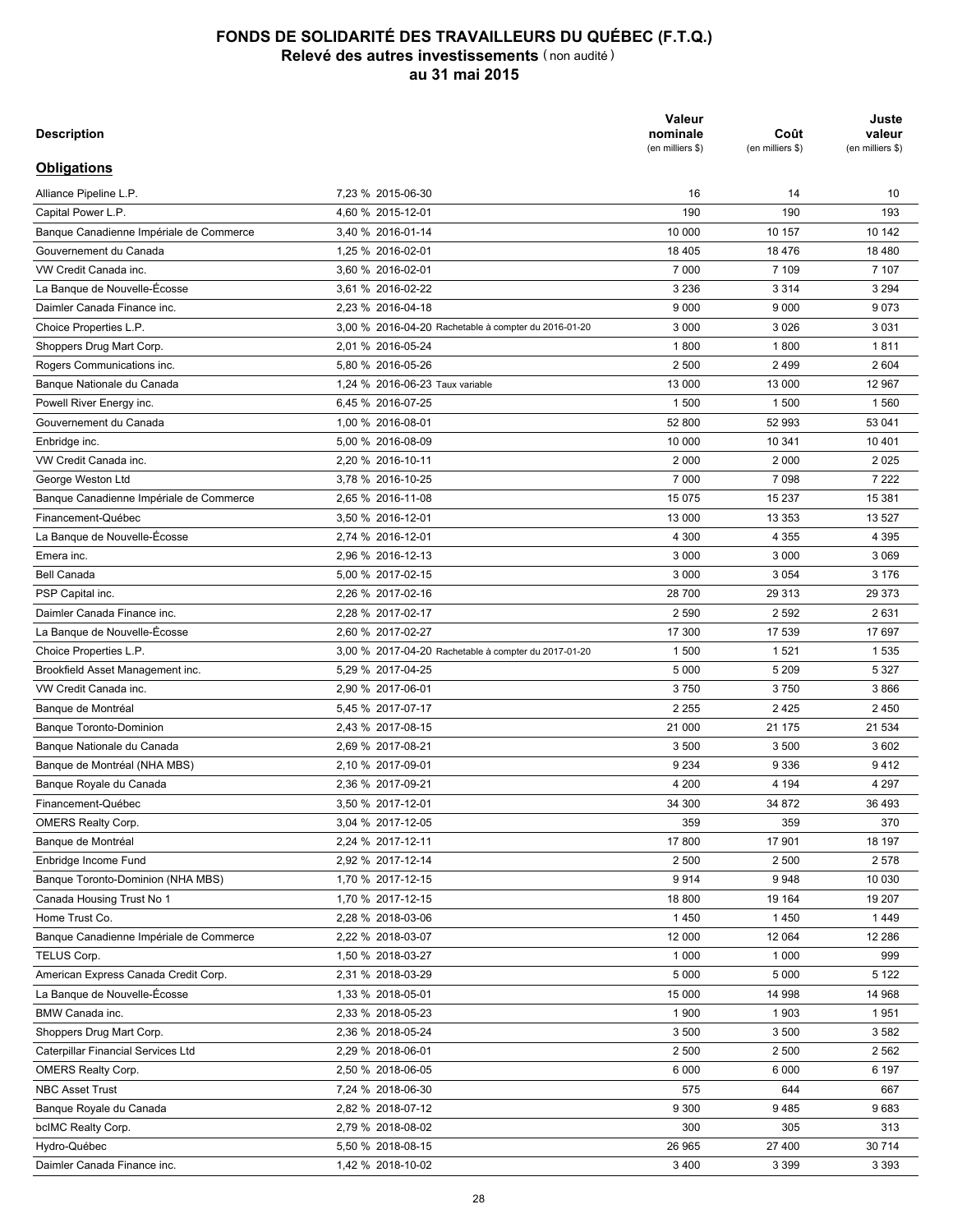| Description                                                  |                                                                  | Valeur<br>nominale<br>(en milliers \$) | Coût<br>(en milliers \$) | Juste<br>valeur<br>(en milliers \$) |
|--------------------------------------------------------------|------------------------------------------------------------------|----------------------------------------|--------------------------|-------------------------------------|
| <b>Obligations</b>                                           |                                                                  |                                        |                          |                                     |
| Groupe TMX Limitée                                           | 3,25 % 2018-10-03                                                | 10 000                                 | 10 013                   | 10 564                              |
| Province de l'Ontario                                        | 1.75 % 2018-10-09                                                | 5 9 9 0                                | 5981                     | 6 133                               |
| Brookfield Power Corp.                                       | 5,25 % 2018-11-05                                                | 1790                                   | 1790                     | 1983                                |
| Financement-Québec                                           | 2,40 % 2018-12-01                                                | 37 300                                 | 37 858                   | 38 954                              |
| Province de Québec                                           | 4,50 % 2018-12-01                                                | 32 000                                 | 35 572                   | 35 734                              |
| Banque Royale du Canada                                      | 2,77 % 2018-12-11                                                | 4 0 0 0                                | 4 0 28                   | 4 1 7 1                             |
| Canada Housing Trust No 1                                    | 2,35 % 2018-12-15                                                | 9800                                   | 10 313                   | 10 254                              |
| TD Capital Trust III                                         | 7,24 % 2018-12-31                                                | 1 1 6 0                                | 1 1 6 0                  | 1 3 7 5                             |
| Enbridge Income Fund                                         | 4,10 % 2019-02-22                                                | 1500                                   | 1498                     | 1618                                |
| Gouvernement du Canada                                       | 1,75 % 2019-03-01                                                | 3 200                                  | 3 3 2 0                  | 3 3 3 0                             |
| Loblaw Cos. Ltd                                              | 3,75 % 2019-03-12                                                | 9 0 0 0                                | 9 0 0 0                  | 9670                                |
| Brookfield Asset Management inc.                             | 3,95 % 2019-04-09                                                | 4 8 5 0                                | 4935                     | 5 1 8 4                             |
| Power Corp. of Canada                                        | 7,57 % 2019-04-22                                                | 3 0 0 0                                | 3 0 0 0                  | 3631                                |
| Transcontinental inc.                                        | 3,90 % 2019-05-13                                                | 10 000                                 | 10 002                   | 10 436                              |
| Thomson Reuters Corp.                                        | 3,37 % 2019-05-23                                                | 5 0 0 0                                | 5 0 0 0                  | 5 2 7 0                             |
| Gouvernement du Canada                                       | 3,75 % 2019-06-01                                                | 3 3 0 0                                | 3670                     | 3696                                |
| Province de l'Alberta                                        | 2,00 % 2019-06-01                                                | 6 3 9 5                                | 6 5 5 0                  | 6614                                |
| Scotia Plaza                                                 | 3,21 % 2019-06-15                                                | 1 3 8 4                                | 1 3 8 4                  | 1436                                |
| <b>Cominar Real Estate Investment Trust</b>                  | 3,62 % 2019-06-21                                                | 10 000                                 | 9999                     | 10 321                              |
| WestJet Airlines Ltd                                         | 3,29 % 2019-07-23                                                | 100                                    | 100                      | 103                                 |
| First National Bank (NHA MBS)                                | 1,75 % 2019-08-01                                                | 19 167                                 | 19 100                   | 19 475                              |
|                                                              | 3,00 % 2019-09-20 Rachetable à compter du 2019-06-20             | 5 0 0 0                                | 4 9 9 8                  | 5 1 8 6                             |
| Choice Properties L.P.<br>Greater Toronto Airports Authority | 5,96 % 2019-11-20                                                | 345                                    | 371                      | 413                                 |
|                                                              |                                                                  | 8 6 3 0                                | 8630                     | 8 9 4 2                             |
| Saputo inc.                                                  | 2,65 % 2019-11-26                                                |                                        |                          |                                     |
| Financement-Québec                                           | 2,45 % 2019-12-01                                                | 20 700                                 | 20 652                   | 21 741                              |
| TELUS Corp.                                                  | 5,05 % 2019-12-04                                                | 5 0 0 0                                | 5 2 7 7                  | 5 6 6 8                             |
| Banque Royale du Canada                                      | 2,35 % 2019-12-09                                                | 7800                                   | 7799                     | 8 0 2 3                             |
| BP L.P.                                                      | 3,24 % 2020-01-09                                                | 585                                    | 589                      | 610                                 |
| Gouvernement du Canada                                       | 1,50 % 2020-03-01                                                | 7955                                   | 8 1 0 8                  | 8 1 8 4                             |
| Caisse Centrale Desjardins du Québec                         | 1,75 % 2020-03-02                                                | 22 920                                 | 22 9 29                  | 22 859                              |
| Banque Nationale du Canada                                   | 1,74 % 2020-03-03                                                | 1 0 7 0                                | 1070                     | 1 0 6 7                             |
| <b>Banque Toronto-Dominion</b>                               | 1,69 % 2020-04-02                                                | 8400                                   | 8 4 0 0                  | 8 3 8 0                             |
| Capital Desjardins inc.                                      | 5,19 % 2020-05-05                                                | 1 1 3 5                                | 1 2 9 9                  | 1 2 9 9                             |
| General Motors Financial of Canada Ltd                       | 3,08 % 2020-05-22                                                | 200                                    | 200                      | 203                                 |
| Gouvernement du Canada                                       | 3,50 % 2020-06-01                                                | 500                                    | 563                      | 563                                 |
| Metropolitan Life Global Funding I                           | 3.03 % 2020-06-11                                                | 1415                                   | 1439                     | 1485                                |
| Banque Royale du Canada                                      | 4,35 % 2020-06-15 Variable et rachetable à compter du 2015-06-15 | 3600                                   | 3718                     | 3 604                               |
| Bell Canada                                                  | 3,25 % 2020-06-17                                                | 9 0 0 0                                | 8890                     | 9468                                |
| Fairfax Financial Holdings Ltd                               | 7,25 % 2020-06-22                                                | 2 0 0 0                                | 2 3 3 2                  | 2 3 5 1                             |
| <b>NBC Asset Trust</b>                                       | 7,45 % 2020-06-30                                                | 2925                                   | 3 3 5 9                  | 3605                                |
| Banque HSBC Canada                                           | 1,82 % 2020-07-07                                                | 850                                    | 850                      | 846                                 |
| CDP Financial inc.                                           | 4,60 % 2020-07-15                                                | 12 150                                 | 12 682                   | 13 948                              |
| Inter Pipeline Ltd                                           | 3,45 % 2020-07-20                                                | 9 3 7 5                                | 9372                     | 9935                                |
| <b>Cominar Real Estate Investment Trust</b>                  | 4,94 % 2020-07-27                                                | 225                                    | 236                      | 243                                 |
| Thomson Reuters Corp.                                        | 4,35 % 2020-09-30                                                | 3 000                                  | 3 142                    | 3 3 0 5                             |
| PSP Capital inc.                                             | 3,03 % 2020-10-22                                                | 7 500                                  | 8 0 4 9                  | 8 0 8 2                             |
| Banque Canadienne Impériale de Commerce                      | 3,15 % 2020-11-02 Variable et rachetable à compter du 2015-11-02 | 7 000                                  | 7 5 4 6                  | 7 0 5 1                             |
| Capital Desjardins inc.                                      | 3,80 % 2020-11-23 Variable et rachetable à compter du 2015-11-23 | 10 000                                 | 10 307                   | 10 111                              |
| TransAlta Corp.                                              | 5,00 % 2020-11-25                                                | 5 0 0 0                                | 4 9 8 0                  | 5 2 3 4                             |
| Mississagi Power Trust                                       | 6,92 % 2020-11-27                                                | 1545                                   | 1545                     | 1850                                |
| Province de Québec                                           | 4,50 % 2020-12-01                                                | 27 000                                 | 31 472                   | 31 230                              |
| Province de la Colombie Britannique                          | 3,70 % 2020-12-18                                                | 50 000                                 | 55 511                   | 56 030                              |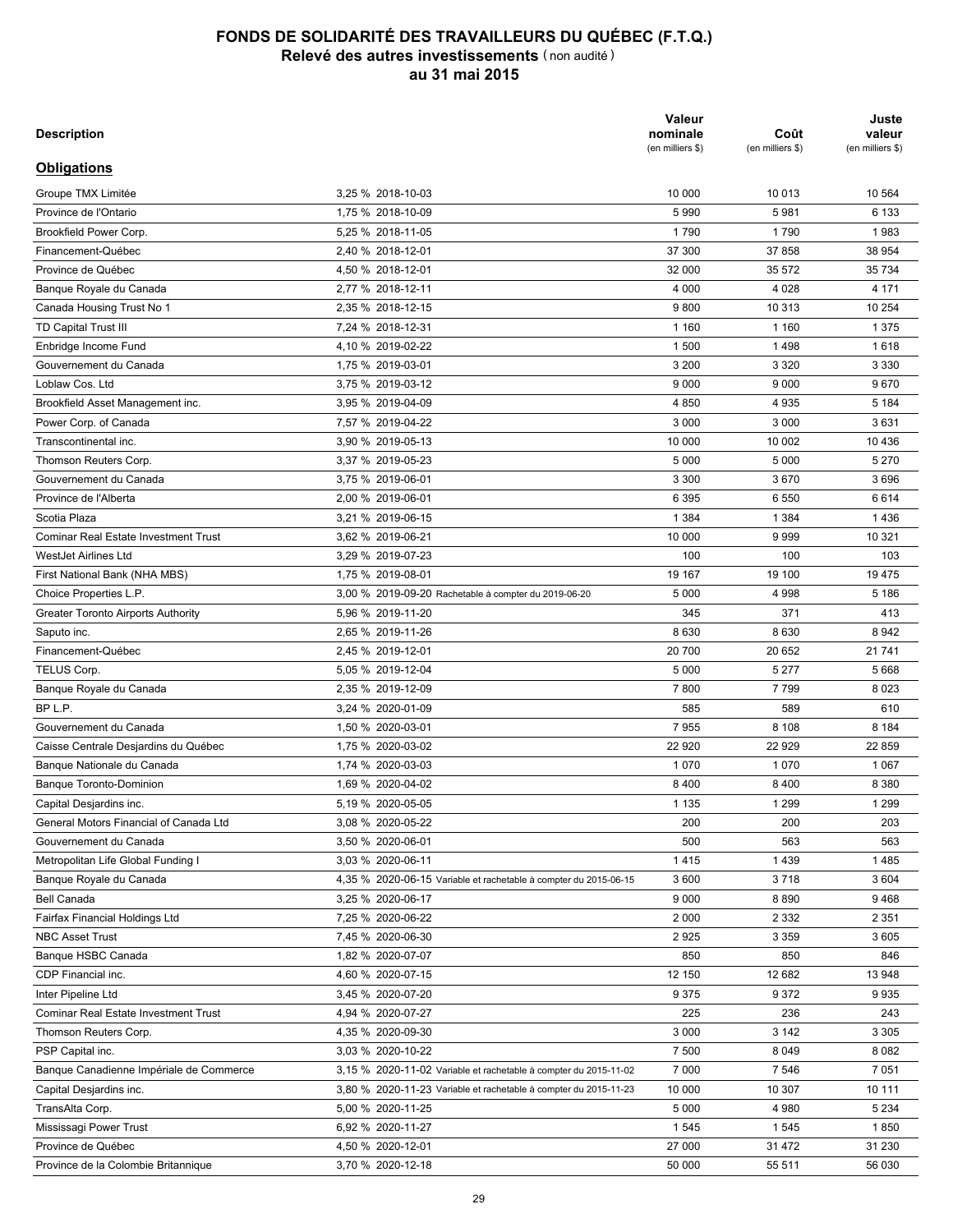| <b>Description</b>                          |                                                                           | Valeur<br>nominale<br>(en milliers \$) | Coût<br>(en milliers \$) | Juste<br>valeur<br>(en milliers \$) |
|---------------------------------------------|---------------------------------------------------------------------------|----------------------------------------|--------------------------|-------------------------------------|
| <b>Obligations</b>                          |                                                                           |                                        |                          |                                     |
| <b>Cadillac Fairview Finance Trust</b>      | 4,31 % 2021-01-25                                                         | 3 0 0 0                                | 3 0 0 0                  | 3 4 2 7                             |
| Leisureworld Senior Care L.P.               | 3.47 % 2021-02-03                                                         | 900                                    | 900                      | 955                                 |
| Goldman Sachs Group inc.                    | 3,55 % 2021-02-12                                                         | 870                                    | 870                      | 921                                 |
| Brookfield Asset Management inc.            | 5,30 % 2021-03-01                                                         | 5 200                                  | 5757                     | 5914                                |
| Rogers Communications inc.                  | 5,34 % 2021-03-22                                                         | 9470                                   | 10 014                   | 10 934                              |
| <b>OMERS Realty Corp.</b>                   | 2,97 % 2021-04-05                                                         | 3 0 0 0                                | 3 0 0 0                  | 3 1 6 4                             |
| Banque de Montréal                          | 3,40 % 2021-04-23                                                         | 650                                    | 659                      | 701                                 |
| Province de l'Ontario                       | 4,00 % 2021-06-02                                                         | 18 800                                 | 21 083                   | 21 303                              |
| TELUS Communications inc.                   | 10,65 % 2021-06-19                                                        | 743                                    | 850                      | 1 0 7 4                             |
| Granite Reit Holdings L.P.                  | 3,79 % 2021-07-05 Rachetable à compter du 2021-06-05                      | 795                                    | 797                      | 832                                 |
| Reliance L.P.                               | 4,08 % 2021-08-02                                                         | 385                                    | 385                      | 385                                 |
| Choice Properties L.P.                      | 3,60 % 2021-09-20                                                         | 5 0 0 0                                | 5012                     | 5 2 8 5                             |
| AltaGas Ltd                                 | 3,72 % 2021-09-28                                                         | 2 500                                  | 2499                     | 2 6 6 9                             |
| Thomson Reuters Corp.                       | 3,31 % 2021-11-12 Rachetable à compter du 2021-10-12                      | 6 0 0 0                                | 6 0 0 0                  | 6 2 4 5                             |
|                                             | 3,10 % 2021-11-26 Rachetable à compter du 2021-10-26                      | 8 3 0 0                                | 8 3 2 6                  | 8690                                |
| Suncor Energy inc.                          |                                                                           |                                        | 8 0 9 9                  | 8438                                |
| Metro inc.<br>Province de Québec            | 3,20 % 2021-12-01 Rachetable à compter du 2021-11-01<br>4.25 % 2021-12-01 | 8 100<br>43 100                        |                          | 49 671                              |
|                                             |                                                                           |                                        | 46 651                   |                                     |
| <b>Banque Toronto-Dominion</b>              | 2,62 % 2021-12-22                                                         | 9795                                   | 9795                     | 10 117                              |
| Algonquin Power Co.                         | 4,65 % 2022-02-15                                                         | 3 0 0 0                                | 3 0 1 1                  | 3 2 1 8                             |
| Enbridge Income Fund                        | 4,85 % 2022-02-22                                                         | 235                                    | 259                      | 267                                 |
| North West Redwater Partnership             | 2,10 % 2022-02-23 Rachetable à compter du 2022-01-23                      | 1 3 1 5                                | 1 3 2 2                  | 1 3 1 0                             |
| <b>OPB Finance Trust</b>                    | 1,88 % 2022-02-24                                                         | 4 6 3 0                                | 4 6 28                   | 4611                                |
| Banque Royale du Canada                     | 1,97 % 2022-03-02                                                         | 13725                                  | 13 685                   | 13 522                              |
| Banque de Montréal                          | 2,12 % 2022-03-16                                                         | 10 750                                 | 10 746                   | 10 704                              |
| TELUS Corp.                                 | 2,35 % 2022-03-28 Rachetable à compter du 2022-02-28                      | 3 4 6 5                                | 3456                     | 3 4 0 9                             |
| TELUS Communications inc.                   | 9,65 % 2022-04-08                                                         | 362                                    | 441                      | 516                                 |
| Banque Nationale du Canada                  | 3,26 % 2022-04-11 Variable et rachetable à compter du 2017-04-11          | 700                                    | 700                      | 722                                 |
| <b>Cominar Real Estate Investment Trust</b> | 4,16 % 2022-06-01                                                         | 4 0 0 0                                | 4 0 0 0                  | 4 0 0 0                             |
| Gouvernement du Canada                      | 2,75 % 2022-06-01                                                         | 2800                                   | 3075                     | 3078                                |
| Province de l'Ontario                       | 3,15 % 2022-06-02                                                         | 11 000                                 | 11872                    | 11 908                              |
| La Banque de Nouvelle-Écosse                | 2,90 % 2022-08-03 Variable et rachetable à compter du 2017-08-03          | 2490                                   | 2516                     | 2 5 6 0                             |
| Choice Properties L.P.                      | 3,60 % 2022-09-20 Rachetable à compter du 2022-06-20                      | 410                                    | 404                      | 429                                 |
| <b>BMO Subordinated Notes Trust</b>         | 5,75 % 2022-09-26 Variable et rachetable à compter du 2017-09-26          | 2 000                                  | 2 0 0 0                  | 2 188                               |
| Fairfax Financial Holdings Ltd              | 5,84 % 2022-10-14                                                         | 3 0 0 0                                | 3 0 9 3                  | 3 3 3 2                             |
| Cameco Corp.                                | 3,75 % 2022-11-14                                                         | 5 0 0 0                                | 5 0 0 0                  | 5 1 9 6                             |
| Province de Québec                          | 3,50 % 2022-12-01                                                         | 45 500                                 | 46 948                   | 50 331                              |
| Canada Housing Trust No 1                   | 2,40 % 2022-12-15                                                         | 32 600                                 | 32 969                   | 34 116                              |
| Toronto Hydro Corp.                         | 2,91 % 2023-04-10                                                         | 2 100                                  | 2 0 8 9                  | 2 190                               |
| Empire Life Insurance                       | 2,87 % 2023-05-31 Variable et rachetable à compter du 2018-05-31          | 300                                    | 300                      | 310                                 |
| Province de l'Ontario                       | 2,85 % 2023-06-02                                                         | 110 570                                | 114 512                  | 116 762                             |
| Province du Manitoba                        | 2,55 % 2023-06-02                                                         | 5 0 0 0                                | 4987                     | 5 1 7 9                             |
| AltaGas Ltd                                 | 3,57 % 2023-06-12                                                         | 245                                    | 245                      | 255                                 |
| <b>Heathrow Funding Ltd</b>                 | 3,00 % 2023-06-17 Rachetable à compter du 2021-06-17                      | 1910                                   | 1943                     | 1982                                |
| Enbridge inc.                               | 3,94 % 2023-06-30 Rachetable à compter du 2023-03-30                      | 765                                    | 808                      | 816                                 |
| Province de Québec                          | 3,00 % 2023-09-01                                                         | 20 470                                 | 22 210                   | 21819                               |
| <b>Bell Canada</b>                          | 4,70 % 2023-09-11                                                         | 995                                    | 1011                     | 1 1 1 9                             |
| Loblaw Cos. Ltd                             | 4,86 % 2023-09-12 Rachetable à compter du 2023-06-12                      | 380                                    | 442                      | 433                                 |
| First Capital Realty inc.                   | 3,90 % 2023-10-30                                                         | 905                                    | 874                      | 953                                 |
| Bankers Hall L.P.                           | 4,38 % 2023-11-20                                                         | 634                                    | 634                      | 690                                 |
| West Edmonton Mall Property inc.            | 4,06 % 2024-02-13                                                         | 1899                                   | 1939                     | 2 0 0 5                             |
| IPL Energy inc.                             | 8,20 % 2024-02-15                                                         | 756                                    | 999                      | 1 0 5 2                             |
| Rogers Communications inc.                  | 4,00 % 2024-03-13                                                         | 545                                    | 548                      | 579                                 |
|                                             |                                                                           |                                        |                          |                                     |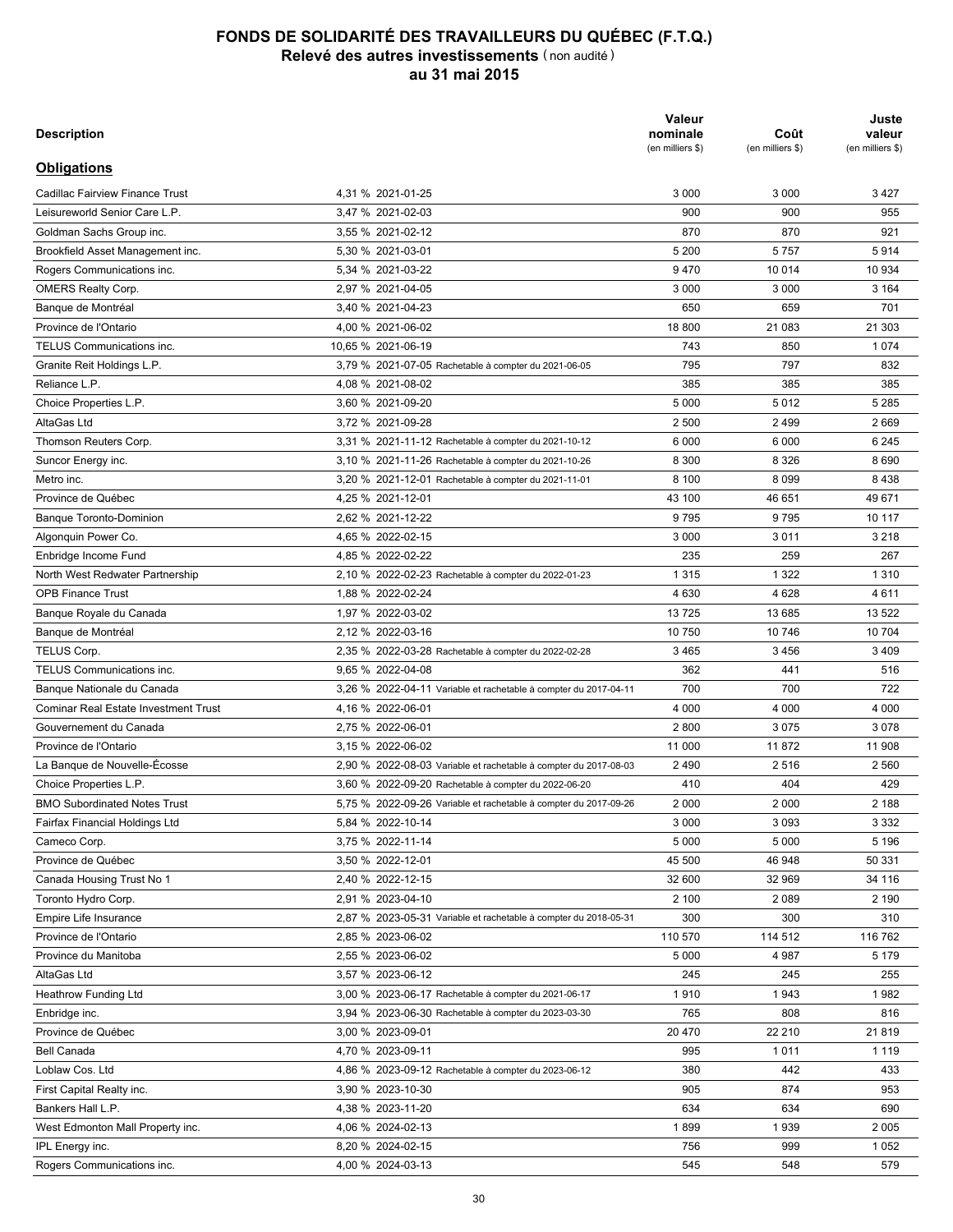| Description                                |                                                                  | Valeur<br>nominale<br>(en milliers \$) | Coût<br>(en milliers \$) | Juste<br>valeur<br>(en milliers \$) |
|--------------------------------------------|------------------------------------------------------------------|----------------------------------------|--------------------------|-------------------------------------|
| <b>Obligations</b>                         |                                                                  |                                        |                          |                                     |
| AltaGas Ltd                                | 4,40 % 2024-03-15                                                | 785                                    | 785                      | 858                                 |
| Genworth MI Canada inc.                    | 4,24 % 2024-04-01                                                | 750                                    | 750                      | 781                                 |
| Province de l'Ontario                      | 3,50 % 2024-06-02                                                | 62 980                                 | 68 967                   | 69 4 65                             |
| <b>Canadian Natural Resources</b>          | 3,55 % 2024-06-03 Rachetable à compter du 2024-03-03             | 500                                    | 498                      | 516                                 |
| Province du Nouveau-Brunswick              | 3,65 % 2024-06-03                                                | 16 000                                 | 15 982                   | 17722                               |
| AltaLink L.P.                              | 3,40 % 2024-06-06 Rachetable à compter du 2024-03-06             | 2 3 1 5                                | 2 3 9 0                  | 2478                                |
| Canada Housing Trust No 1                  | 2.90 % 2024-06-15                                                | 29 000                                 | 29 868                   | 31 231                              |
| George Weston Ltd                          | 4,12 % 2024-06-17 Rachetable à compter du 2024-03-17             | 3 0 0 0                                | 3 0 0 0                  | 3 1 9 2                             |
| Lower Mattagami Energy                     | 3,42 % 2024-06-20                                                | 765                                    | 765                      | 819                                 |
| Cameco Corp.                               | 4,19 % 2024-06-24 Rachetable à compter du 2024-03-24             | 400                                    | 400                      | 421                                 |
| Banque Royale du Canada                    | 3,04 % 2024-07-17 Variable et rachetable à compter du 2019-07-17 | 5 0 0 0                                | 4999                     | 5 1 7 5                             |
| Province de Québec                         | 3,75 % 2024-09-01                                                | 12 600                                 | 13 20 2                  | 14 148                              |
| Westcoast Energy inc.                      | 3,43 % 2024-09-12 Rachetable à compter du 2024-06-12             | 665                                    | 665                      | 690                                 |
| La Banque de Nouvelle-Écosse               | 3,04 % 2024-10-18 Variable et rachetable à compter du 2019-10-18 | 250                                    | 250                      | 261                                 |
| Banque Canadienne Impériale de Commerce    | 3,00 % 2024-10-28 Variable et rachetable à compter du 2019-10-28 | 1825                                   | 1825                     | 1882                                |
|                                            | 3.33 % 2024-11-12                                                |                                        |                          |                                     |
| <b>OMERS Realty Corp.</b>                  | 3,95 % 2024-11-19 Rachetable à compter du 2024-08-19             | 345<br>8800                            | 345<br>8800              | 366<br>9 3 2 9                      |
| Enbridge Income Fund<br><b>ENMAX Corp.</b> |                                                                  | 420                                    | 420                      | 437                                 |
| AltaGas Ltd                                | 3,81 % 2024-12-05 Rachetable à compter du 2024-09-05             |                                        |                          |                                     |
|                                            | 3,84 % 2025-01-15 Rachetable à compter du 2024-10-15             | 255                                    | 265                      | 266                                 |
| TELUS Corp.                                | 3,75 % 2025-01-17 Rachetable à compter du 2024-10-17             | 1 300                                  | 1 2 9 8                  | 1 3 5 7                             |
| Hydro Ottawa Holding inc.                  | 2,61 % 2025-02-03 Rachetable à compter du 2024-11-03             | 8 0 0 0                                | 8 0 0 0                  | 7977                                |
| Pembina Pipeline Corp.                     | 3,54 % 2025-02-03 Rachetable à compter du 2024-11-03             | 730                                    | 730                      | 740                                 |
| Canada Housing Trust No 1                  | 2,55 % 2025-03-15                                                | 6 0 0 0                                | 6215                     | 6 2 6 2                             |
| Wells Fargo & Co.                          | 3,87 % 2025-05-21                                                | 11 000                                 | 11 000                   | 11 248                              |
| Nova Gas Transmission Ltd                  | 8,90 % 2025-05-27                                                | 2 0 0 0                                | 2 3 5 1                  | 2 9 0 8                             |
| Gouvernement du Canada                     | 2,25 % 2025-06-01                                                | 1 0 0 0                                | 1 0 4 9                  | 1 0 5 8                             |
| Province de l'Alberta                      | 2,35 % 2025-06-01                                                | 10 000                                 | 10 156                   | 10 061                              |
| Province de Nouvelle-Écosse                | 2,15 % 2025-06-01                                                | 7 0 0 0                                | 6997                     | 6832                                |
| <b>Alimentation Couche-Tard</b>            | 3,60 % 2025-06-02 Rachetable à compter du 2025-03-02             | 4 500                                  | 4 500                    | 4 500                               |
| Brookfield Renewable Energy Partners ULC   | 3,75 % 2025-06-02 Rachetable à compter du 2025-03-02             | 5 0 0 0                                | 5 0 3 0                  | 5 0 2 2                             |
| Province de l'Ontario                      | 2,60 % 2025-06-02                                                | 10 000                                 | 10 102                   | 10 216                              |
| bcIMC Realty Corp.                         | 2,84 % 2025-06-03 Rachetable à compter du 2025-03-03             | 1075                                   | 1 0 7 4                  | 1074                                |
| Bangue Rovale du Canada                    | 2,48 % 2025-06-04 Variable et rachetable à compter du 2020-06-04 | 10 950                                 | 10 948                   | 10 948                              |
| Westcoast Energy inc.                      | 8,85 % 2025-07-21                                                | 2086                                   | 2 3 1 7                  | 3 0 4 5                             |
| Province de Québec                         | 2,75 % 2025-09-01                                                | 27 300                                 | 27 974                   | 28 180                              |
| <b>AGT Ltd</b>                             | 8,80 % 2025-09-22                                                | 560                                    | 628                      | 820                                 |
| Lievre Power Financing Corp.               | 5,56 % 2025-10-06                                                | 1500                                   | 1 500                    | 1708                                |
| Alliance Pipeline L.P.                     | 6,77 % 2025-12-31                                                | 375                                    | 375                      | 446                                 |
| Brookfield Asset Management inc.           | 4,82 % 2026-01-28                                                | 875                                    | 875                      | 957                                 |
| Banque Royale du Canada                    | 3,45 % 2026-09-29 Variable et rachetable à compter du 2021-09-29 | 3750                                   | 3830                     | 3 9 0 8                             |
| Industrielle Alliance                      | 2,64 % 2027-02-23 Variable et rachetable à compter du 2022-02-23 | 6 0 0 0                                | 5999                     | 5996                                |
| NAV Canada                                 | 7,56 % 2027-03-01                                                | 806                                    | 879                      | 1 0 6 5                             |
| La Banque de Nouvelle-Écosse               | 2,58 % 2027-03-30 Variable et rachetable à compter du 2022-03-30 | 1750                                   | 1750                     | 1719                                |
| Bell Canada                                | 7,00 % 2027-09-24                                                | 445                                    | 424                      | 580                                 |
| Loblaw Companies Ltd                       | 6,45 % 2028-02-09                                                | 3 2 4 0                                | 3 3 3 6                  | 4 0 6 0                             |
| Loblaw Companies Ltd                       | 6,50 % 2029-01-22                                                | 1 1 7 2                                | 1 1 3 5                  | 1474                                |
| Province de l'Ontario                      | 6,50 % 2029-03-08                                                | 40 900                                 | 54 230                   | 58 886                              |
| Bell Canada                                | 6,55 % 2029-05-01                                                | 2 143                                  | 1928                     | 2692                                |
| Province de la Colombie-Britannique        | 5,70 % 2029-06-18                                                | 7 000                                  | 8 2 4 9                  | 9563                                |
| Ontario School Boards Financing Corp.      | 5,48 % 2029-11-26                                                | 1686                                   | 1686                     | 2 0 2 7                             |
| Hydro One inc.                             | 7,35 % 2030-06-03                                                | 1902                                   | 2 1 3 0                  | 2781                                |
| <b>Greater Toronto Airports Authority</b>  | 7,05 % 2030-06-12                                                | 3 4 3 7                                | 3525                     | 4 9 3 9                             |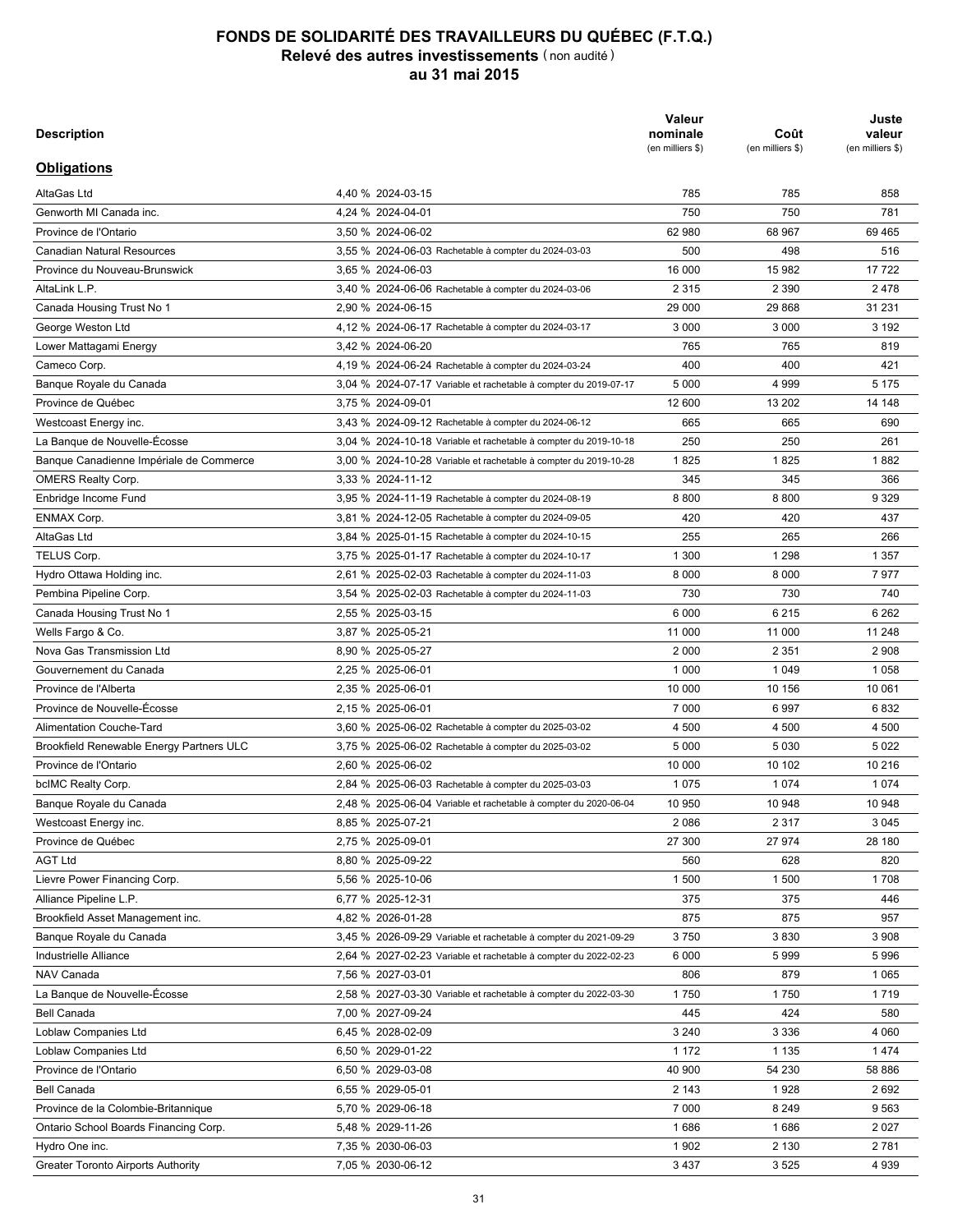| <b>Description</b>                            |                                                                  | Valeur<br>nominale<br>(en milliers \$) | Coût<br>(en milliers \$) | Juste<br>valeur<br>(en milliers \$) |
|-----------------------------------------------|------------------------------------------------------------------|----------------------------------------|--------------------------|-------------------------------------|
| Obligations                                   |                                                                  |                                        |                          |                                     |
| Enbridge inc.                                 | 7,22 % 2030-07-24                                                | 3 0 5 0                                | 3676                     | 3 9 8 5                             |
| Ontario School Boards Financing Corp.         | 4.79 % 2030-08-08                                                | 2 2 4 8                                | 2 2 4 8                  | 2 4 9 4                             |
| Gaz Métro inc.                                | 7,05 % 2030-10-30                                                | 1 0 0 0                                | 999                      | 1419                                |
| TransCanada PipeLines Ltd                     | 6,50 % 2030-12-09                                                | 1 1 1 5                                | 1 0 3 1                  | 1442                                |
| <b>Bell Canada</b>                            | 7,85 % 2031-04-02                                                | 237                                    | 273                      | 328                                 |
| Ontario School Boards Financing Corp.         | 5,07 % 2031-04-18                                                | 1 3 9 0                                | 1 3 9 0                  | 1 607                               |
| Province de l'Ontario                         | 6,20 % 2031-06-02                                                | 53 600                                 | 70 4 25                  | 77 028                              |
| <b>Greater Toronto Airports Authority</b>     | 7,10 % 2031-06-04                                                | 610                                    | 660                      | 891                                 |
| Hydro-Québec                                  | 6,00 % 2031-08-15                                                | 16 000                                 | 20 708                   | 22 513                              |
| Aéroport de Montréal                          | 6,95 % 2032-04-16                                                | 1647                                   | 1 7 0 4                  | 2 1 7 8                             |
| Hydro One inc.                                | 6,93 % 2032-06-01                                                | 3575                                   | 4 3 0 6                  | 5 1 5 5                             |
| North Battleford Power L.P.                   | 4,96 % 2032-12-31                                                | 606                                    | 606                      | 693                                 |
| 55 Ontario School Board Trust                 | 5,90 % 2033-06-02                                                | 5815                                   | 5812                     | 7936                                |
| SEC L.P. and Arci Ltd                         | 5,19 % 2033-08-29                                                | 456                                    | 456                      | 513                                 |
|                                               | 6,55 % 2033-10-11                                                | 2 600                                  | 2986                     |                                     |
| Aéroport de Montréal                          |                                                                  |                                        |                          | 3651                                |
| Gaz Métro inc.                                | 6,30 % 2033-10-31                                                | 500                                    | 498                      | 682                                 |
| Province du Nouveau-Brunswick                 | 5,50 % 2034-01-27                                                | 3 9 0 0                                | 3923                     | 5 2 5 8                             |
| <b>Greater Toronto Airports Authority</b>     | 6,47 % 2034-02-02                                                | 500                                    | 500                      | 702                                 |
| Financement-Québec                            | 5,25 % 2034-06-01                                                | 17614                                  | 18872                    | 23 224                              |
| Loblaw Companies Ltd                          | 6.05 % 2034-06-09                                                | 365                                    | 363                      | 441                                 |
| University of Ontario Institute of Technology | 6,35 % 2034-10-15                                                | 3794                                   | 3794                     | 4 6 6 8                             |
| FortisAlberta inc.                            | 6,22 % 2034-10-31                                                | 525                                    | 687                      | 714                                 |
| Hydro-Québec                                  | 6,50 % 2035-02-15                                                | 20 040                                 | 25 0 27                  | 30 385                              |
| Province de l'Ontario                         | 5,60 % 2035-06-02                                                | 13 500                                 | 17671                    | 18 880                              |
| Brookfield Asset Management inc.              | 5,95 % 2035-06-14                                                | 1 0 6 0                                | 1 0 5 4                  | 1 2 1 2                             |
| <b>EPCOR Utilities inc.</b>                   | 5,65 % 2035-11-16                                                | 940                                    | 965                      | 1 2 0 3                             |
| Sun Life Financial inc.                       | 4,80 % 2035-11-23 Variable et rachetable à compter du 2015-11-23 | 1 1 3 5                                | 1 1 5 2                  | 1 1 5 2                             |
| 407 International inc.                        | 5,75 % 2036-02-14                                                | 1075                                   | 1 1 3 2                  | 1 3 6 9                             |
| Enbridge inc.                                 | 5,08 % 2036-12-19                                                | 450                                    | 507                      | 534                                 |
| Suncor Energy inc.                            | 5,39 % 2037-03-26                                                | 405                                    | 471                      | 482                                 |
| Toronto Community Housing Corp.               | 4,88 % 2037-05-11                                                | 1 200                                  | 1 200                    | 1459                                |
| Gouvernement du Canada                        | 5,00 % 2037-06-01                                                | 36 700                                 | 50 862                   | 54 842                              |
| Ontario Infrastructure Projects Corp.         | 4,70 % 2037-06-01                                                | 6 0 0 0                                | 6011                     | 7 2 5 7                             |
| Province de l'Ontario                         | 4,70 % 2037-06-02                                                | 26 100                                 | 30 789                   | 33 243                              |
| Province de la Colombie-Britannique           | 4,70 % 2037-06-18                                                | 22 000                                 | 25 745                   | 28 4 62                             |
| Province de Québec                            | 5,00 % 2038-12-01                                                | 26 250                                 | 29 917                   | 34 737                              |
| Power Corp. of Canada                         | 8,57 % 2039-04-22                                                | 980                                    | 1 1 1 4                  | 1579                                |
| Nova Scotia Power inc.                        | 5,95 % 2039-07-27                                                | 800                                    | 797                      | 1 0 7 4                             |
| Rogers Communications inc.                    | 6,68 % 2039-11-04                                                | 605                                    | 667                      | 784                                 |
| Shaw Communications inc.                      | 6,75 % 2039-11-09                                                | 710                                    | 698                      | 891                                 |
| Canada Post Corp.                             | 4,36 % 2040-07-16                                                | 3 0 0 0                                | 3 0 0 0                  | 3875                                |
| Hydro One inc.                                | 5,49 % 2040-07-16                                                | 640                                    | 811                      | 836                                 |
| 407 International inc.                        | 7,13 % 2040-07-26                                                | 1690                                   | 1807                     | 2 5 9 0                             |
| Winnipeg Airport Authority inc.               | 5,21 % 2040-09-28                                                | 1 1 5 3                                | 1 1 5 3                  | 1 3 2 2                             |
| <b>Greater Toronto Airports Authority</b>     | 5,30 % 2041-02-25                                                | 2 500                                  | 2 501                    | 3 2 0 9                             |
| Province du Manitoba                          | 4,10 % 2041-03-05                                                | 2 9 0 0                                | 2740                     | 3 4 3 2                             |
| <b>Arrow Lakes Power</b>                      | 5,52 % 2041-04-05                                                | 275                                    | 275                      | 331                                 |
| Gouvernement du Canada                        | 4,00 % 2041-06-01                                                | 14 400                                 | 17927                    | 19 451                              |
| Province de Nouvelle Écosse                   | 4,70 % 2041-06-01                                                | 6 0 0 0                                | 7 2 6 8                  | 7649                                |
| Province de l'Ontario                         | 4,65 % 2041-06-02                                                | 10 600                                 | 13 389                   | 13 652                              |
| 407 International inc.                        | 4,45 % 2041-11-15                                                | 250                                    | 261                      | 285                                 |
| TransCanada PipeLines Ltd                     | 4,55 % 2041-11-15                                                | 480                                    | 500                      | 536                                 |
|                                               |                                                                  |                                        |                          |                                     |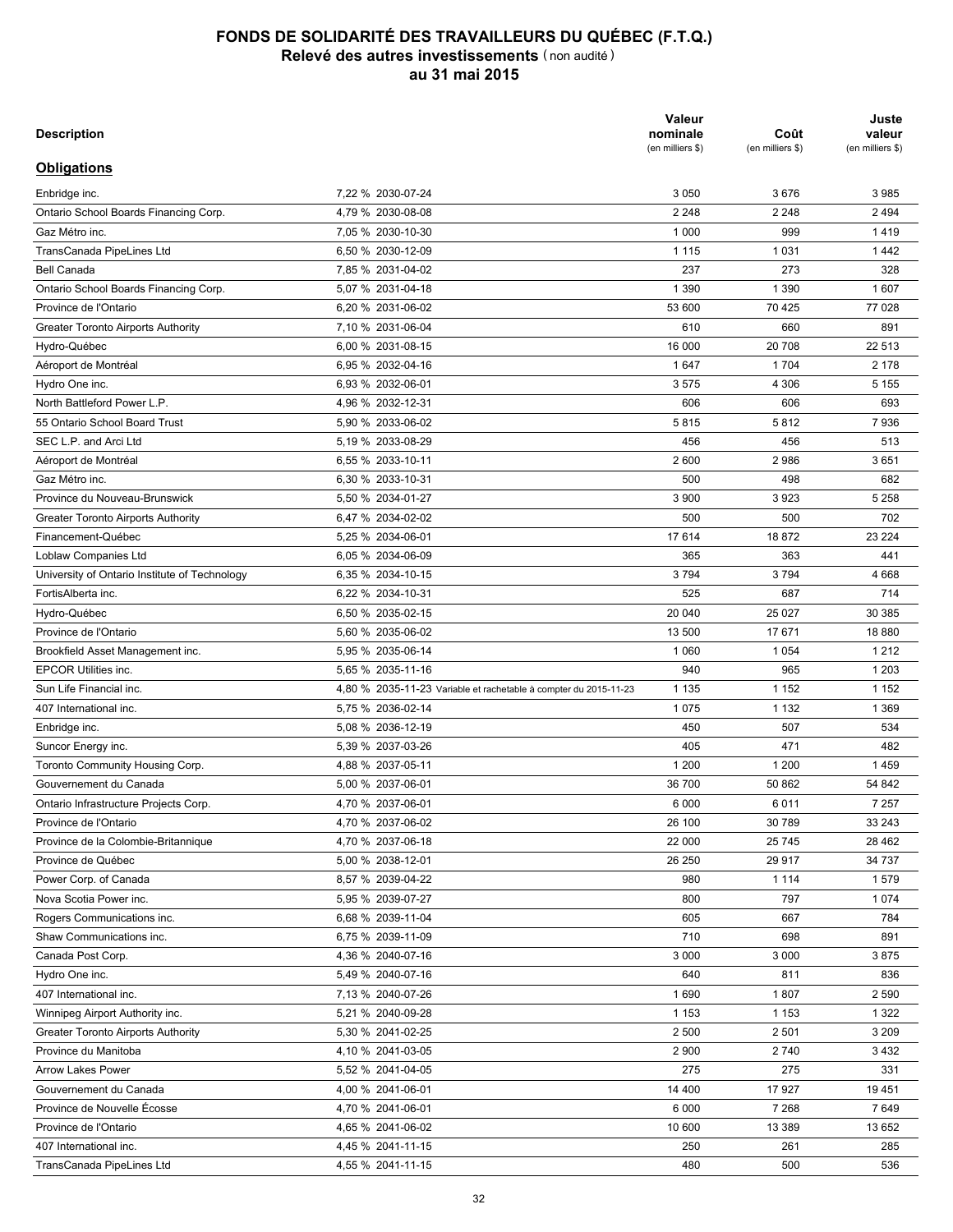| Description                                |                                                                  | Valeur<br>nominale<br>(en milliers \$) | Coût<br>(en milliers \$) | Juste<br>valeur<br>(en milliers \$) |
|--------------------------------------------|------------------------------------------------------------------|----------------------------------------|--------------------------|-------------------------------------|
| <b>Obligations</b>                         |                                                                  |                                        |                          |                                     |
| Manulife Finance Delaware L.P.             | 5.06 % 2041-12-15 Variable et rachetable à compter du 2036-12-15 | 1 0 0 0                                | 1 1 3 3                  | 1 1 1 6                             |
| <b>EPCOR Utilities inc.</b>                | 4,55 % 2042-02-28                                                | 3 500                                  | 3492                     | 4 0 1 2                             |
| 407 International inc.                     | 4,19 % 2042-04-25 Rachetable à compter du 2042-01-25             | 3 0 0 0                                | 2996                     | 3 2 9 8                             |
| AltaLink L.P.                              | 3,99 % 2042-06-30                                                | 880                                    | 897                      | 929                                 |
| <b>OPB Finance Trust</b>                   | 3,89 % 2042-07-04                                                | 2 3 2 0                                | 2 3 1 8                  | 2468                                |
| Aéroport de Montréal                       | 3,92 % 2042-09-26                                                | 1400                                   | 1 3 9 4                  | 1470                                |
| North West Redwater Partnership            | 3.70 % 2043-02-23 Rachetable à compter du 2042-08-23             | 275                                    | 274                      | 273                                 |
| Province du Manitoba                       | 3.35 % 2043-03-05                                                | 7 0 0 0                                | 6967                     | 7 3 6 9                             |
| Nova Scotia Power inc.                     | 4,50 % 2043-07-20                                                | 4 0 0 0                                | 3978                     | 4 5 0 4                             |
| $CU$ inc.                                  | 4,72 % 2043-09-09 Rachetable à compter du 2043-03-09             | 770                                    | 770                      | 910                                 |
| Hydro One inc.                             | 4,59 % 2043-10-09 Rachetable à compter du 2043-04-09             | 2 000                                  | 2421                     | 2 3 3 6                             |
| TELUS Corp.                                | 5,15 % 2043-11-26                                                | 2835                                   | 2821                     | 3 0 9 9                             |
| Province de l'Alberta                      | 3,45 % 2043-12-01                                                | 4 0 0 0                                | 3781                     | 4 3 5 7                             |
| Ville de Toronto                           | 4,15 % 2044-03-10                                                | 5 0 0 0                                | 4 9 6 9                  | 5 7 9 4                             |
| Enbridge inc.                              | 4,57 % 2044-03-11                                                | 4 8 2 5                                | 4 8 4 6                  | 4 9 0 5                             |
| Pembina Pipeline Corp.                     | 4,81 % 2044-03-25 Rachetable à compter du 2043-09-25             | 400                                    | 400                      | 411                                 |
| Inter Pipeline Ltd                         | 4,64 % 2044-05-30 Rachetable à compter du 2043-11-30             | 2625                                   | 2635                     | 2775                                |
| Union Gas Ltd                              | 4,20 % 2044-06-02 Rachetable à compter du 2043-12-02             | 2 000                                  | 1999                     | 2 187                               |
| Hydro One inc.                             | 4,17 % 2044-06-06 Rachetable à compter du 2043-12-06             | 2 0 0 0                                | 2 2 8 6                  | 2 1 9 2                             |
| CU inc.                                    | 4,09 % 2044-09-02 Rachetable à compter du 2044-03-02             | 5 0 0 0                                | 5 0 5 2                  | 5 3 5 9                             |
| <b>Bell Canada</b>                         |                                                                  | 1 2 5 0                                | 1 2 6 2                  | 1 2 9 4                             |
|                                            | 4,75 % 2044-09-29 Rachetable à compter du 2044-03-29             |                                        |                          |                                     |
| Enbridge Income Fund                       | 4,87 % 2044-11-21 Rachetable à compter du 2044-05-21             | 150                                    | 150                      | 162                                 |
| Gouvernement du Canada                     | 1,50 % 2044-12-01                                                | 4 801                                  | 6 0 0 7                  | 6 1 1 4                             |
| Metro inc.                                 | 5,03 % 2044-12-01 Rachetable à compter du 2044-06-01             | 3 0 0 0                                | 2999                     | 3 1 8 3                             |
| TELUS Corp.                                | 4,75 % 2045-01-17 Rachetable à compter du 2044-07-17             | 2 0 0 0                                | 1987                     | 2 0 6 7                             |
| Hydro Ottawa Holding inc.                  | 3,64 % 2045-02-02 Rachetable à compter du 2044-08-02             | 2 0 0 0                                | 2 0 0 0                  | 1935                                |
| 407 International inc.                     | 3,30 % 2045-03-27 Rachetable à compter du 2044-09-27             | 2400                                   | 2 3 9 9                  | 2 2 6 1                             |
| Gaz Métro inc.                             | 3,30 % 2045-03-31 Rachetable à compter du 2044-09-30             | 1 500                                  | 1499                     | 1420                                |
| Nova Scotia Power inc.                     | 3,61 % 2045-05-01 Rachetable à compter du 2044-11-01             | 3 600                                  | 3 600                    | 3 4 9 4                             |
| Province de Nouvelle Écosse                | 3,45 % 2045-06-01                                                | 16 000                                 | 15 868                   | 16 960                              |
| Province de l'Ontario                      | 3,45 % 2045-06-02                                                | 42 300                                 | 43 286                   | 45 757                              |
| Province de la Saskatchewan                | 3,90 % 2045-06-02                                                | 7 0 0 0                                | 7 0 5 6                  | 8 2 7 7                             |
| Toronto Hydro Corp.                        | 3,55 % 2045-07-28 Rachetable à compter du 2045-01-28             | 2 500                                  | 2498                     | 2456                                |
| Province du Manitoba                       | 4,05 % 2045-09-05                                                | 16 000                                 | 16 562                   | 19 120                              |
| Gouvernement du Canada                     | 3,50 % 2045-12-01                                                | 2920                                   | 3673                     | 3757                                |
| Province de Québec                         | 3,50 % 2045-12-01                                                | 5 0 0 0                                | 5612                     | 5415                                |
| <b>Bell Canada</b>                         | 4,35 % 2045-12-18 Rachetable à compter du 2045-06-18             | 2 100                                  | 2 0 9 1                  | 2029                                |
| Lower Mattagami Energy                     | 4,18 % 2046-02-23                                                | 380                                    | 380                      | 413                                 |
| Province de l'Ontario                      | 2,90 % 2046-12-02                                                | 4 500                                  | 4 4 7 7                  | 4 3 8 1                             |
| Gouvernement du Canada                     | 1,25 % 2047-12-01                                                | 5 3 2 6                                | 5770                     | 6469                                |
| Province de la Colombie-Britannique        | 2,80 % 2048-06-18                                                | 7950                                   | 7885                     | 7740                                |
| Sun Life Capital Trust                     | 7,09 % 2052-06-30 Rachetable à compter du 2032-06-30             | 1 3 9 0                                | 1517                     | 1879                                |
| Master Asset Vehicle II, classe A-1        | 0.00 % 2056-07-15                                                | 2969                                   | 2 9 8 4                  | 2838                                |
| Master Asset Vehicle II, classe A-2        | 0,00 % 2056-07-15                                                | 9 1 4 1                                | 9 1 8 4                  | 8496                                |
| Great-West Lifeco Finance Delaware L.P. II | 5,69 % 2067-06-21 Variable et rachetable à compter du 2017-06-21 | 3 370                                  | 3415                     | 3648                                |
| <b>Banque Toronto-Dominion</b>             | 4,78 % 2105-12-14 Variable et rachetable à compter du 2016-12-14 | 3 100                                  | 3 1 8 8                  | 3 2 4 9                             |
| <b>CIBC Capital Trust</b>                  | 9,98 % 2108-06-30 Variable et rachetable à compter du 2019-06-30 | 5 0 0 0                                | 6617                     | 6464                                |
| La Banque de Nouvelle-Écosse               | 7,80 % 2108-06-30 Variable et rachetable à compter du 2019-06-30 | 5 200                                  | 5 200                    | 6314                                |
| TD Capital Trust IV                        | 6,63 % 2108-06-30 Variable et rachetable à compter du 2021-06-30 | 7 500                                  | 8 5 8 0                  | 9 1 8 6                             |
| Manulife Financial Capital Trust II        | 7,41 % 2108-12-31 Variable et rachetable à compter du 2019-12-31 | 2 785                                  | 2 785                    | 3422                                |
|                                            |                                                                  |                                        |                          |                                     |
| <b>Total - obligations</b>                 |                                                                  | 2 179 323                              | 2 3 2 0 0 9 7            | 2 438 033                           |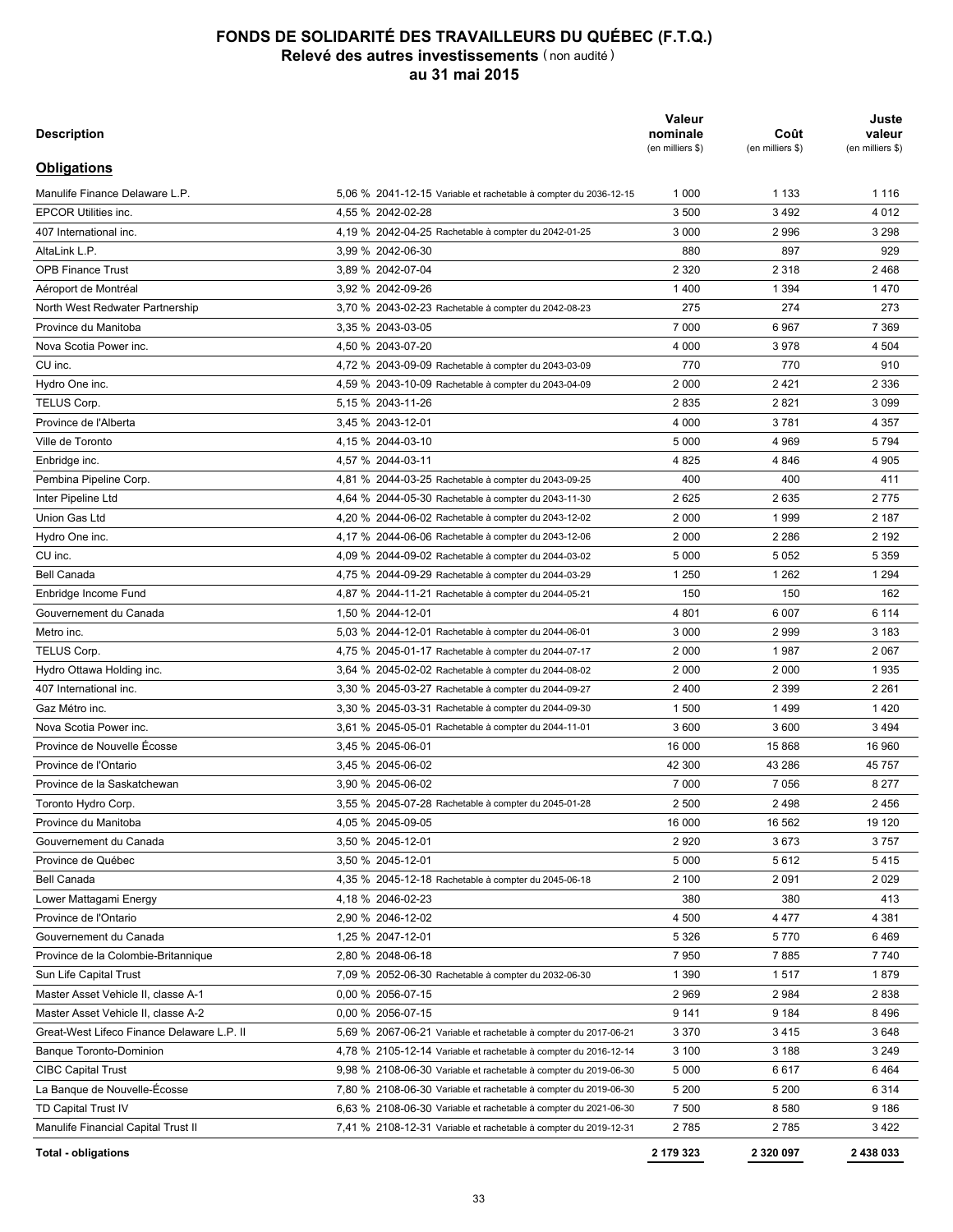| <b>Description</b>                                    |                   | Valeur<br>nominale<br>(en milliers \$) | Coût<br>(en milliers \$) | Juste<br>valeur<br>(en milliers \$) |
|-------------------------------------------------------|-------------------|----------------------------------------|--------------------------|-------------------------------------|
| Instruments du marché monétaire                       |                   |                                        |                          |                                     |
| Province de l'Ontario, bon du trésor                  | 0.71 % 2015-06-03 | 240                                    | 237                      | 238                                 |
| Gouvernement du Canada, bon du trésor                 | 0.52 % 2015-06-04 | 145                                    | 145                      | 145                                 |
| Gouvernement du Canada, bon du trésor                 | 0.54 % 2015-06-04 | 930                                    | 929                      | 930                                 |
| La Banque de Nouvelle-Écosse, acceptation bancaire    | 0,79 % 2015-06-04 | 10 000                                 | 9999                     | 9999                                |
| Province de Québec, bon du trésor                     | 0,76 % 2015-06-05 | 45 000                                 | 44 973                   | 44 994                              |
| Province de l'Ontario, bon du trésor                  | 0.68 % 2015-06-10 | 1415                                   | 1413                     | 1415                                |
| Province de Québec, bon du trésor                     | 0.70 % 2015-06-12 | 3 0 2 0                                | 3017                     | 3019                                |
| Enbridge Pipelines inc., papier commercial            | 0.96 % 2015-06-15 | 5 0 0 0                                | 4 9 9 7                  | 4 9 9 8                             |
| Province de la Saskatchewan, note promissoire         | 0,69 % 2015-06-15 | 585                                    | 584                      | 585                                 |
| Province de l'Ontario, bon du trésor                  | 0,71 % 2015-06-17 | 55                                     | 55                       | 55                                  |
| Gouvernement du Canada, bon du trésor                 | 0,53 % 2015-06-18 | 1410                                   | 1408                     | 1410                                |
| Gouvernement du Canada, bon du trésor                 | 0.63 % 2015-06-18 | 100                                    | 100                      | 100                                 |
| Province de Nouvelle-Écosse, note promissoire         | 0.72 % 2015-06-18 | 20                                     | 20                       | 20                                  |
| TransCanada PipeLines Ltd, papier commercial          | 1,02 % 2015-06-19 | 10 000                                 | 9988                     | 9995                                |
| Province de Québec, note promissoire                  | 0.69 % 2015-06-22 | 50                                     | 50                       | 50                                  |
| Canadian Wheat Board, papier commercial               | 0,69 % 2015-06-23 | 320                                    | 320                      | 320                                 |
| Province de la Colombie-Britannique, note promissoire | 0,67 % 2015-06-29 | 410                                    | 409                      | 410                                 |
| Gouvernement du Canada, bon du trésor                 | 0.58 % 2015-07-02 | 2 1 1 0                                | 2 106                    | 2 109                               |
| Gouvernement du Canada, bon du trésor                 | 0.60 % 2015-07-02 | 1 200                                  | 1 1 9 8                  | 1 1 9 9                             |
| Gouvernement du Canada, bon du trésor                 | 0,65 % 2015-07-02 | 4 8 6 0                                | 4 8 5 5                  | 4 8 5 7                             |
| Province de Québec, bon du trésor                     | 0.74 % 2015-07-06 | 20                                     | 20                       | 20                                  |
| Gouvernement du Canada, bon du trésor                 | 0,59 % 2015-07-16 | 1 3 5 0                                | 1 3 4 8                  | 1 3 4 9                             |
| Gouvernement du Canada, bon du trésor                 | 0,62 % 2015-07-16 | 175                                    | 175                      | 175                                 |
| Province de Québec, bon du trésor                     | 0,75 % 2015-07-17 | 350                                    | 350                      | 350                                 |
| Province de Québec, note promissoire                  | 0,75 % 2015-07-17 | 210                                    | 210                      | 210                                 |
| Province de Nouvelle-Écosse, note promissoire         | 0,76 % 2015-07-20 | 40 000                                 | 39 938                   | 39 957                              |
| Province de la Colombie-Britannique, note promissoire | 0,75 % 2015-07-22 | 160                                    | 160                      | 160                                 |
| Province de l'Ontario, bon du trésor                  | 0,76 % 2015-07-29 | 80                                     | 80                       | 80                                  |
| Gouvernement du Canada, bon du trésor                 | 0,61 % 2015-07-30 | 720                                    | 719                      | 719                                 |
| Gouvernement du Canada, bon du trésor                 | 0,64 % 2015-07-30 | 1 000                                  | 999                      | 999                                 |
| Province de l'Ontario, bon du trésor                  | 0.76 % 2015-08-05 | 95                                     | 95                       | 95                                  |
| Province du Nouveau-Brunswick, bon du trésor          | 0.76 % 2015-08-06 | 8 0 0 0                                | 7987                     | 7989                                |
| Province de Québec, bon du trésor                     | 0.75 % 2015-08-07 | 19 500                                 | 19 4 68                  | 19 473                              |
| Province de l'Ontario, bon du trésor                  | 0.76 % 2015-08-12 | 120                                    | 120                      | 120                                 |
| Bell Canada, papier commercial                        | 0,98 % 2015-08-18 | 8 0 0 0                                | 7981                     | 7984                                |
| Province de l'Ontario, bon du trésor                  | 0.76 % 2015-08-19 | 15 000                                 | 14 973                   | 14 975                              |
| Province de Québec, note promissoire                  | 0,76 % 2015-09-08 | 790                                    | 788                      | 788                                 |
| Gouvernement du Canada, bon du trésor                 | 0,63 % 2015-09-10 | 875                                    | 873                      | 873                                 |
| Gouvernement du Canada, bon du trésor                 | 0.66 % 2016-05-05 | 2 000                                  | 1987                     | 1987                                |
| Total - instruments du marché monétaire               |                   | 185 315                                | 185 074                  | 185 151                             |